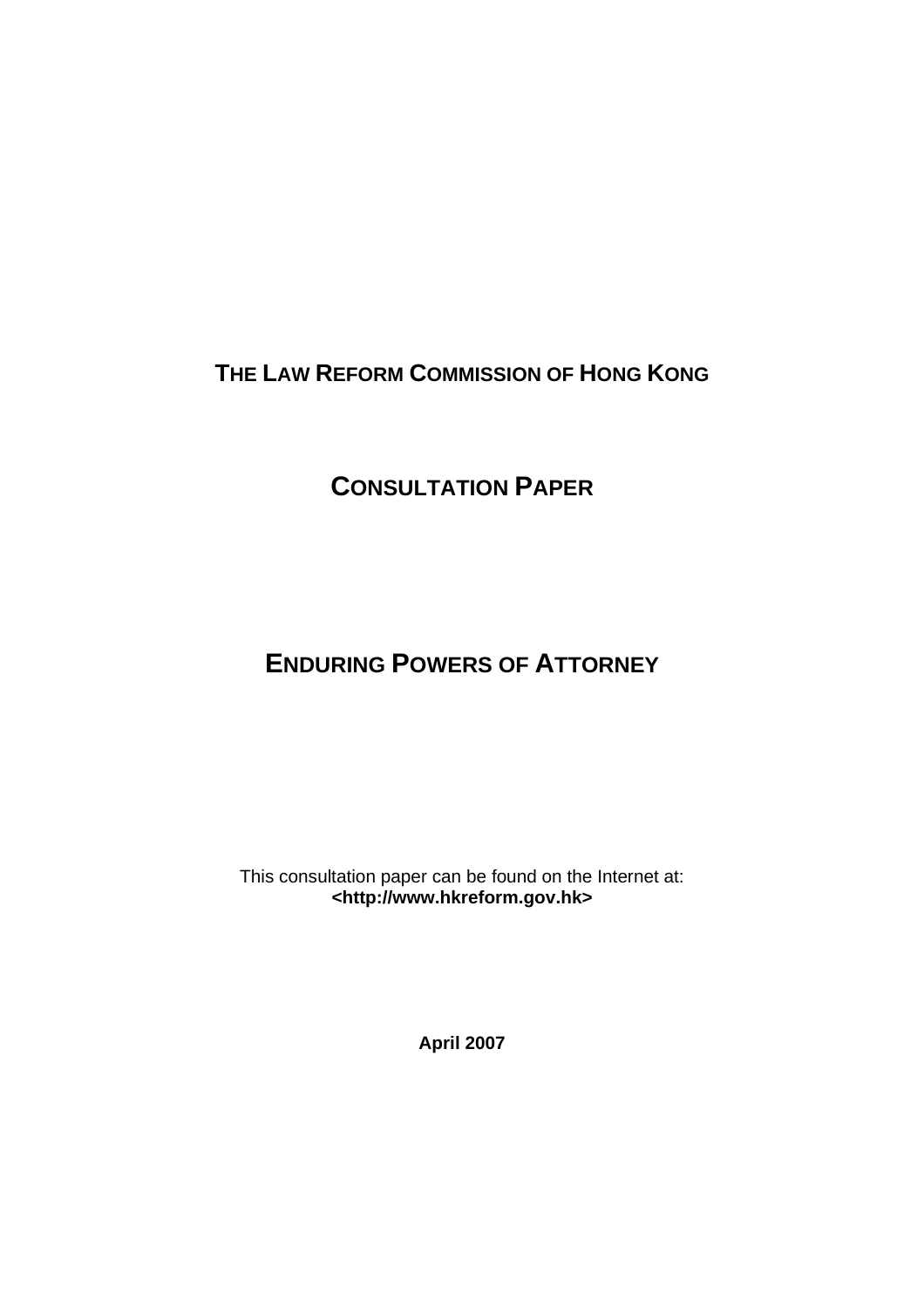*This Consultation Paper has been prepared by the Law Reform Commission. It does not represent the Commission's final views, and is circulated for comment and discussion only.* 

*The Commission would be grateful for comments on this Consultation Paper by 30 June 2007. All correspondence should be addressed to:* 

> *The Secretary The Law Reform Commission 20th Floor, Harcourt House 39 Gloucester Road Wanchai Hong Kong*

*Telephone: (852) 2528 0472* 

*Fax: (852) 2865 2902* 

*E-mail: hklrc@hkreform.gov.hk* 

*It may be helpful for the Commission, either in discussion with others or in any subsequent report, to be able to refer to and attribute comments submitted in response to this Consultation Paper. Any request to treat all or part of a response in confidence will, of course, be respected, but if no such request is made, the Commission will assume that the response is not intended to be confidential.* 

*It is the Commission's usual practice to acknowledge by name in the final report anyone who responds to a consultation paper. If you do not wish such an acknowledgement, please say so in your response.*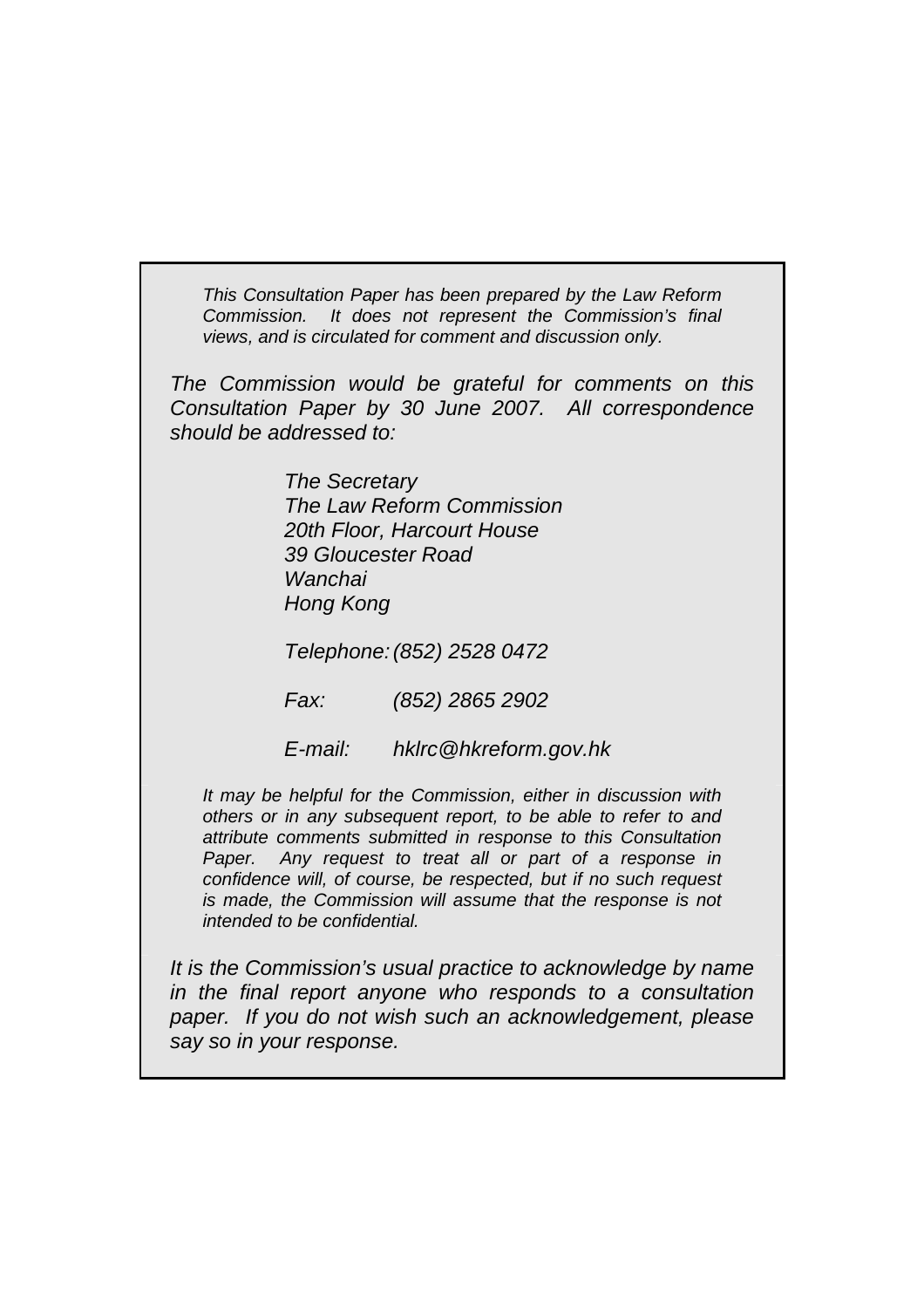## **THE LAW REFORM COMMISSION OF HONG KONG**

## **CONSULTATION PAPER**

## **ENDURING POWERS OF ATTORNEY** \_\_\_\_\_\_\_\_\_\_\_\_\_\_\_\_\_\_\_\_\_\_\_\_\_\_\_\_\_\_\_

*CONTENTS* 

|              | <b>Chapter</b>                                                                                                                                                          | Page                                   |  |
|--------------|-------------------------------------------------------------------------------------------------------------------------------------------------------------------------|----------------------------------------|--|
|              | <b>Preface</b>                                                                                                                                                          | 1                                      |  |
| 1            | The existing law in Hong Kong<br>Background to the existing law<br>The 2003 consultation                                                                                | $\frac{3}{5}$                          |  |
| $\mathbf{2}$ | The approach in other jurisdictions<br>Australia<br>Canada<br><b>England and Wales</b><br>Ireland<br>New Zealand<br>Scotland                                            | 11<br>12<br>16<br>20<br>25<br>27<br>29 |  |
| 3            | The options for change<br>The case for change<br>The options for change<br>EPAs and personal care decisions<br>Publicity and education<br><b>Consultation questions</b> | 31<br>31<br>33<br>35<br>37<br>39       |  |
|              | <b>Annex A</b>                                                                                                                                                          | 40                                     |  |
|              | <b>Annex B</b>                                                                                                                                                          | 47                                     |  |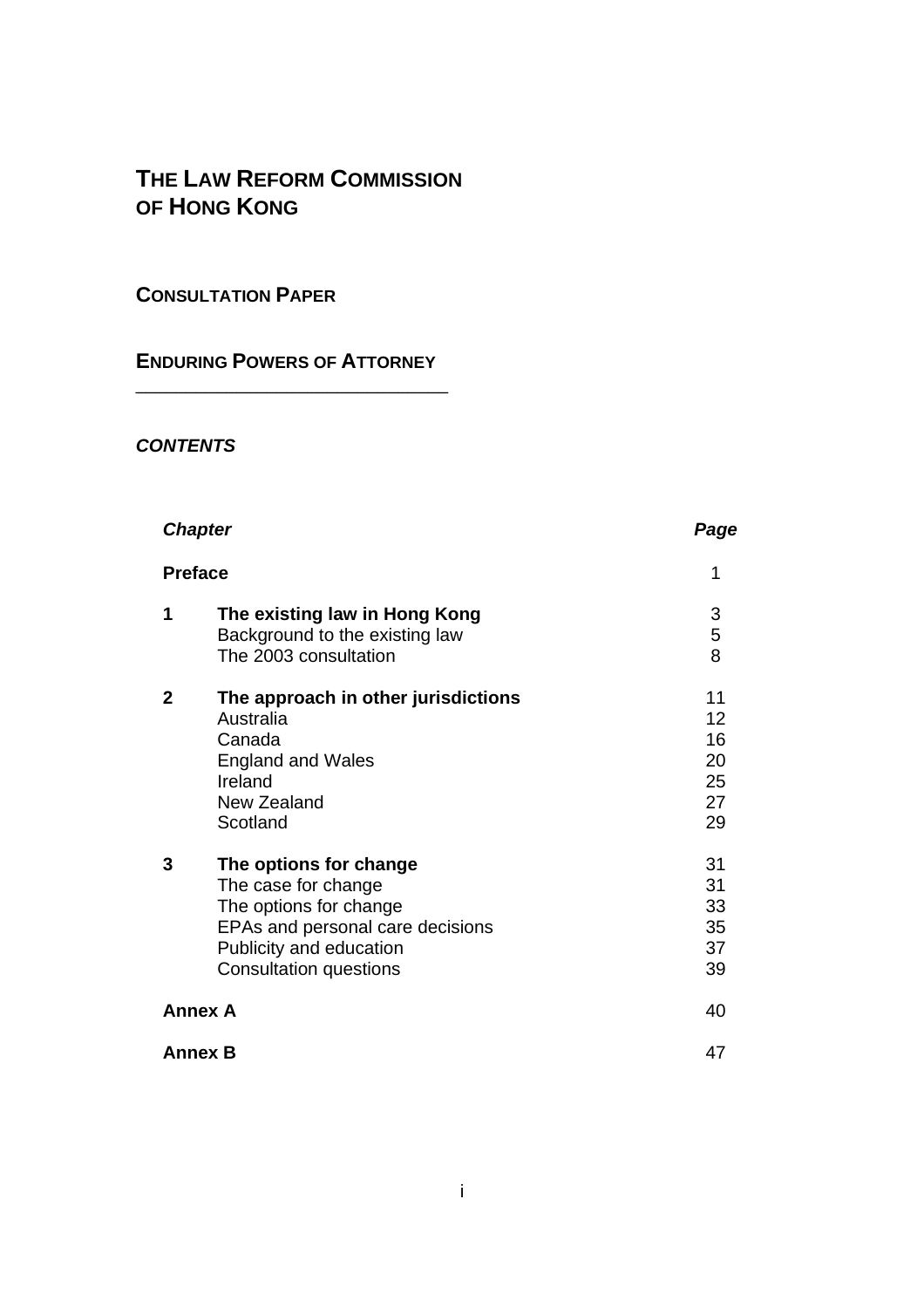## **Preface \_\_\_\_\_\_\_\_\_**

1. A power of attorney is a legal instrument that is used to delegate legal authority to another. By executing a power of attorney, the donor of the power (or principal) gives legal authority to another person (the attorney, or agent) to make property, financial and other legal decisions on his behalf. A power of attorney can be general, so that the agent can conduct any sort of business on behalf of the principal, or it may be specific, limited to the transactions expressly provided for in the document.

2. A conventional power of attorney can only be made by a person who is mentally competent, and any such power of attorney will lapse if the donor subsequently becomes mentally incompetent. It may be in just such circumstances, however, that the donor of the power would want his attorney to be able to act for him. To meet that difficulty, the Enduring Powers of Attorney Ordinance (Cap 501) was enacted in 1997 to create a special type of power of attorney, an "enduring power of attorney" (EPA), which would be executed while the donor of the power was mentally capable but would continue to have effect after the donor became incapable.

3. There are no requirements that a conventional power of attorney should be witnessed by a solicitor or a doctor, or, indeed, by anyone at all. In contrast, section 5(2)(a) of the EPA Ordinance requires that an enduring power of attorney must be signed in the presence of a solicitor and a medical practitioner, and it must be in the form prescribed in the Schedule to the Enduring Powers of Attorney (Prescribed Form) Regulation.

4. Concern has been expressed that the requirement that a solicitor and a doctor be present together at the time an EPA is signed is unduly onerous and may be one reason why only a small number of EPAs have been registered in Hong Kong. As at September 2006, only 16 EPAs had been registered in Hong Kong in the 9 years since the Ordinance was enacted. In contrast, 17,398 were registered in England and Wales in 2005 alone.

5. Accordingly, in November 2006, the Secretary for Justice and the Chief Justice gave the following terms of reference to the Law Reform Commission:

*"To review the requirements for the execution of an enduring power of attorney prescribed in section 5(2) of the Enduring Powers of Attorney Ordinance (Cap 501), and the terms of the forms at the Schedule to that Ordinance, and to recommend such changes as may be thought appropriate."*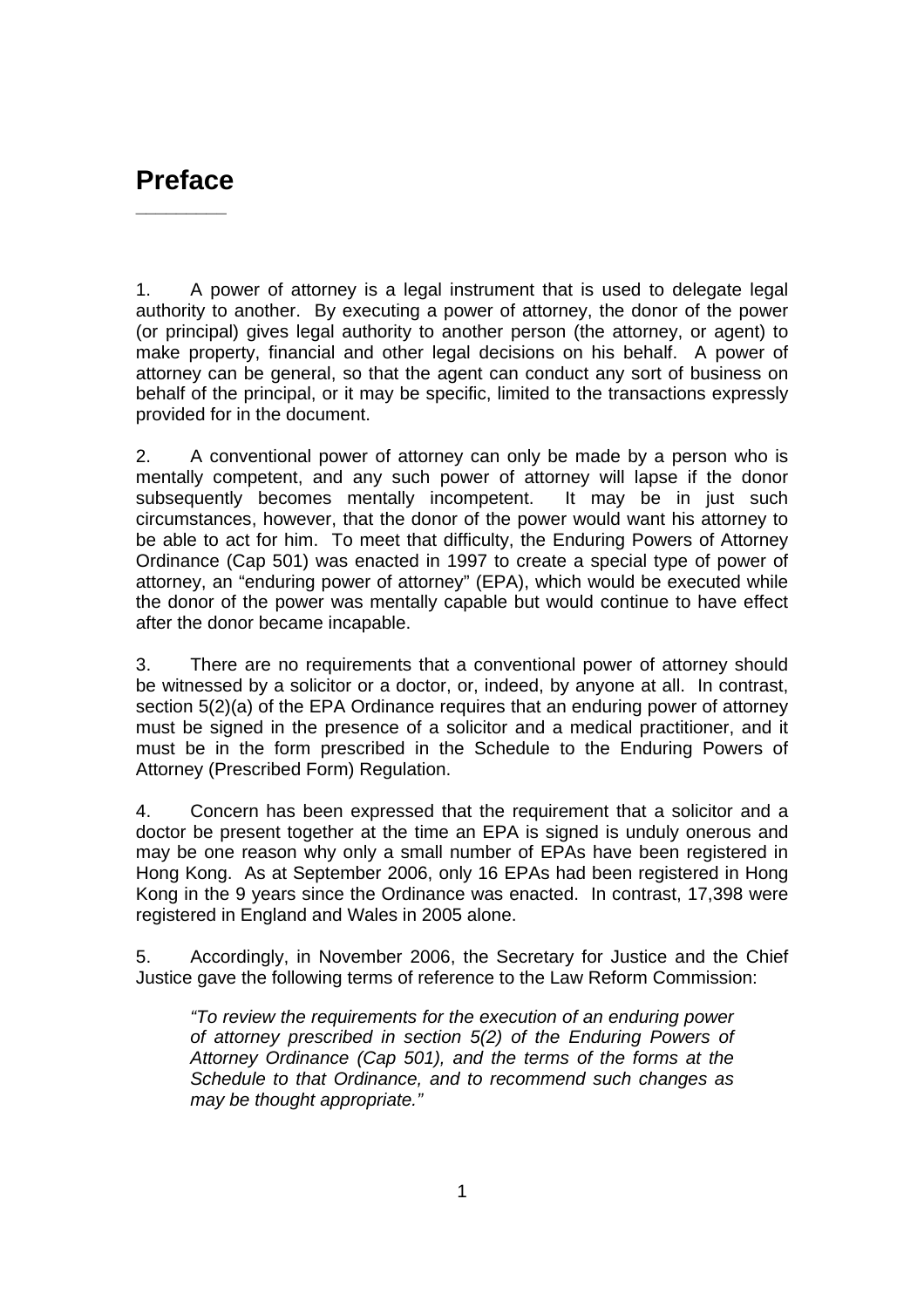6. This consultation paper examines the existing provisions in the EPA Ordinance and makes proposals for change. The Commission invites the public's views on the issues raised and the proposals presented.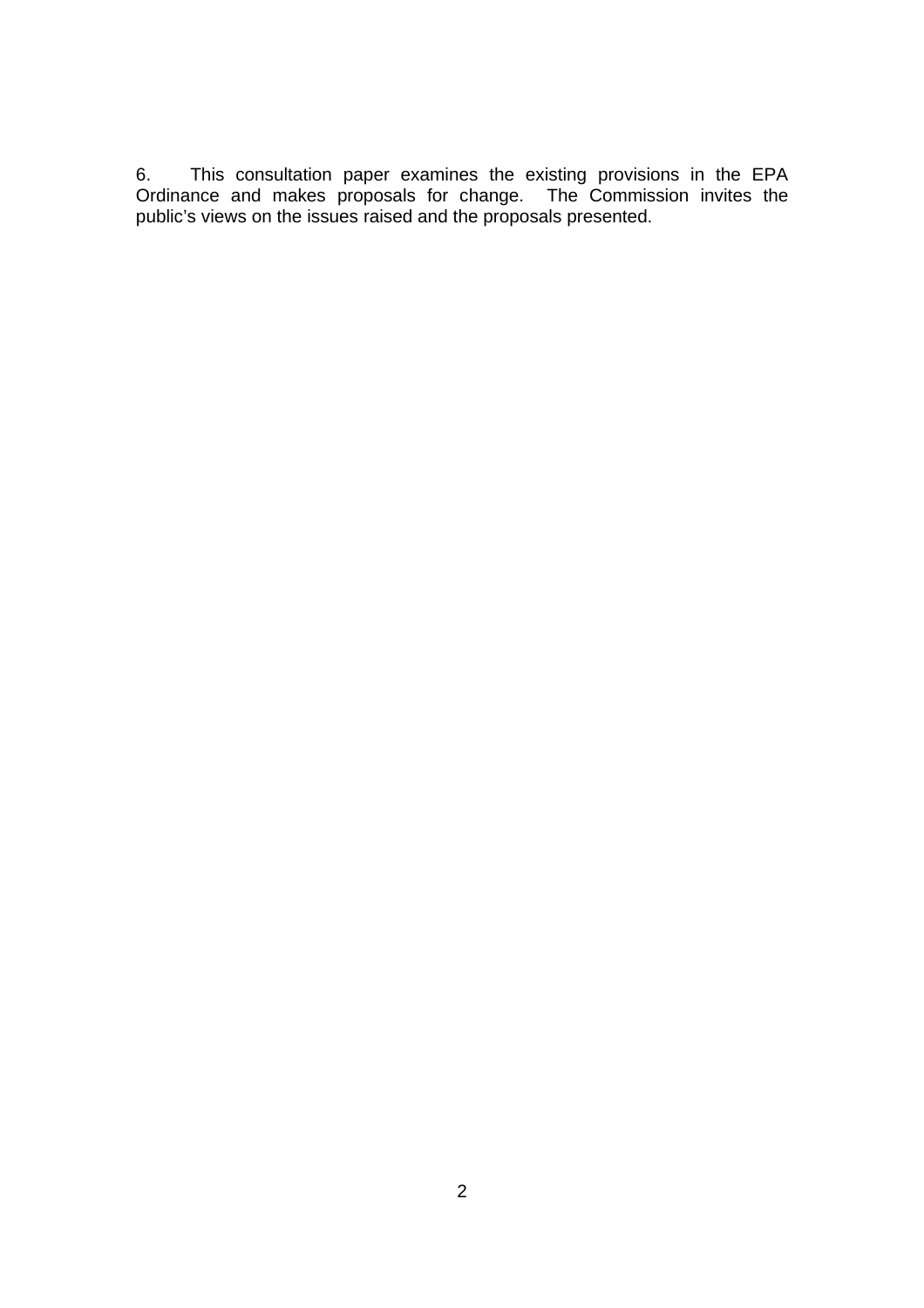# **Chapter 1**

## **The existing law in Hong Kong**  \_\_\_\_\_\_\_\_\_\_\_\_\_\_\_\_\_\_\_\_\_\_\_\_\_\_\_\_\_\_\_\_\_\_\_\_\_\_\_

1.1 A power of attorney is a mechanism by which one person (the donor) appoints and empowers another person (the attorney) to act on his behalf and in his name. The power of attorney effectively creates a type of agency, and an act done by the attorney is in general treated as one done by the donor himself. The capacity to create a power of attorney is generally coincident with the capacity to contract. If the donor lacks the mental capacity to create a power of attorney, any purported grant is void. Similarly, if the donor loses mental capacity at some stage after granting a power of attorney, the general rule at common law is that the power of attorney is revoked and the attorney no longer has power to act on the donor's behalf from the onset of the donor's mental incapacity.<sup>1</sup> The rationale behind this rule is that a person's agent is treated as having capacity only to do those legal acts which that person can do. An agent (in this case, an attorney) appointed by a person who subsequently becomes mentally incapacitated will accordingly lose his powers to undertake legal acts on that person's behalf.

1.2 The problem with this rule is that it defeats the reasonable expectations of many who would wish to use a power of attorney. The Law Reform Commission of British Columbia has pointed out:

*"There are probably very few solicitors in practice who have not, at one time or another, been approached by an elderly client requesting that a power of attorney be prepared appointing a close friend or relative to conduct his affairs because the client fears or feels that his mental powers are weakening. It is not easy to explain that … at the very moment he would wish such a power to become operative, it would in law be terminated." 2 [Emphasis added]* 

1.3 To answer the difficulties caused by the lapse of a power of attorney due to the donor's mental incapacity, the Enduring Powers of Attorney Ordinance (Cap 501) was enacted in 1997. The Ordinance enables a power of attorney to survive the onset of the donor's mental incapacity provided it is in the prescribed form and executed in the prescribed manner.

 $\frac{1}{1}$  Section 4 of the Powers of Attorney Ordinance (Cap31) sets out exceptions to this general rule.

*Powers of Attorney and Mental Incapacity*, Report No 22, Law Reform Commission of British Columbia, 1975, at 10.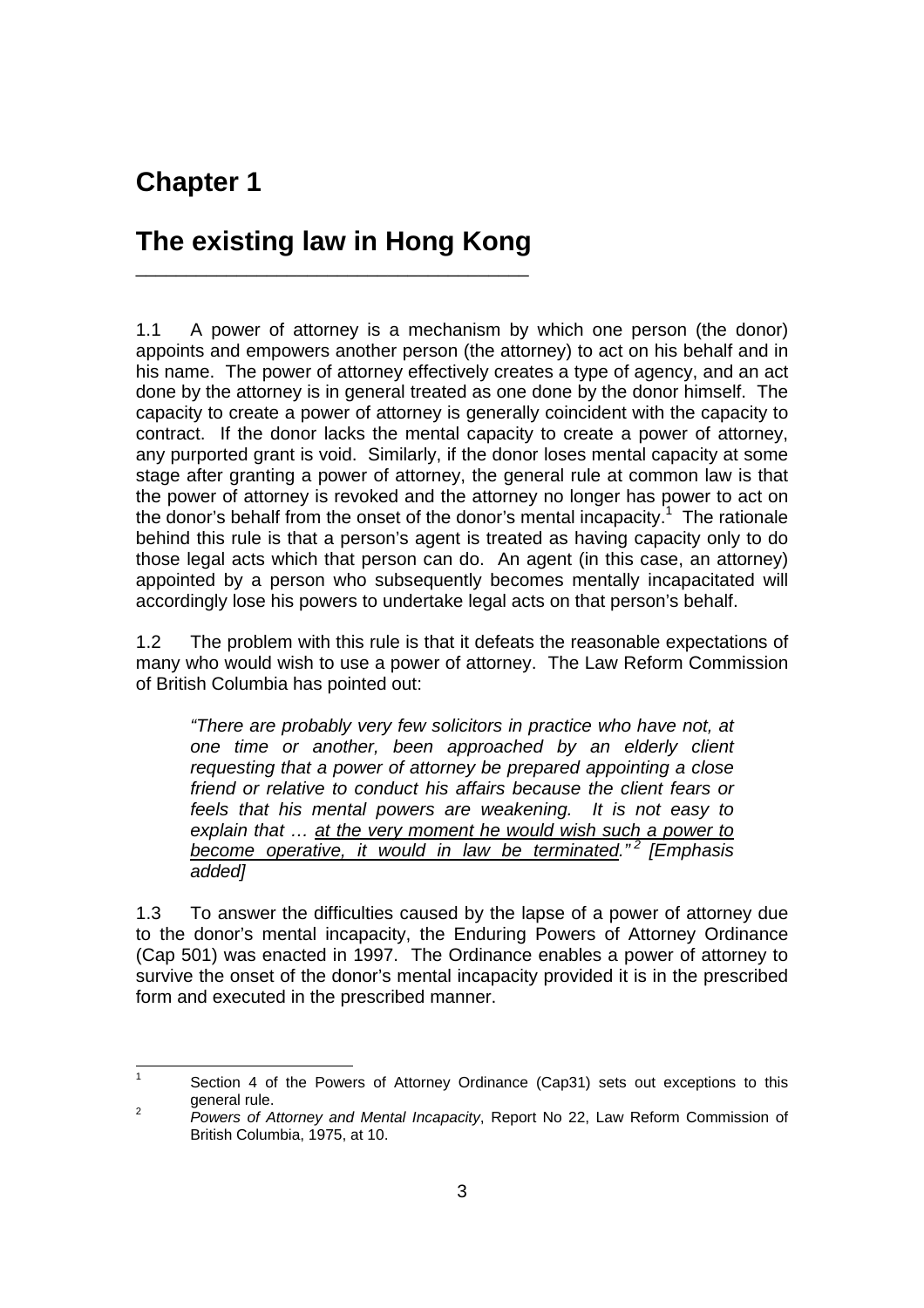1.4 The scope of what is termed an "enduring power of attorney" is restricted to the donor's property and financial affairs. $3$  It cannot, for instance, empower the attorney to make decisions relating to the donor's health care.<sup>4</sup> Section 5(1) of Cap 501 requires that the donor of an enduring power of attorney must have the requisite mental capacity at the time the power is created. Mental capacity is defined by reference to section 1A of the Powers of Attorney Ordinance (Cap 31). That section provides that a person is mentally incapable for any purpose relating to a power of attorney if:

- *"(a) he is suffering from mental disorder or mental handicap and –* 
	- *(i) is unable to understand the effect of the power of attorney; or*
	- *(ii) is unable by reason of his mental disorder or mental handicap to make a decision to grant a power of attorney; or*
- *(b) he is unable to communicate to any other person who has made a reasonable effort to understand him, any intention or wish to grant a power of attorney."*

1.5 Section 5(2)(a) of Cap 501 imposes a strict requirement for the execution of an enduring power of attorney. Unless he is physically incapable of signing, the donor must sign the prescribed form:

*"… before a solicitor and a registered medical practitioner who must both be present at the same time and each of whom must be a person other than the person being appointed as the attorney, the spouse of such person or a person related by blood or marriage to the donor or the attorney".* 

- 1.6 Section 5(2)(d) requires the solicitor to certify:
	- *"(i) that the donor attended before him at the time of the execution of the enduring power of attorney;*
	- *(ii) that the donor appeared to be mentally capable (specifying in the certification that the donor appeared to be mentally capable in terms of section 2); and*

<sup>-&</sup>lt;br>3 Section 8(1) of Cap 501. 4

The subject of "advance directives" as to health care was considered by the Law Reform Commission in its recently published report on *Substitute Decision-making and Advance Directives in relation to Medical Treatment*.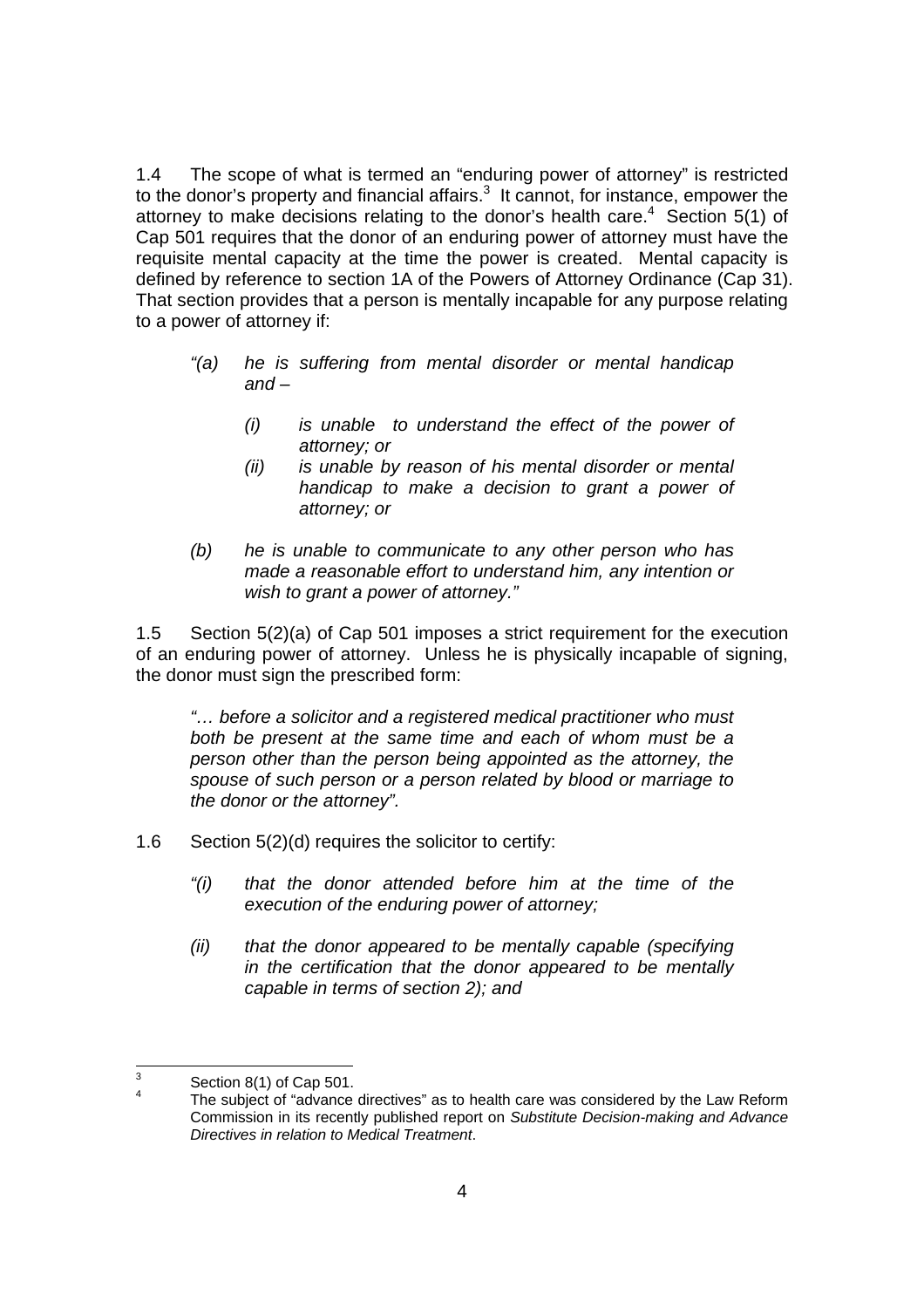*(iii) that the instrument was signed in his presence and, where it is signed by the donor, that the donor acknowledged that he was signing it voluntarily and, where it is signed on the donor's behalf, that it was so signed under the direction of the donor".* 

The medical practitioner must also certify in identical terms to paragraphs (i) and (iii), but instead of paragraph (ii) he must certify that he "*satisfied himself that the donor was mentally capable (specifying in the certification that he satisfied himself that the donor was mentally capable in terms of section 2)*".5

1.7 An enduring power of attorney is not revoked by the subsequent mental incapacity of the donor.<sup>6</sup> However, if the attorney has reason to believe the donor is, or is becoming, mentally incapable he must apply to the Registrar of the High Court as soon as is practicable to register the instrument creating the power of attorney.<sup>7</sup> In the event of the donor's mental incapacity, the attorney's power to act on his behalf will be suspended until the power of attorney is registered.<sup>8</sup> The Registrar will register the power of attorney if he is satisfied that the instrument purports to create an enduring power of attorney and the requirements of Cap 501 have been complied with.<sup>9</sup>

1.8 Section 11(1) of Cap 501 empowers the court, on the application of an interested party, to revoke or vary an enduring power of attorney, to remove the attorney or to require the attorney to produce records and accounts and to make an order for their auditing. The donor himself can revoke an enduring power of attorney at any time when he is mentally capable, and the power is automatically revoked by the death of the donor or the attorney, or the bankruptcy of the attorney.<sup>10</sup>

## **Background to the existing law**

1.9 In December 1993 the then Attorney General's Chambers issued a consultation paper<sup>11</sup> which proposed the creation of a new type of power of attorney, the enduring power of attorney. The suggested scheme incorporated elements from a variety of models proposed or adopted in a number of other jurisdictions. The approach followed by the Enduring Powers of Attorney Act

<sup>—&</sup>lt;br>5 See section 5(2)(e) of Cap 501.

<sup>6</sup> Section 4(1) of Cap 501. 7

Section  $4(2)$  of Cap 501.

<sup>8</sup> Section  $4(3)$  of Cap 501.

<sup>9</sup> Section 9(2) of Cap 501. This is not to be construed, however, as requiring the Registrar to determine the validity of any instrument presented to him for registration, and registration does not validate an invalid enduring power of attorney: see section 9(7).

registration does not validate an invalid enduring power of attorney: see section 9(7). 10 Section 13 of Cap 501. 11 *Enduring Powers of Attorney: Consultation Document*, Attorney General's Chambers, December 1993.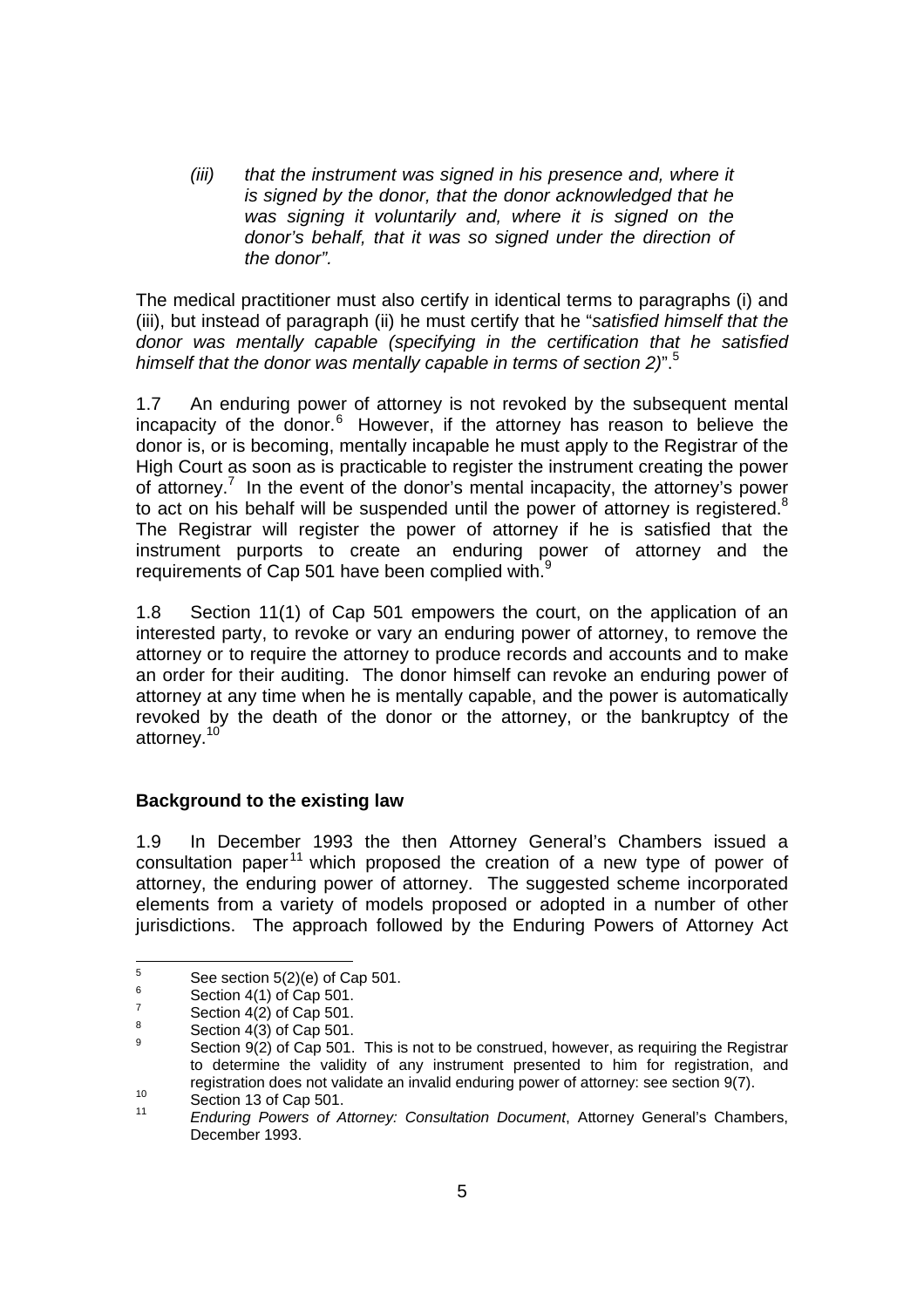1985 in England and Wales was rejected, however, in the light of criticisms of that legislation which had been voiced, *inter alia*, by the English Law Commission.

1.10 The consultation paper emphasised the importance of safeguards at the execution stage of the enduring power of attorney, rather than relying on a system of registration with the court at a later stage as had been favoured by the 1985 Act in England. To that end, the consultation paper proposed that there should be a prescribed form for the enduring power of attorney instrument itself, the obligatory statements by the donor, the attorney and the certifying lawyer within the enduring power of attorney, and the explanatory notes. The consultation paper did *not* propose certification by a medical practitioner in addition to a lawyer. The lawyer would be required to certify that:

- $\triangleright$  the donor had attended before the lawyer:
- $\triangleright$  the donor appeared competent to grant the enduring power of attorney;
- $\triangleright$  the lawyer had satisfied himself that the donor understood the explanatory notes; and
- $\triangleright$  the donor had signed the enduring power of attorney in the presence of the lawyer and acknowledged he was signing voluntarily.<sup>12</sup>

1.11 The consultation paper noted that the English Law Commission, in reviewing the 1985 Act in 1993, had suggested that the donor's capacity to execute an enduring power of attorney should be certified by a solicitor *and* a registered medical practitioner at the time of execution.<sup>13</sup> The English Law Commission explained its thinking thus:

*"If the existing notification and registration requirements are felt unnecessary or ineffective, we would propose that a certificate at the time of execution (together with a more complicated standard form) would be one way of replacing them. However, although capacity is a legal rather than a strictly medical concept, it appears that most EPAs are drafted by solicitors acting for the donor; we would therefore prefer to combine the requirements for legal and medical certification of capacity. We therefore suggest that there should be certificates from both the solicitor and from a registered medical practitioner, that each has seen the donor recently, and explained the nature and effect of the document, and that he or she appears to understand it*."<sup>14</sup>

 $12$ <sup>12</sup> See para 5.14 of "*Enduring Powers of Attorney: Consultation Document*", above.<br><sup>13</sup> See para 3.26.5 of "*Enduring Powers of Attorney: Consultation Document*", above.

<sup>13</sup> See para 3.26.5 of "*Enduring Powers of Attorney: Consultation Document*", above. 14 "*Mentally Incapacitated Adults and Decision-Making: A New Jurisdiction*", Law Commission Consultation Paper No.128, at para 7.15.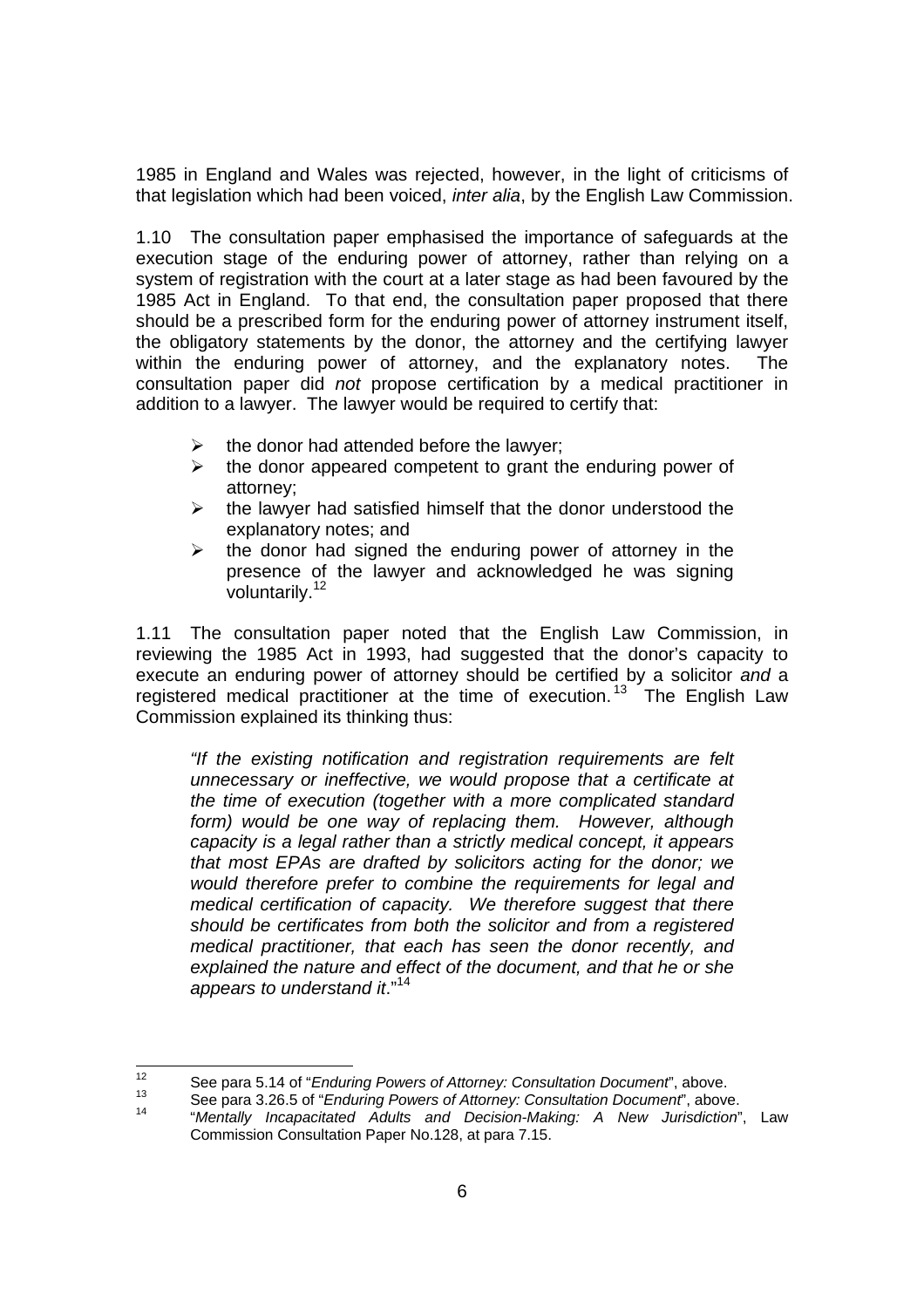1.12 Two of the seven respondents to the consultation paper issued by the Attorney General's Chambers picked up this point.<sup>15</sup> The then Secretary for Health and Welfare remarked that:

*"At the execution stage, there is a need to provide for certification by registered medical practitioners of a donor's mental state."16*

The Secretary did not elaborate on her justification for this view. The Hong Kong Council of Social Service also argued for certification by a medical practitioner, on the following basis:

*"It is expected that the most common users of EPA are people whose mental states begin to deteriorate, such as elderly people and persons with mental illness. Hence, the danger of possible undue influence and errors of judgment are the greatest. We support the proposal of requiring the presence of a lawyer to acknowledge that the donor is voluntary and understands the effect of his granting of the power. However, the lawyer is by no means in a position to judge whether the donor is competent to grant the EPA. Certification of soundness of the donor's mental state by a medical practitioner is therefore recommended."<sup>17</sup>*

The remaining five respondents to the consultation paper gave general support to the paper's proposals and did not refer to the question of certification.<sup>18</sup>

1.13 A Bill was subsequently presented to the Legislative Council in early 1997 which amended the proposal in the consultation paper by incorporating a requirement of certification by both a solicitor *and* a medical practitioner. The views expressed by the Secretary for Health and Welfare and the Hong Kong Council of Social Service appear to have been the only factors persuading the then Attorney General's Chambers to adopt this approach. However, neither the Legal Affairs Policy Group paper nor the Executive Council Memorandum (in July 1996 and December 1996 respectively) referred to the final report of the English Law Commission, published in February 1995, which had reversed the

 $15$ The paper was sent to nine individuals or organisations: the Director of the Hong Kong Council of Social Service; the Chairman of the Hong Kong Association for the Mentally Handicapped; the Registrar of the Supreme Court; the Secretary for Health and Welfare; the Dean of the Faculty of Law of the University of Hong Kong; the Dean of the Faculty (sic) of Law at the City Polytechnic of Hong Kong; the Chairman of the Hong Kong Bar Association; the President of the Law Society of Hong Kong; and the Registrar of the Hong Kong Society of Accountants.

Hong Kong Society of Accountants. 16 Letter of 14 February 1994 to the Solicitor General from the Secretary for Health and Welfare.<br><sup>17</sup> Letter of 14 February 1994 to the Acting Solicitor General from the Director of the Hong

Kong Council of Social Service.<br><sup>18</sup> The five remaining respondents were the Salvation Army, the Bar Association, the

Hospital Authority, the Hong Kong Society of Accountants and the Chairman of the Hong Kong Association for the Mentally Handicapped.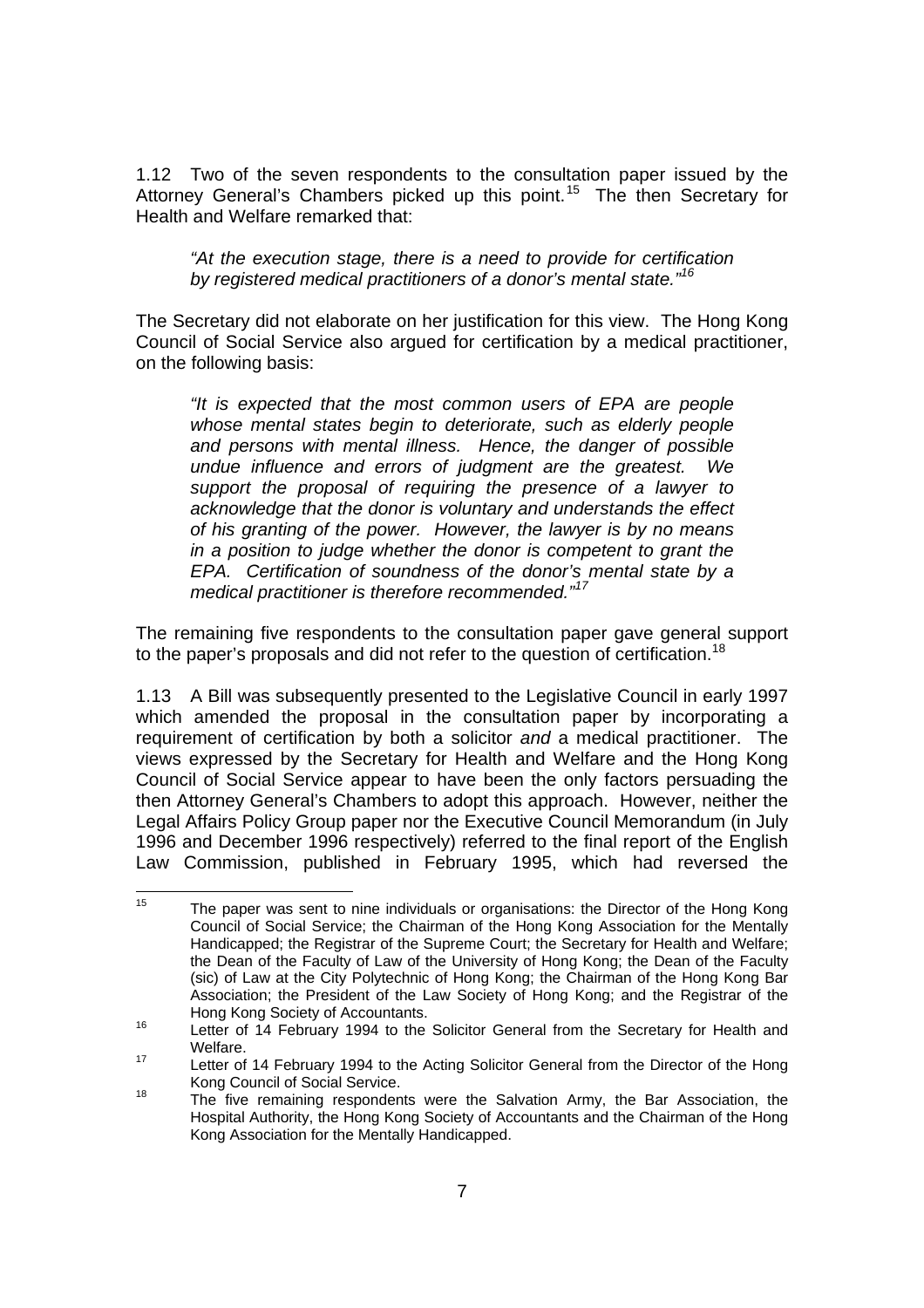Commission's earlier thinking and rejected the idea of certification by a medical practitioner. The Commission had said:

*"Our provisional proposal that the donor's capacity to execute should be certified by a solicitor and a doctor at the time of execution did not commend itself to the majority of our consultees. Numerous respondents said that any such requirement would present practical difficulties and force donors to incur extra costs. Concern focused on the idea that both a doctor and a lawyer need be involved in every case. It should in any event be a matter of good practice for all health professionals not to witness a signature without considering the question of the person's capacity to execute the document. Lawyers involved in drawing up powers of attorney should also, as a matter of good practice, be very clear that the client to whom the duty of care is owed is the donor of the power and no one else. In appropriate cases good practice already demands that an appropriate medical certificate should be obtained and/or appropriate records kept on file. The provisional proposal for a certification procedure was a corollary to the proposed abolition of any form of registration, which … we are no longer pursuing. In those circumstances, the draft Bill simply provides that a CPA (like an EPA) must be executed in the prescribed manner by both donor and donee."<sup>19</sup>*

## **The 2003 consultation**

1.14 In May 2003, in the light of the extremely low take-up rate of EPAs in Hong Kong, the Law Society wrote to the Secretary for Justice, suggesting that the requirement that an EPA be signed before a medical practitioner and a solicitor was "*a major deterrent and is probably one of the reasons why the Ordinance is ignored*."

1.15 In response to the Law Society's concern, in November 2003 the Department of Justice issued a short consultation paper which proposed to remove the requirement for certification by a medical practitioner. The paper was sent to a number of medical, legal and social welfare organisations, including the Legislative Council Panels on Administration of Justice and Legal Affairs and Health Services.

1.16 Of the 20 organisations or individuals who responded to the consultation paper, seven were in favour of the proposed change, while eight were against. The remaining respondents made no comment or had no concluded view. Five of those who opposed the removal of a requirement for medical certification

 $10<sup>1</sup>$ 19 "*Mental Incapacity: Item 9 of the Fourth Programme of Law Reform: Mentally Incapacitated Adults"*, English Law Commission (1995, Law Com No 231), at para 7.27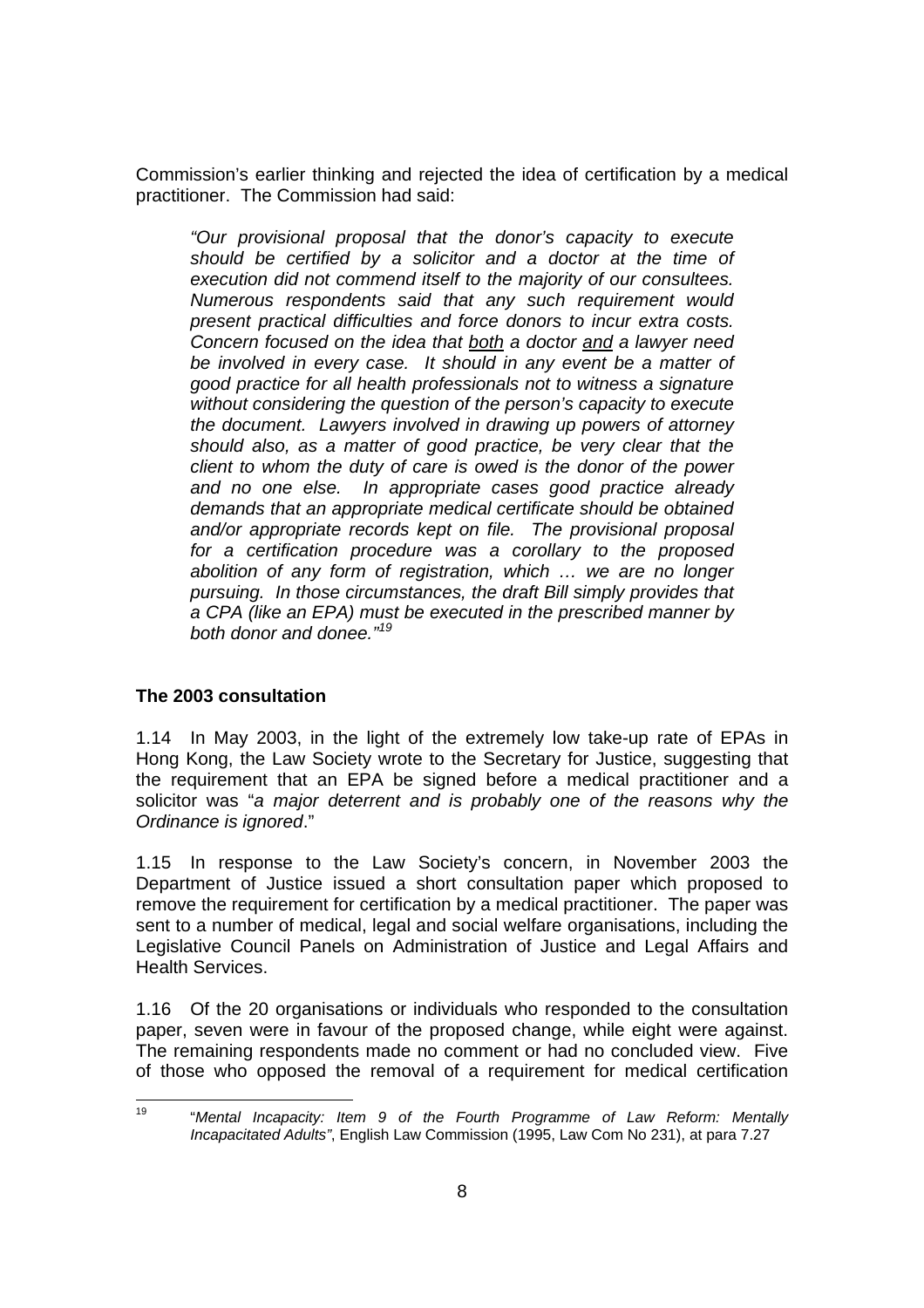supported relaxation of the rule to allow certification by a medical practitioner within a short period before the EPA was executed, rather than requiring the doctor and the lawyer both to be present at the time of execution. These five were the Bar Association, the HK Doctors Union, the HK Society of Accountants, the Health, Welfare and Food Bureau and the HK Council of Social Service.

1.17 The time limits suggested between medical certification and execution were "*within a reasonably short period of time*" (Bar Association), "*no more than, say, one week*" (HK Society of Accountants), "*within 28 days*" (Hong Kong Doctors Union) and "*say within one month or a specific time period*" (HK Council of Social Service). The Health, Welfare & Food Bureau made no suggestion as to the appropriate time limit.

1.18 The removal of the requirement that the certifying doctor be present at the time of execution of the EPA was not an option presented in the consultation paper, and the views of those respondents who did not specifically refer to this alternative in their responses cannot therefore be inferred on this point.

1.19 The opponents of the original proposal to remove the requirement of certification by a medical practitioner argued that medical certification was important because the Hong Kong system did not impose any significant formalities at the time of registration. They noted that, although in England and Wales there is no requirement for the presence of either a solicitor or medical practitioner at the time an EPA is executed, at the time of onset of mental incapacity the attorney must give notice in the prescribed form to the donor and a specified number of prescribed classes of relatives before applying to the Court for registration (without which the attorney's power is suspended by the donor's incapacity). The notification requirement not infrequently results in applications being made for dispensation before the actual applications for registration.

1.20 There is then a period of five weeks beginning with the latest date on which the attorney gave notice to a relative for the latter to lodge a notice of objection to registration. One ground upon which objection can be made is that the donor already lacked capacity at the date when the power was purportedly created. Upon receipt of a valid notice of objection to registration, the Court must make further inquiries which would usually entail the filing of particulars of objection, affidavit evidence, the discovery and inspection of documents, and a hearing or hearings.

1.21 In contrast, registration of an EPA in Hong Kong can be achieved in a short time at relatively minor legal cost. An attorney only needs to notify the donor and other persons if so required by the power. Under regulation 6 of the Enduring Powers of Attorney (Prescribed Form) Regulations (Cap. 501), the number of persons other than the donor himself whom the donor may nominate for such purpose is limited to two.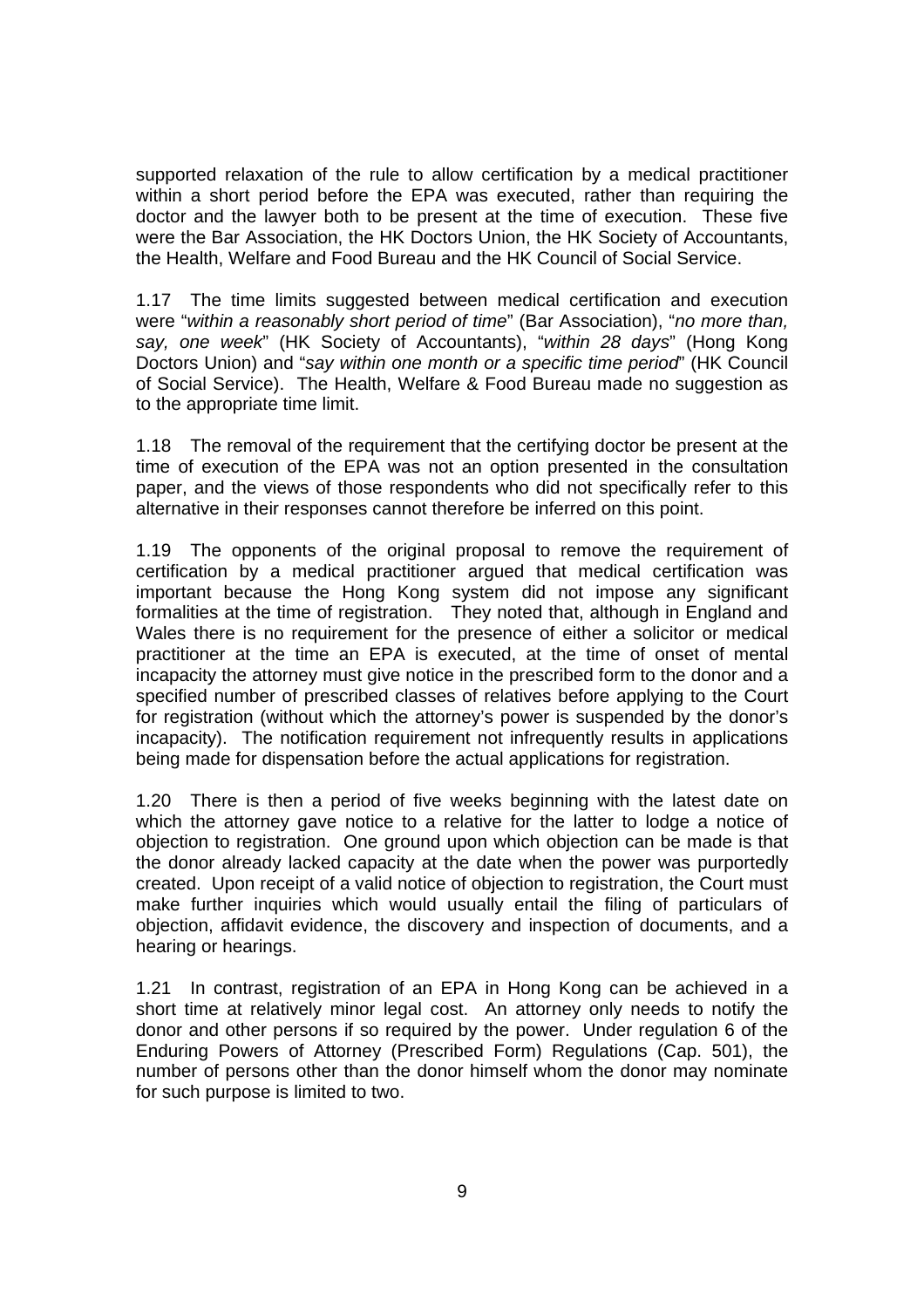1.22 As there is no statutorily prescribed notification requirement in Hong Kong, there is no formal objection procedure. Under section 9(2) of the EPA Ordinance, the Registrar of the High Court must register the EPA if he is satisfied that the instrument purports to create an enduring power, the requirements of the Ordinance have been complied with, and the fee payable for such registration has been paid. Opponents of the proposal to do away with the need for medical certification argued that the formal and simple registration procedure in Hong Kong is justifiable only by the early safeguards of the donor's interests at the time when an EPA is executed, one of which is the requirement for certification of mental capacity by a medical practitioner. The opponents of the original proposal further considered that the involvement of a medical practitioner at the execution stage is also likely to discourage speculative challenges to an EPA by the donor's next-of-kin on the ground that the donor was already incapable at the time of execution.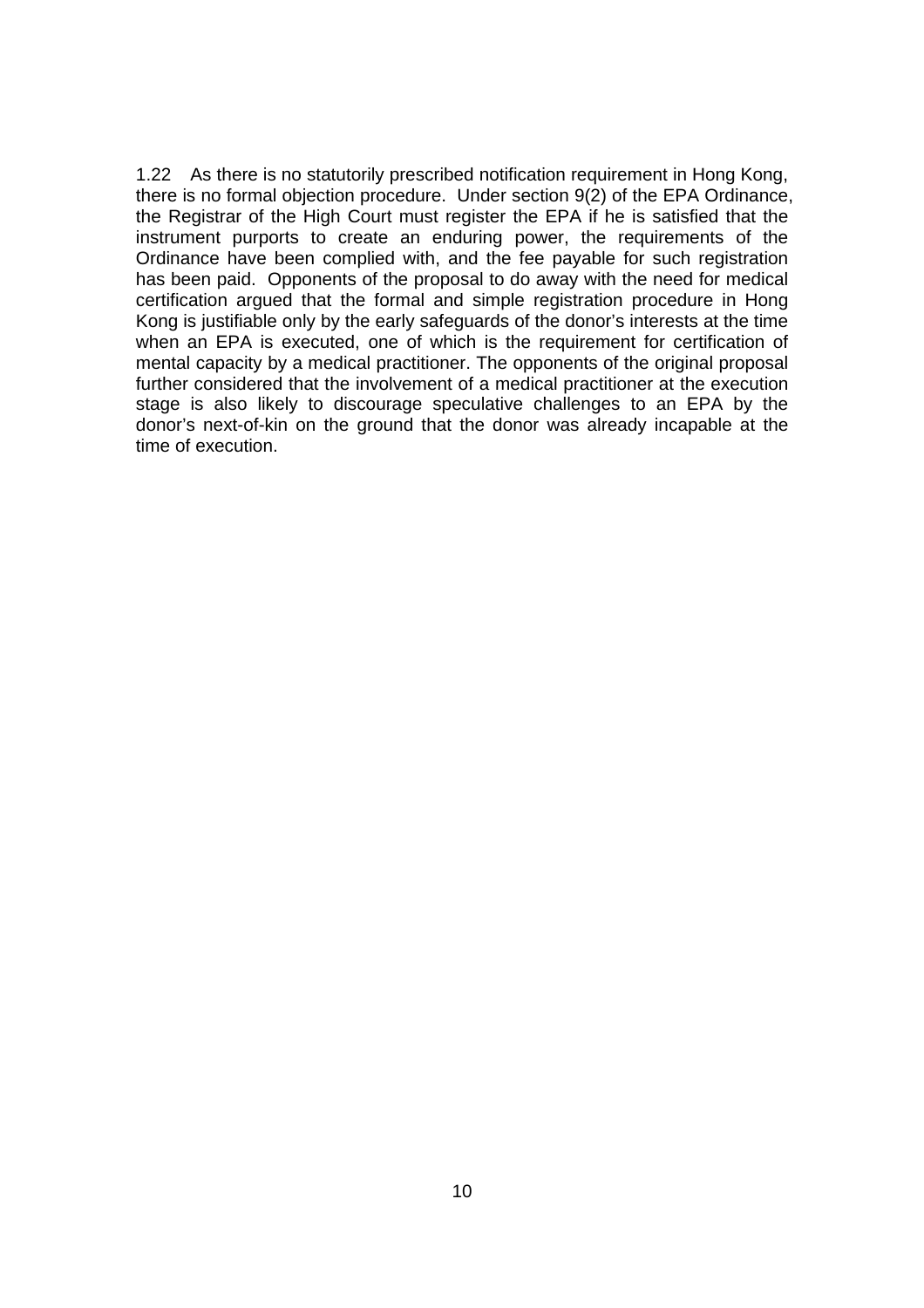# **Chapter 2**

## **The approach in other jurisdictions**  \_\_\_\_\_\_\_\_\_\_\_\_\_\_\_\_\_\_\_\_\_\_\_\_\_\_\_\_\_\_\_\_\_\_\_\_\_\_\_\_\_\_\_\_\_

2.1 The execution requirements adopted or proposed in a number of other jurisdictions in relation to enduring powers of attorney were referred to in the Attorney General's Chambers' consultation paper of December 1993. Of those jurisdictions referred to, none had legislation requiring certification by a medical practitioner.<sup>1</sup> A recent review by the Alberta Law Reform Institute of the safeguards provided in relation to enduring powers of attorney found that that situation remained essentially unchanged. $2$  The sole exception appears to be the Republic of Ireland, which requires the inclusion in the document creating the power of attorney of a statement by a registered medical practitioner that, in his opinion, at the time the document was executed the donor had the mental capacity, with the assistance of such explanations as may have been given to the donor, to understand the effect of creating the power. $3$  Unlike the provision in Hong Kong, however, there is no specific requirement in the Irish provisions that the medical practitioner must be present at the same time as the solicitor when the power of attorney is executed.

2.2 This chapter looks at the provisions on EPAs in a number of overseas jurisdictions, and at proposals for reform. The terminology used differs from jurisdiction to jurisdiction, but for the sake of clarity the term "donor" is used throughout this chapter to refer to the person granting a power of attorney and "attorney" to refer to the person appointed. The comparative review in this chapter restricts itself to those aspects of the legislation in other jurisdictions which deal with the execution requirements for an EPA.

 $\frac{1}{1}$  The jurisdictions referred to were England and Wales, Scotland, Australia (Australian Capital Territory, New South Wales, Queensland, South Australia, Tasmania and Victoria) and Canada (Alberta, British Columbia, Manitoba, Newfoundland and Ontario). 2

*Enduring Powers of Attorney*, Issues Paper No 5, Alberta Law Reform Institute, February 2002. The jurisdictions reviewed were England and Wales, Scotland, Northern Ireland, Ireland, California, Australia (all six states and the two territories) and Canada (Alberta, British Columbia, Manitoba, New Brunswick, Newfoundland, Nova Scotia, Ontario, Prince Edward Island and Saskatchewan).

See section 5(2) of the Powers of Attorney Act 1996 and the First Schedule to the Enduring Powers of Attorney Regulations 1996.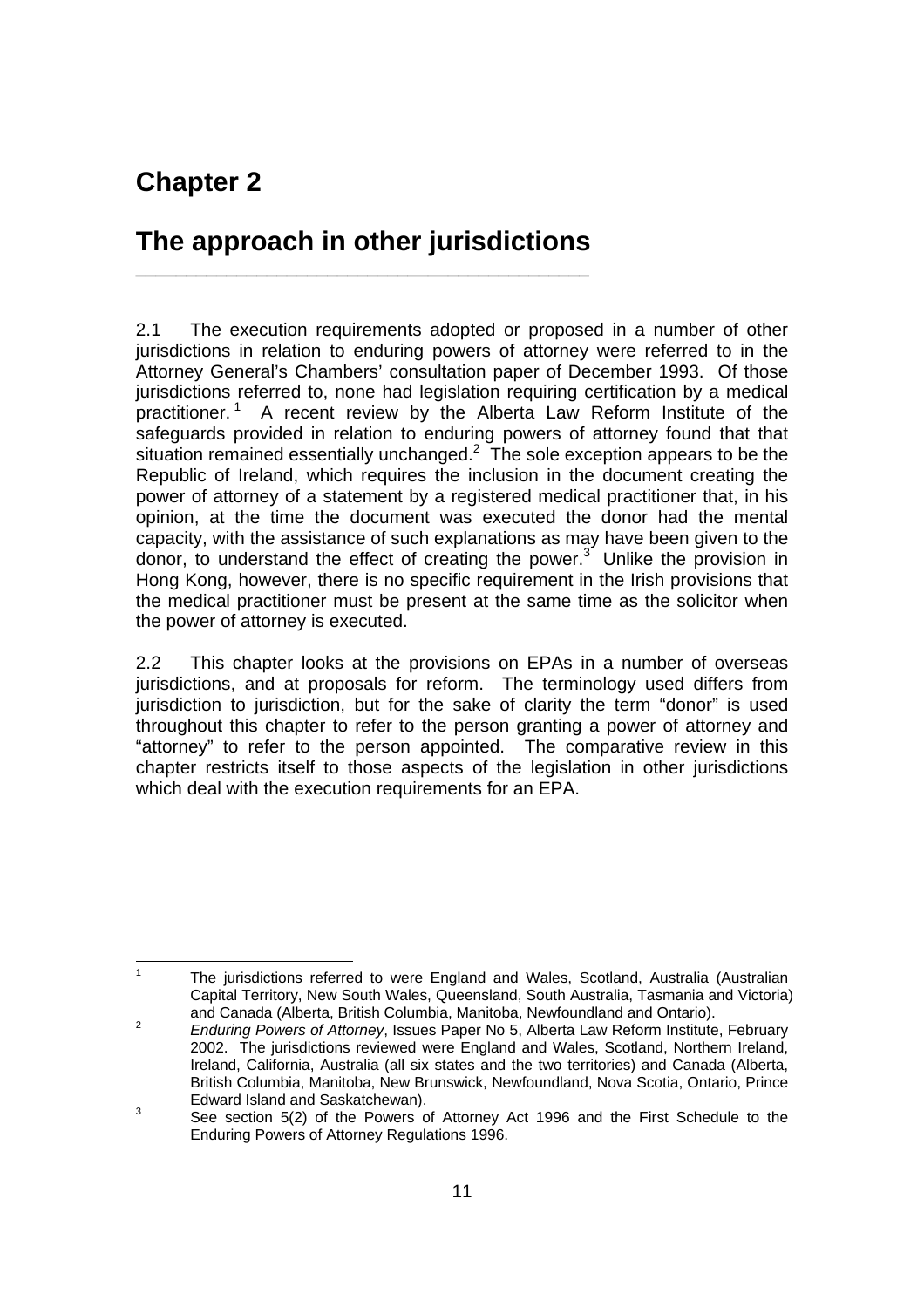## **Australia**

#### *Australian Capital Territory*

2.3 An enduring power of attorney in the Australian Capital Territory can delegate the donor's powers in relation to his property, personal care or health care matters. An EPA must be signed by the donor in the presence of two adult witnesses, $4$  one of whom must be a person authorised to witness the signing of a statutory declaration.<sup>5</sup> The EPA must include a certificate signed by each of the witnesses stating that:

- $\triangleright$  the donor signed the EPA voluntarily in the presence of the witness; and
- $\triangleright$  at the time the donor signed the EPA, the donor appeared to the witness to understand the nature and effect of making the  $FPA<sup>6</sup>$

Section 18 of the Powers of Attorney Act 2006 provides that, in the absence of evidence to the contrary, the donor is taken to understand the nature and effect of making the EPA.

2.4 An EPA can operate from any time specified by the donor in the EPA. It operates as a general power of attorney while the donor has decision-making capacity<sup>7</sup> and is not revoked by the donor becoming a person with impaired decision-making capacity.<sup>8</sup> There is no requirement for registration of an EPA or other formality to allow the attorney to continue to act after the donor's incapacity. Section 87 of the 2006 Act provides that if a question arises in any proceedings about whether the donor had impaired decision-making capacity, a certificate by a doctor stating that the donor had, or did not have, impaired decision-making capacity is evidence of that fact.

#### *New South Wales*

2.5 Section 19 of the Powers of Attorney Act 2003 requires an EPA to be witnessed by a "prescribed witness", which is defined in subsection (2) to mean:

- $\triangleright$  a registrar of a Local Court;
- $\triangleright$  a barrister or solicitor of a court of any Australian State or Territory;

 $\frac{1}{4}$  Section 19(2), Powers of Attorney Act 2006. 5

Section 21(3), Powers of Attorney Act 2006. 6

Section 22(1), Powers of Attorney Act 2006.

<sup>7</sup> Section 31(2), Powers of Attorney Act 2006.

<sup>8</sup> Section 32, Powers of Attorney Act 2006.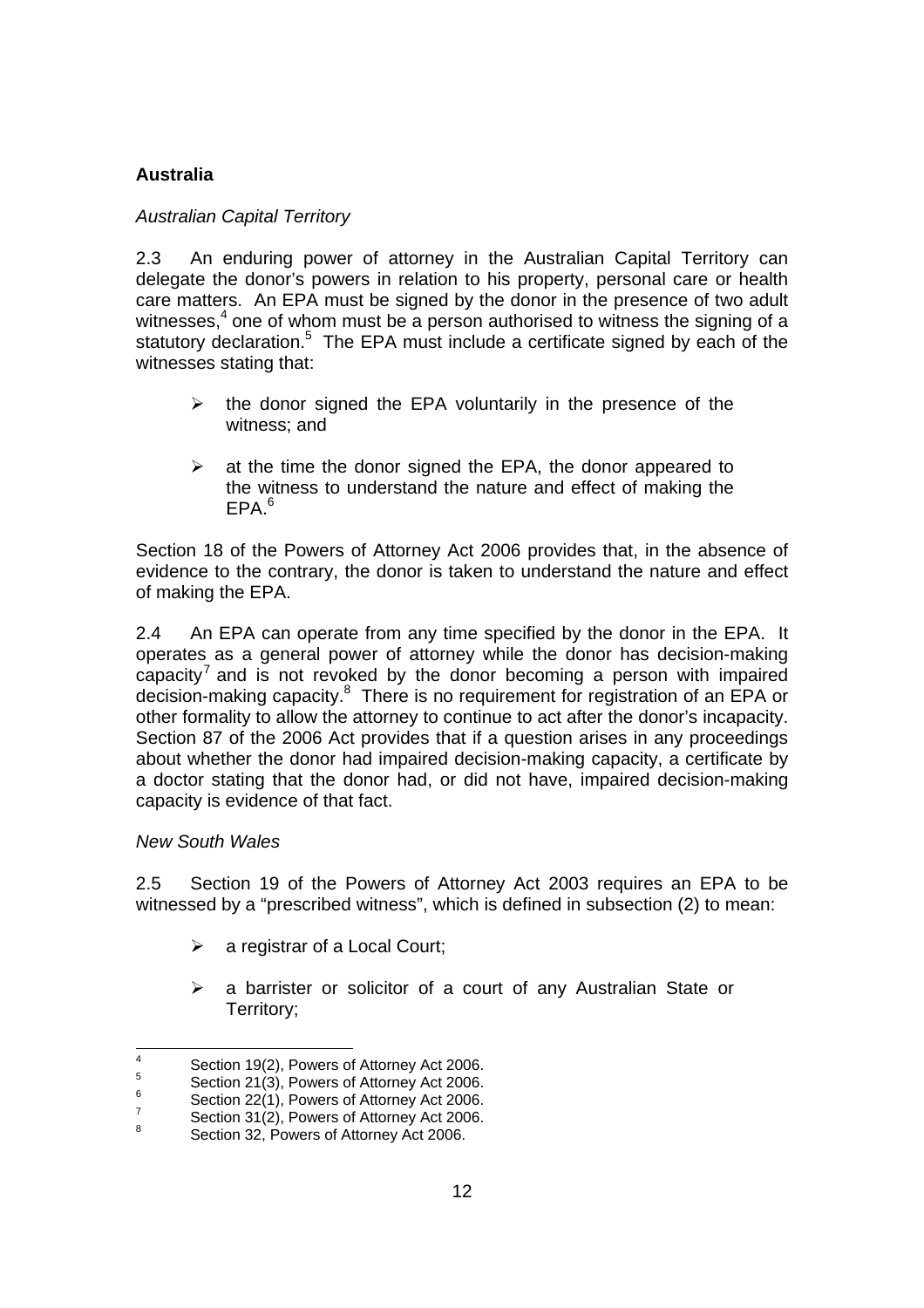- $\triangleright$  a licensee under the Conveyancing Licensing Act 1995 or an employee of the Public Trustee or of a trustee company;
- $\triangleright$  a legal practitioner qualified in a country other than Australia; or
- $\triangleright$  any other person prescribed by the regulations for these purposes.

2.6 The instrument creating the EPA must incorporate a certificate by the prescribed witness stating that:

- $\triangleright$  he explained the effect of the EPA to the donor before it was signed:
- $\triangleright$  he is a prescribed witness;
- $\triangleright$  he is not an attorney under the EPA;
- $\triangleright$  he witnessed the signing of the EPA by the donor; and
- $\triangleright$  the donor appeared to understand the effect of the EPA.<sup>9</sup>

2.7 An EPA may be registered by the Registrar-General in the General Register of Deeds, but there is no requirement to do so unless the attorney uses the EPA for dealings affecting land.<sup>10</sup>

## *Northern Territory*

2.8 Section 14 of the Powers of Attorney Act 2000 provides that an instrument creating an EPA shall be executed in the presence of a witness who is not the attorney or a near relative of the attorney.<sup>11</sup> Neither the Act nor the Powers of Attorney Regulations 2000 impose any requirement that the witness be a member of any prescribed class of persons.

2.9 Section 13 of the 2000 Act requires an EPA to be registered with the Registrar-General.

## *Queensland*

2.10 In Queensland, an EPA can authorise the attorney to do anything in relation to the donor's financial or property matters or the donor's "personal matters." "Personal matters" is defined in section 2 of Schedule 2 to the Powers

<sup>-&</sup>lt;br>9  $\frac{9}{10}$  Section 19(1)(c), Powers of Attorney Act 2006.<br>
Sections 51 and 52, Powers of Attorney Act 2006.

<sup>10</sup> Sections 51 and 52, Powers of Attorney Act 2006. 11 There is no witness requirement for an ordinary power of attorney: see section 6.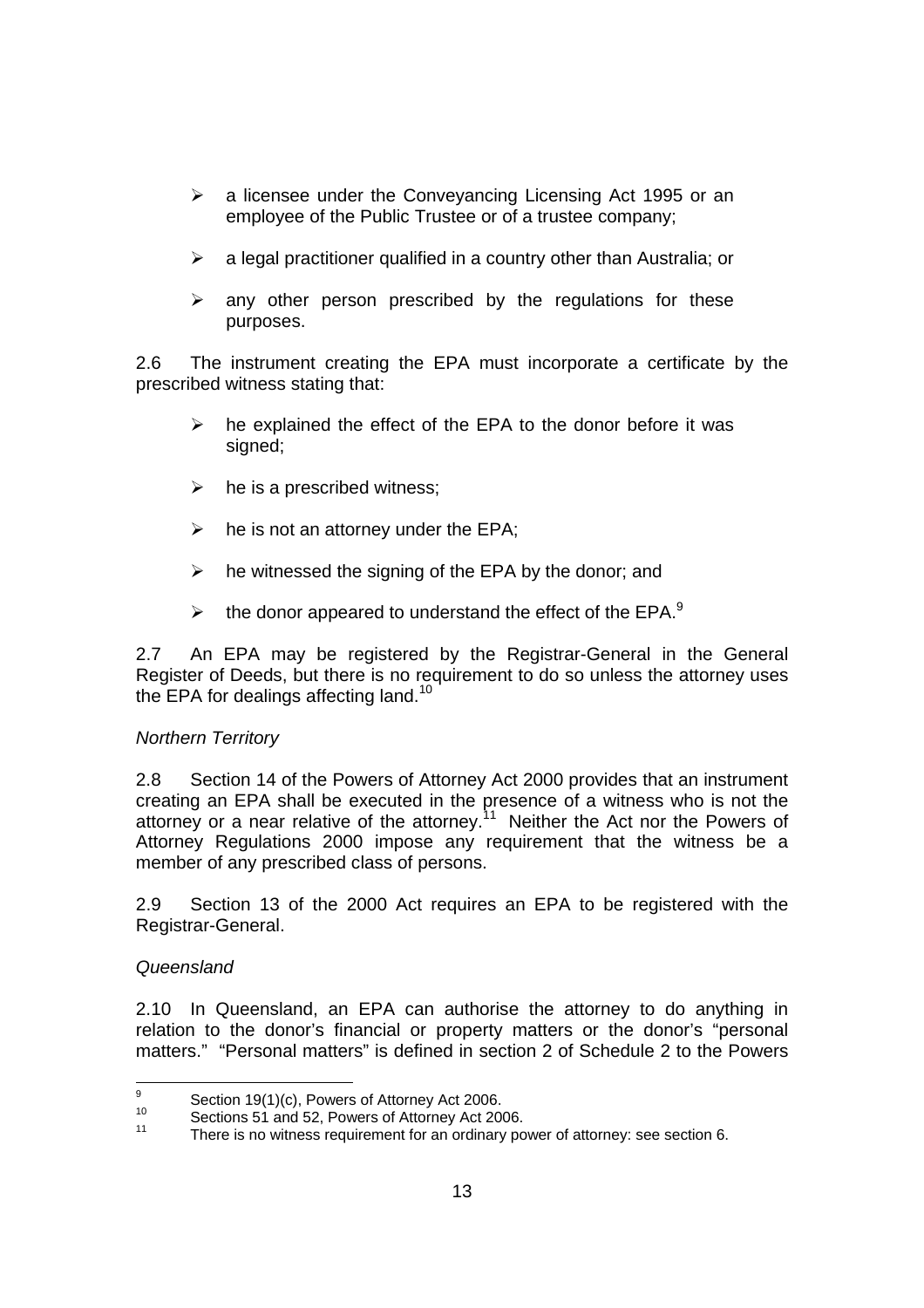of Attorney Act 1998 to mean "*a matter, other than a special personal matter or special health matter, relating to the principal's care, including the principal's health care, or welfare*." The term would include decisions as to where the donor lives or works, what education or training he undertakes and day-to-day issues such as the donor's diet and dress.

2.11 The donor can specify in the EPA when the power is to be exercisable, though in the case of a personal matter the EPA will only be exercisable when the donor has impaired capacity.<sup>12</sup> If the EPA does not specify when the power for a financial or property matter is to be exercisable, the power becomes exercisable as soon as the EPA is made.<sup>13</sup>

2.12 An EPA must be in an approved form. It must be signed by the donor and by an "eligible witness"<sup>14</sup> and must include a certificate by the witness stating that the donor:

- signed the EPA in his presence; and
- $\triangleright$  appeared to him to have the capacity necessary to make the  $EPA.<sup>15</sup>$

An "eligible witness" for the purposes of an EPA relating to financial and property matters is defined in section 31 to mean a person who:

- $\triangleright$  is a justice of the peace, commissioner for declarations, notary public or lawyer; and
- $\triangleright$  is not an attorney of the donor; and
- $\triangleright$  is not a relation of the donor or of an attorney of the donor.

2.13 Section 60 of the 1998 Act provides that an EPA may be registered, but there is no requirement to do so.

#### *South Australia*

2.14 Section 6(2) of the Powers of Attorney and Agency Act 1984 provides that a deed is not effective to create an EPA unless the attesting witness is "*a person authorised by law to take affidavits*". An EPA may specify that the authority conferred is to be exercised:

 $12<sup>12</sup>$ <sup>12</sup> Section 33(1) and (4), Powers of Attorney Act 1998.<br>
1<sup>4</sup> Section 44(1) and (3), Powers of Attorney Act 1998.<br>
14 Section 44(4), Powers of Attorney Act 1998.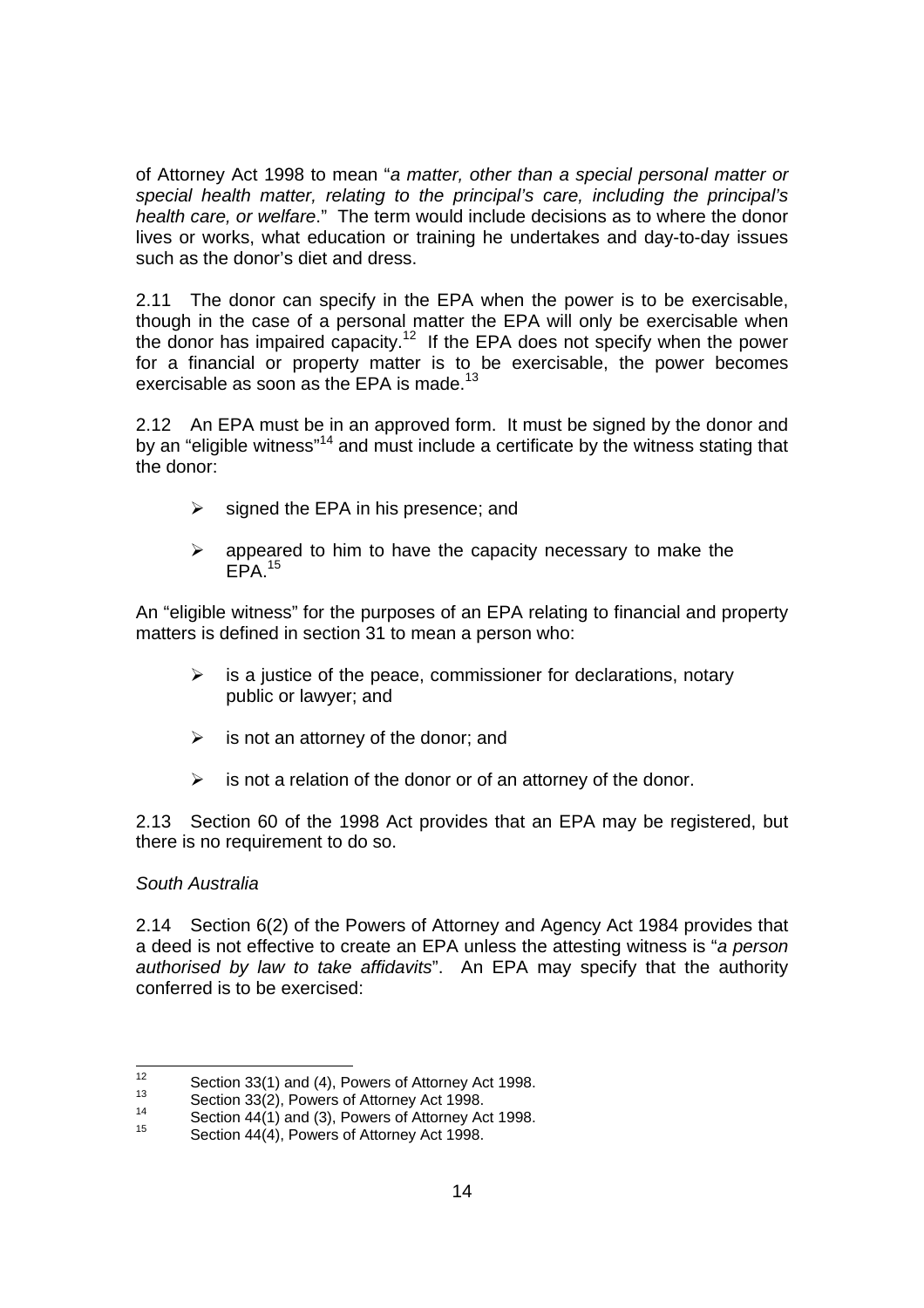- $\triangleright$  notwithstanding the donor's subsequent legal incapacity; or
- $\geq$  in the event of the donor's subsequent legal incapacity.<sup>16</sup>

## *Tasmania*

2.15 In Tasmania, an EPA must be witnessed by "at least" two persons, "*neither of whom is a party to it nor a relation of a party to it, and each of whom has witnessed it in the presence of the donor and each other*."17 There is no requirement that the witnesses belong to any class of persons, such as lawyers or medical practitioners.

2.16 An EPA must be registered with the Recorder of Titles and any act done under an EPA has no legal effect unless it is registered.<sup>18</sup> The Recorder's only obligation in considering an application for registration is to ensure that the EPA is in accordance with the forms and procedures provided by the Powers of Attorney Act 2000.<sup>19</sup> If the EPA does not comply with the Act, the Recorder must refuse to register it.

## *Victoria*

2.17 Section 117 of the Instruments Act 1958 $^{20}$  provides that the donor may specify in an EPA when the EPA is to take effect. If no time is specified, the EPA will take effect from the time of its execution. The EPA is not revoked by the subsequent legal incapacity of the donor of the power.<sup>21</sup>

2.18 An EPA must be in the approved written form and needs to be signed by the donor and signed and dated by two adult witnesses in the presence of the donor and each other.<sup>22</sup> Only one witness can be a relative of the donor or of the attorney.<sup>23</sup> One witness must be authorised to witness the signing of a statutory declaration.<sup>24</sup> The EPA must include certificates signed by each of the witnesses stating that:

 $\triangleright$  the donor signed the EPA freely and voluntarily in the presence of the witness; and

<sup>16</sup> 

<sup>&</sup>lt;sup>16</sup><br>
Section 6(1)(b), Powers of Attorney and Agency Act 1984<br>
<sup>17</sup><br>
Section 16, Powers of Attorney Act 2000.<br>
Section 11(2), Powers of Attorney Act 2000.<br>
Part XIA of the Instruments Act 1958, which deals with enduring p added in its entirety by section 4 of the Instruments (Enduring Powers of Attorney) Act 2003.<br>
21 Section 115(2), Instruments Act 1958.<br>
22 Section 123(1), (2) and (3), Instruments Act 1958.<br>
24 Section 125(3), Instruments Act 1958.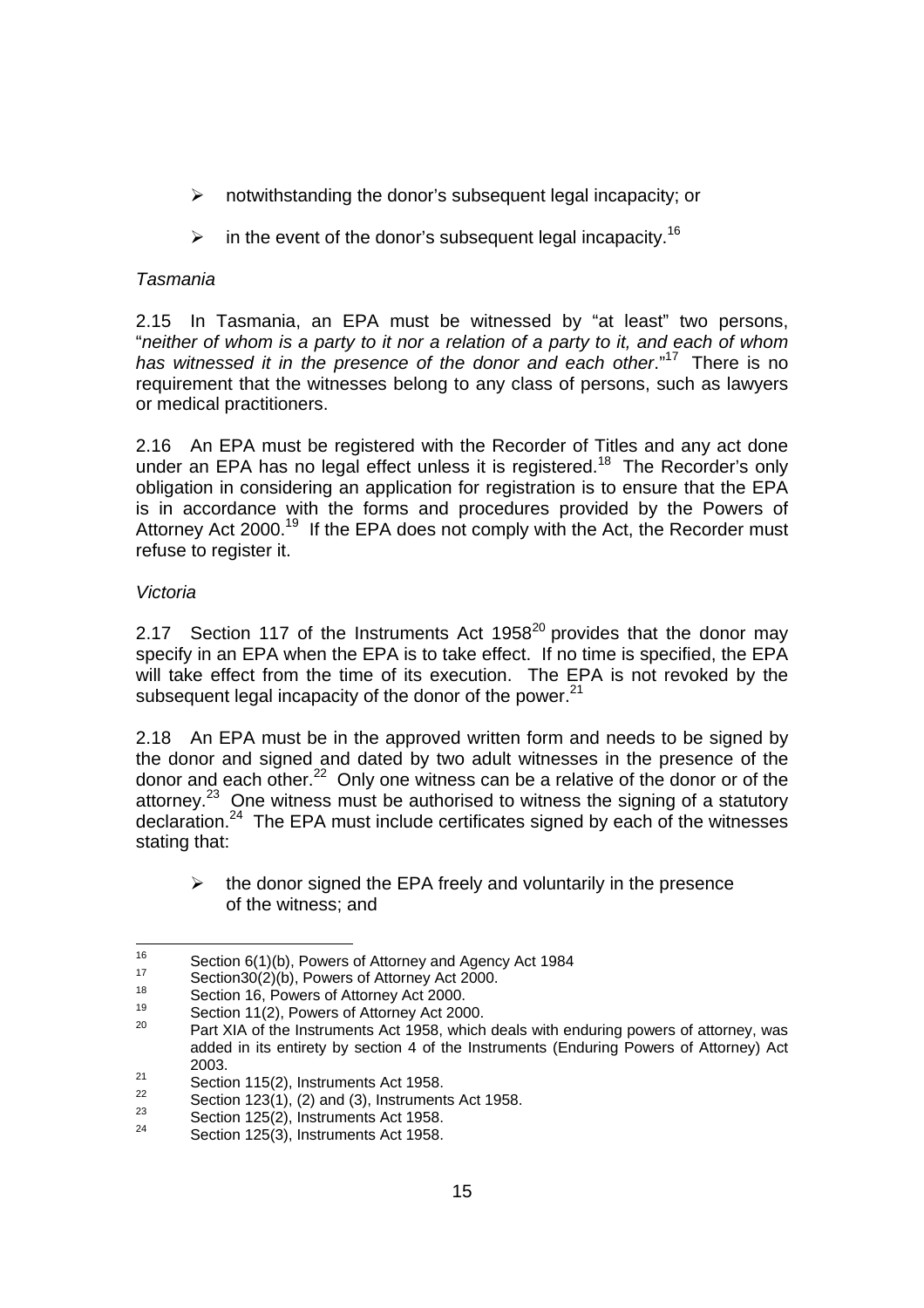$\triangleright$  at the time, the donor appeared to the witness to have the capacity necessary to understand and sign the EPA.<sup>25</sup>

## **Canada**

## *Alberta*

2.19 In Alberta, an EPA may provide that it comes into effect at a specified future time or on the occurrence of a specified contingency, "*including, but not limited to, the mental incapacity or infirmity of the donor.*"<sup>26</sup> The EPA may name one or more persons (which may include the attorney) on whose written declaration the specified contingency is conclusively deemed to have occurred.<sup>27</sup> Where the specified contingency relates to the donor's mental incapacity and the EPA does not name a person for the purpose of bringing the EPA into effect, the specified contingency shall be conclusively deemed to have occurred when two medical practitioners declare in writing that it has occurred.<sup>28</sup>

2.20 Section 2(1) of the Powers of Attorney Act requires that an EPA be in writing and be dated and signed by the donor in the presence of a witness, who must also sign in the presence of the donor. The EPA must contain a statement that it is to continue notwithstanding the donor's subsequent mental incapacity, or that it is to take effect on his mental incapacity. Rather than specifying who may witness an EPA, section 2(4) lists those who may not. Where the donor has signed the EPA himself, these persons are:

- $\triangleright$  an attorney designated in the EPA, or the attorney's spouse or adult interdependent partner;
- $\triangleright$  the donor's spouse or adult interdependent partner.

2.21 In 2003, the Alberta Law Reform Institute made a series of recommendations for reform of the existing law relating to enduring powers of attorney. These included the following proposals:

 $\triangleright$  Either a lawyer must sign a certificate that an EPA was signed by the donor on a specified date in the lawyer's presence separate and apart from the attorney and that the donor appeared to understand the EPA, or a witness must swear an affidavit containing the same statements.

 $25$ <sup>25</sup><br>
<sup>26</sup> Section 5(1), Powers of Attorney Act.<br>
<sup>27</sup> Section 5(2), Powers of Attorney Act.<br>
<sup>28</sup> Section 5(4), Powers of Attorney Act.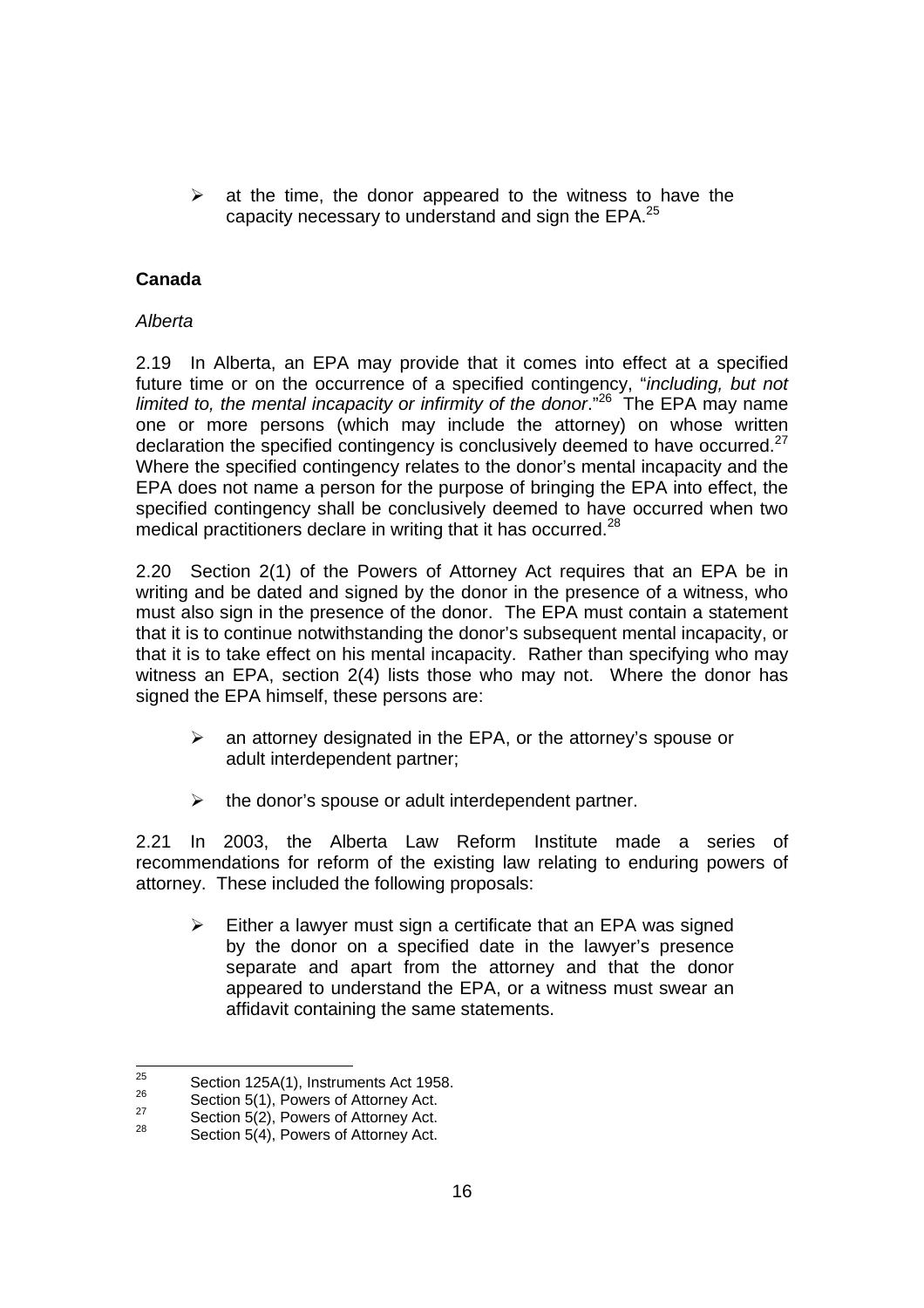$\triangleright$  When the donor becomes mentally incapable and the attorney intends to act under an EPA, the attorney must give notice of intention to act to specified family members whose whereabouts are, or ought reasonably to be, known to the attorney and to any person designated by the EPA to receive notice.29

2.22 The Institute believed that these additional safeguards against abuse would:

 "*strike a proper balance between the interests of individuals in being able to appoint a trusted person of their own choice to administer their affairs on mental incapacity with the least cost and embarrassment, and in having reasonable safeguards against abuse of the powers given to attorneys.*" 30

To date, the Institute's proposals have not been implemented.

#### *British Columbia*

2.23 Section 8 of the Power of Attorney Act 1996 requires an EPA in British Columbia to be signed by the donor and by a witness to the donor's signature. The witness cannot be the attorney or the attorney's spouse. The forms<sup>31</sup> of EPA set out at the Schedule to the 1996 Act do not require the attorney to sign, nor is there any requirement for certification as to the donor's competence at the time of execution.

#### *Manitoba*

2.24 The Manitoba legislation uses the term "springing power of attorney" to refer to a power of attorney which comes into force at a specified future date on the occurrence of a specified contingency.<sup>32</sup> The donor may name one or more persons (including the attorney) in the power of attorney from whom the attorney may request a written declaration that the date or contingency has occurred. If the power of attorney comes into force on the mental incompetence of the donor, and the donor has not named the declarant in the power of attorney, section 6(4) of the Powers of Attorney Act 1996 provides that two medical practitioners may act as the declarant. Section 7 of the Act provides that, upon application by the attorney, the Public Trustee, a declarant or an interested person, the court may

<sup>29</sup> *Enduring Powers of Attorney: Safeguards against Abuse*, Alberta Law Reform Institute, Report No 88 (February 2003), at page x.

Report No 88, cited above, at page x.  $\frac{30}{31}$  Report No 88, cited above, at pages x to xi.<br><sup>31</sup> Two forms are provided, the first for the appointment of a single attorney and the second for the appointment of more than one attorney.<br>Section 6, Powers of Attorney Act 1996.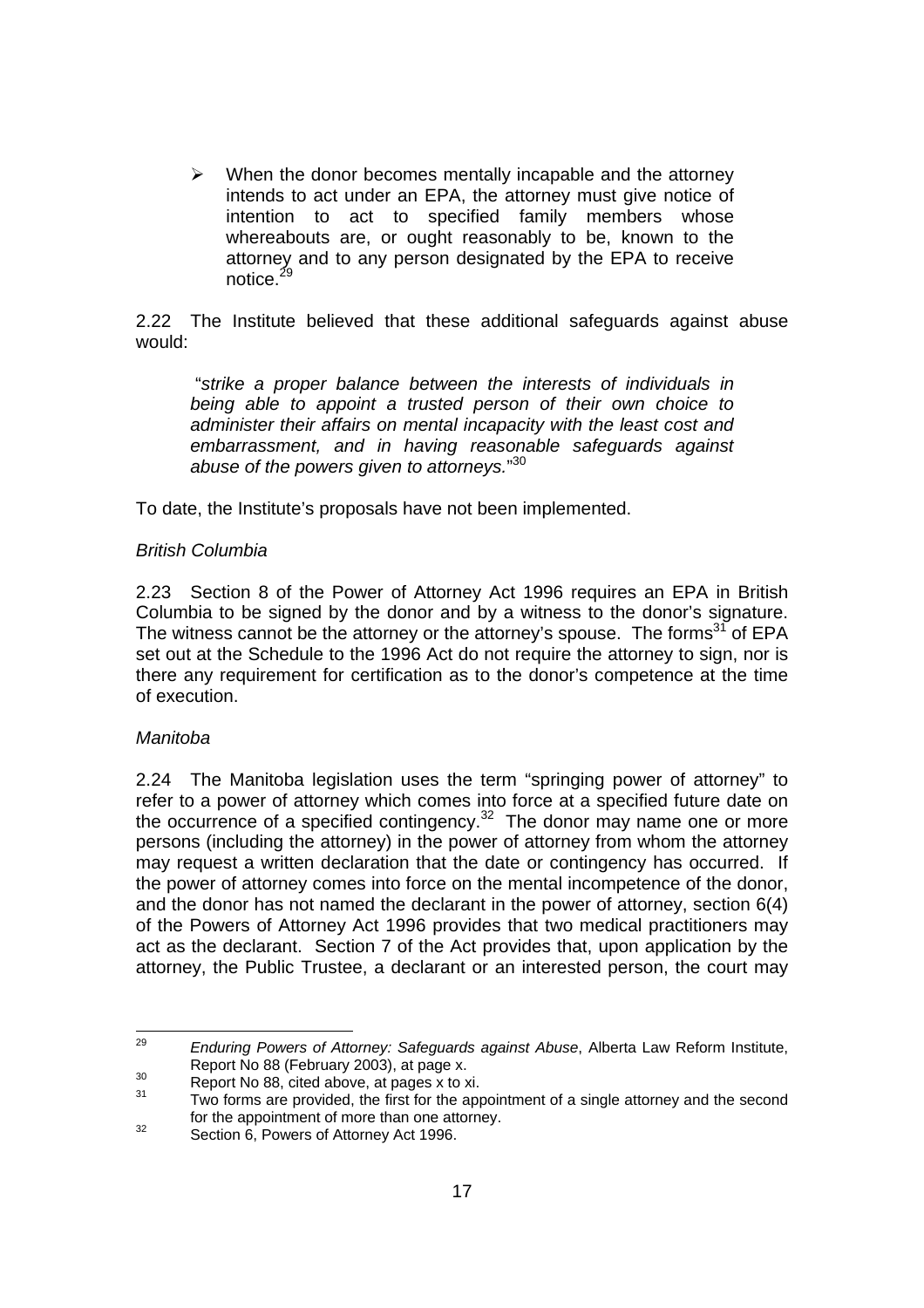determine whether the date or contingency specified in a springing power of attorney has occurred.

2.25 An EPA must be in writing and signed by the donor (or his signature acknowledged by the donor) in the presence of a witness, who must himself sign in the presence of the donor.<sup>33</sup> Section 11(1) of the 1996 Act provides that the witness to an EPA must be:

- an individual registered, or qualified to be registered to solemnize marriages;
- $\triangleright$  the judge of a superior court of Manitoba;
- $\triangleright$  a justice of the peace or a provincial judge;
- $\triangleright$  a qualified medical practitioner;
- $\triangleright$  a lawyer or a notary public in Manitoba;
- $\triangleright$  a member of the Royal Canadian Mounted Police; or
- $\triangleright$  a member of Manitoba municipal police force who exercises the powers of a peace officer.

Neither the attorney appointed under the EPA nor his spouse or common-law partner may act as a witness.<sup>34</sup>

2.26 The donor or the attorney may file a copy of the EPA with the Public Trustee but there does not appear to be an obligation to do so.<sup>35</sup>

#### *Newfoundland*

2.27 Section 3(1) of the Enduring Powers of Attorney Act 2001 requires that an EPA be signed by the donor and witnessed by a person other than the attorney appointed by the EPA or the attorney's spouse or cohabiting partner. "Cohabiting partner" is defined in section 2(1) to mean either of two persons who have cohabited "*in a conjugal relationship outside of marriage for at least one year*."

#### *Northwest Territories*

2.28 Like the Manitoba legislation, the Northwest Territories' Powers of Attorney Act 2001 uses the term "springing power of attorney" and the relevant

 $33$ 

 $\frac{33}{34}$  Section 10, Powers of Attorney Act 1996.<br>
Section 11(2), Powers of Attorney Act 1996.<br>
Section 12, Powers of Attorney Act 1996.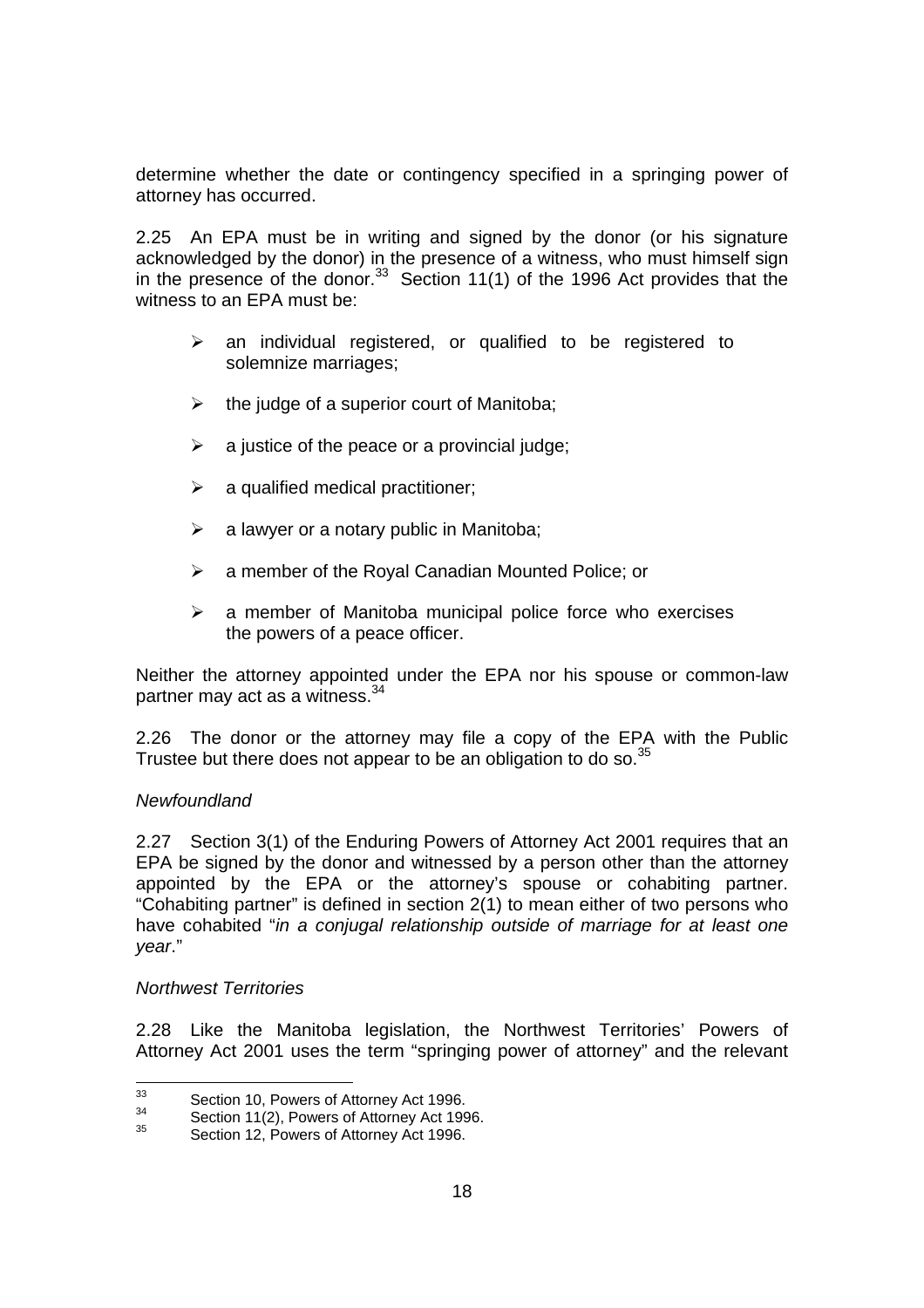terms of the 2001 Act are to the same effect as those in Manitoba's Powers of Attorney Act 1996.

2.29 Section 13 of the 2001 Act stipulates that an EPA must be in writing, dated, and signed (or his signature acknowledged) by the donor in the presence of a witness, who must himself sign in the presence of the donor. The EPA must also state that it is to come into force at a specified future date or on the occurrence of a specified contingency, or that it is to continue in force notwithstanding the donor's mental incapacity subsequent to the EPA's execution. There appear to be no restrictions on who may witness an EPA.

#### *Saskatchewan*

2.30 An EPA in Saskatchewan may be made in relation to the donor's property and financial affairs or in relation to his personal affairs. An EPA can come into effect immediately on execution or on a specified future date or on the occurrence of a specified contingency, including the lack of capacity of the donor.36 The Saskatchewan legislation uses the term "contingent appointment" to refer to the latter delayed appointment of the attorney. An EPA containing a contingent appointment may name one or more adults, other than the attorney or a family member of the attorney on whose written declaration the specified contingency (including the donor's lack of capacity) is deemed to have occurred for the purposes of bringing the contingent appointment into effect.  $37$ 

2.31 If a contingent appointment under an EPA comes into effect on the donor's loss of capacity and the EPA does not name any declarant, or the named declarant or declarants lack capacity, are unwilling or unavailable to act, or are dead, then the donor is deemed to have lost capacity if two members of "a prescribed professional group" declare in writing that the donor lacks capacity.<sup>38</sup>

2.32 An EPA must be in writing and dated and signed by the donor.<sup>39</sup> Section 12(1) of the Powers of Attorney Act 2002 requires that an EPA be:

- $\triangleright$  witnessed by a lawyer and accompanied by a legal advice and witness certificate in the prescribed form; or
- $\triangleright$  witnessed by two adults with capacity (other than the attorney or family members of either the donor or the attorney) and accompanied by witness certificates in the prescribed form.

 $36$ 

<sup>36</sup> Section 9, Powers of Attorney Act 2002.<br>
38 Section 9.1, Powers of Attorney Act 2002.<br>
39 Section 11(1), Powers of Attorney Act 2002.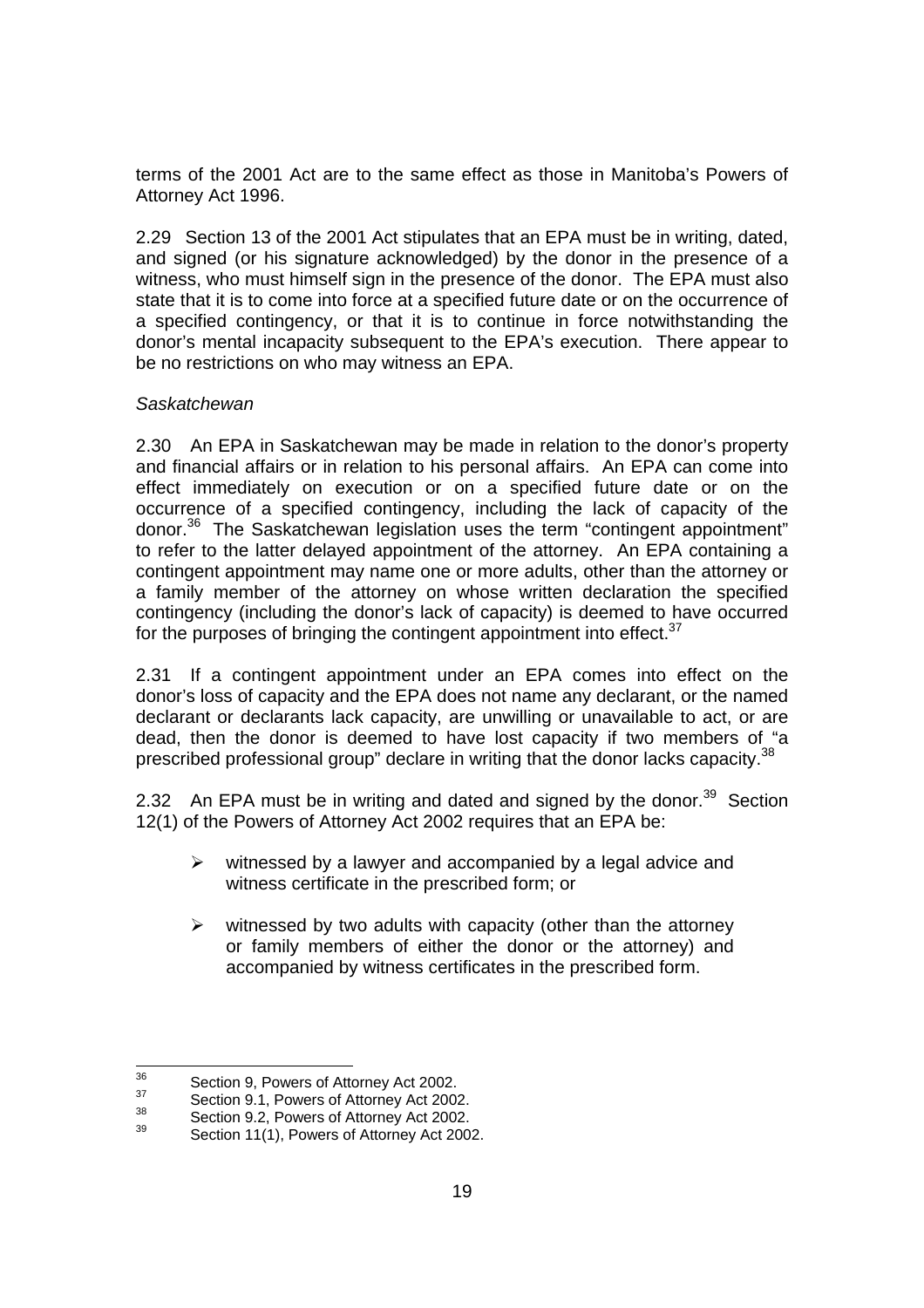#### **England and Wales**

2.33 The Mental Capacity Act 2005 introduced to England and Wales a new regime in respect of EPAs, including a change in terminology. The Act received Royal Assent on 7 April 2005. Parts of the Act will be implemented in April 2007 and the remainder in October 2007. Instead of EPAs, the 2005 Act refers to "lasting powers of attorney" (LPAs). Unlike an EPA in Hong Kong, an LPA under the new English provisions allows the donor to delegate authority not only in respect of his property and affairs but also in respect of his personal welfare. Like an EPA, an LPA continues to have effect after the donor has lost capacity.<sup>40</sup>

2.34 Section 9(2) of the 2005 Act requires an LPA to be made and registered in accordance with Schedule 1 to the Act. That Schedule provides that an LPA must be "*in the prescribed form*" 41 and must include "*the prescribed information*".42 The LPA must include a statement by the donor to the effect that he has read the prescribed information and intends the authority conferred by the LPA to include authority to make decisions on the donor's behalf when he no longer has capacity.<sup>43</sup> The LPA must also include the names of a person or persons (not including the attorney) whom the donor wishes to be notified of any application for registration of the LPA, or a statement by the donor that there are no persons whom he wishes to be notified.<sup>44</sup>

2.35 Paragraph 2(1)(e) of Schedule 1 to the Act requires the LPA to include a certificate "*by a person of a prescribed description*" that, in his opinion, at the time when the donor executes the LPA:

- $\triangleright$  the donor understands the purpose of the LPA and the scope of its authority;
- $\triangleright$  no fraud or undue pressure is being used to induce the donor to create the LPA; and
- $\triangleright$  there is nothing else which would prevent an LPA being created by the instrument.

This certificate must be "*in the prescribed form*". Paragraph 2(2) of Schedule 1 provides that if the donor has not included in the LPA the names of persons to be notified of any application for registration, then two persons "*of a prescribed description*" must each give a certificate.

<sup>40</sup> 

<sup>40</sup> Section 9(1), Mental Capacity Act 2005.<br>
41 Paragraph 1(1), Schedule 1 to the Mental Capacity Act 2005.<br>
43 Paragraph 2(1), Schedule 1, cited above.<br>
44 Paragraph 2(1), cited above.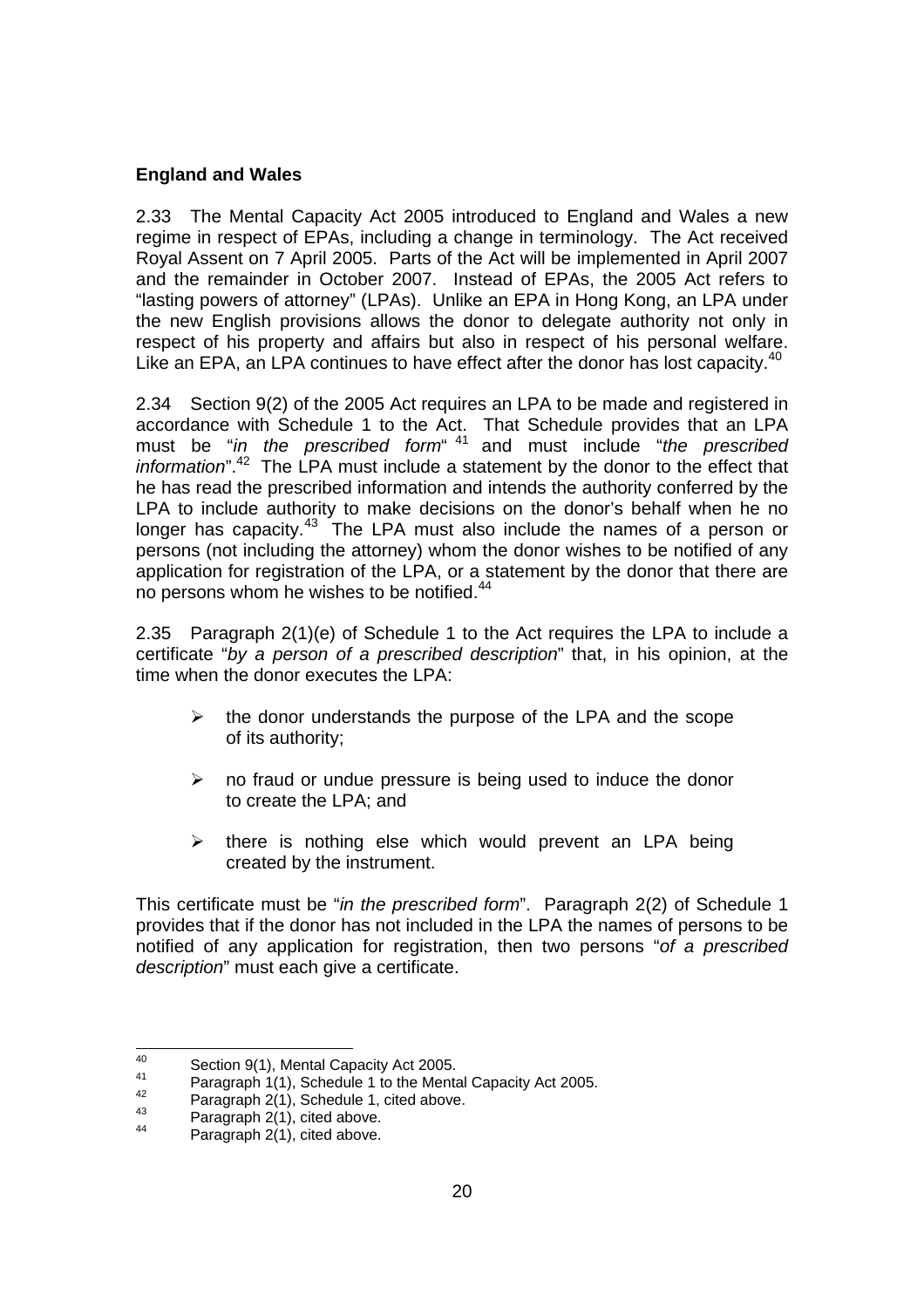2.36 The relevant regulations have yet to be promulgated and it is therefore not certain what forms and other requirements will be prescribed. It is possible, however, to gain some insight into the approach likely to be adopted from the consultation paper *Lasting Powers of Attorney: forms and guidance* issued by the Department for Constitutional Affairs in January 2006, and the responses to that paper. What follows is an outline of the relevant proposals in respect of the execution and registration requirements of a property and affairs LPA.

2.37 As regards the persons who may provide the certificate required under paragraph 2(1)(e) of Schedule 1 to the Act (as to the donor's understanding of the scope of the LPA, etc), the consultation paper proposed that the certificate provider must have known the donor for at least two years or be:

- $\triangleright$  a local business person or shopkeeper
- $\triangleright$  a librarian
- $\triangleright$  a registered social worker
- $\triangleright$  a minister of religion
- $\triangleright$  a medical practitioner
- $\triangleright$  a police officer
- $\triangleright$  a bank or building society officer
- $\triangleright$  a professionally qualified person, such as a teacher or engineer
- $\triangleright$  a local authority councillor
- $\triangleright$  a civil servant
- $\triangleright$  a solicitor, barrister, magistrate or justice of the peace
- $\triangleright$  a Member of Parliament or Member of the European Parliament.<sup>45</sup>

In drawing up this list, the consultation paper considered it right:

 $45$ 45 *Lasting Powers of Attorney: forms and guidance*, Consultation Paper, Department of Constitutional Affairs (January 2006), at pages 36 - 37.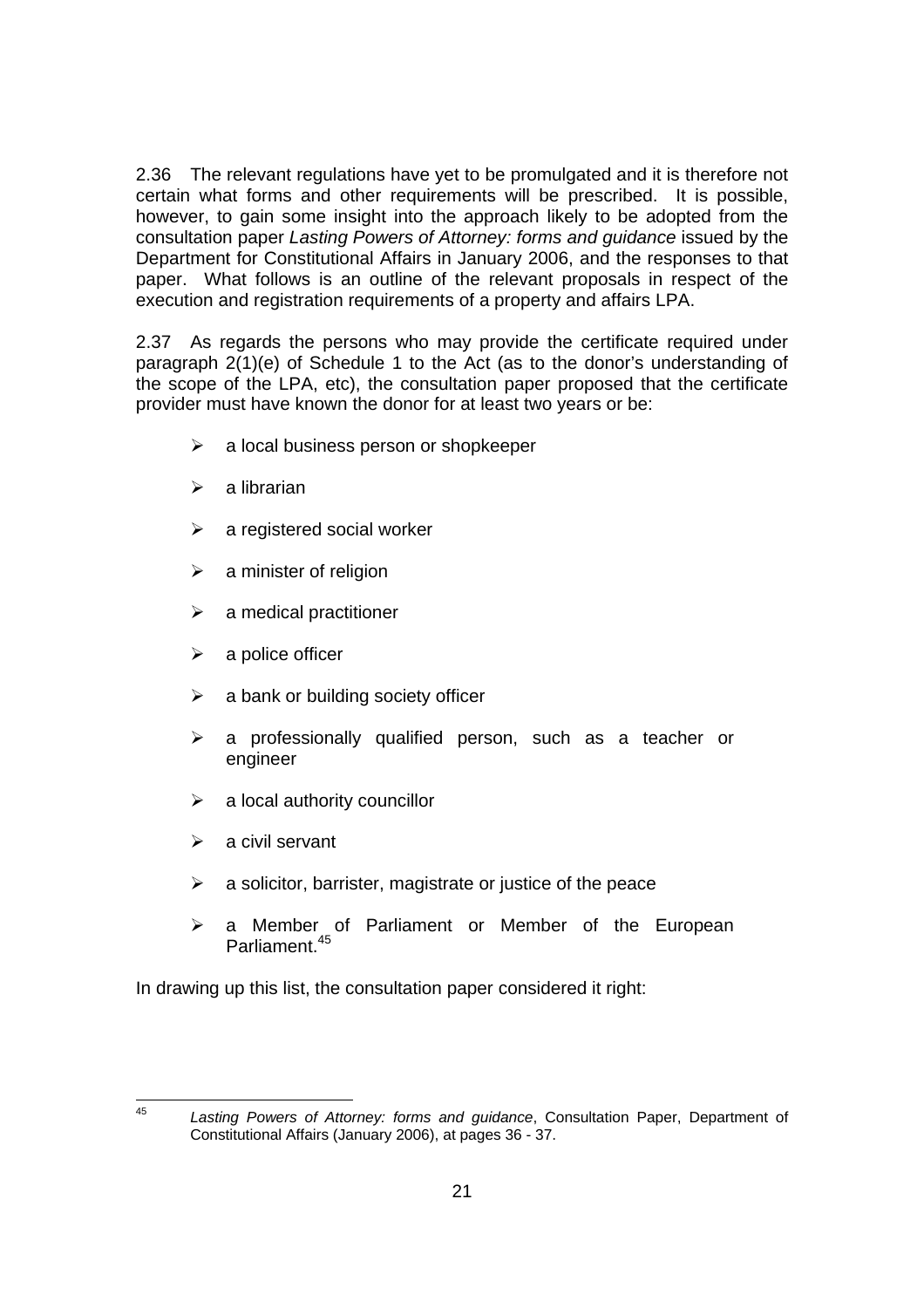"…*that the person providing the certificate should have some 'independence' from the person making the LPA and from the proposed attorney. However, we do not want to make the LPA process too bureaucratic or expensive*."46

2.38 Under the proposals in the consultation paper, the certificate provider cannot be:

- $\triangleright$  a spouse, civil partner or relative of the donor
- $\triangleright$  any person who has resided with the donor for two years or more as husband and wife or as civil partner
- $\triangleright$  an attorney appointed under an LPA or EPA
- $\triangleright$  a current paid carer for the donor
- $\triangleright$  the manager or an employee of the care home in which the donor resides
- $\triangleright$  a person named on the LPA to be notified of an application to register the LPA.<sup>47</sup>

2.39 There was considerable criticism of these proposals. Firstly, in relation to the proposal that a certificate provider should have known the donor for a period of two years, over two thirds of those who commented on this aspect of the consultation paper said that "*the period of time was irrelevant and that the skills of the certificate provider in assessing capacity and their depth of knowledge of the issues involved was more important*."48 Secondly, less than one fifth of those expressing a view thought that the list of people who could provide a certificate was appropriate. Three fifths considered the list included some people who should not be able to provide a certificate. Respondents stressed:

*"… that the certificate provider fulfilled two roles:* 

- remedying the situation where a potentially vulnerable person *with borderline capacity is asked to sign a power of attorney without proper safeguards and*
- z *assisting the Court where there is a subsequent challenge*

<sup>46</sup> Lasting Powers of Attorney: forms and guidance, Consultation Paper, cited above, at page 13.

page 13. 47 *Lasting Powers of Attorney: forms and guidance,* Consultation Paper*,* cited above, at

page 36 48 *Lasting Powers of Attorney: forms and guidance*, Response to Consultation, Department of Constitutional Affairs (July 2006), at page 23.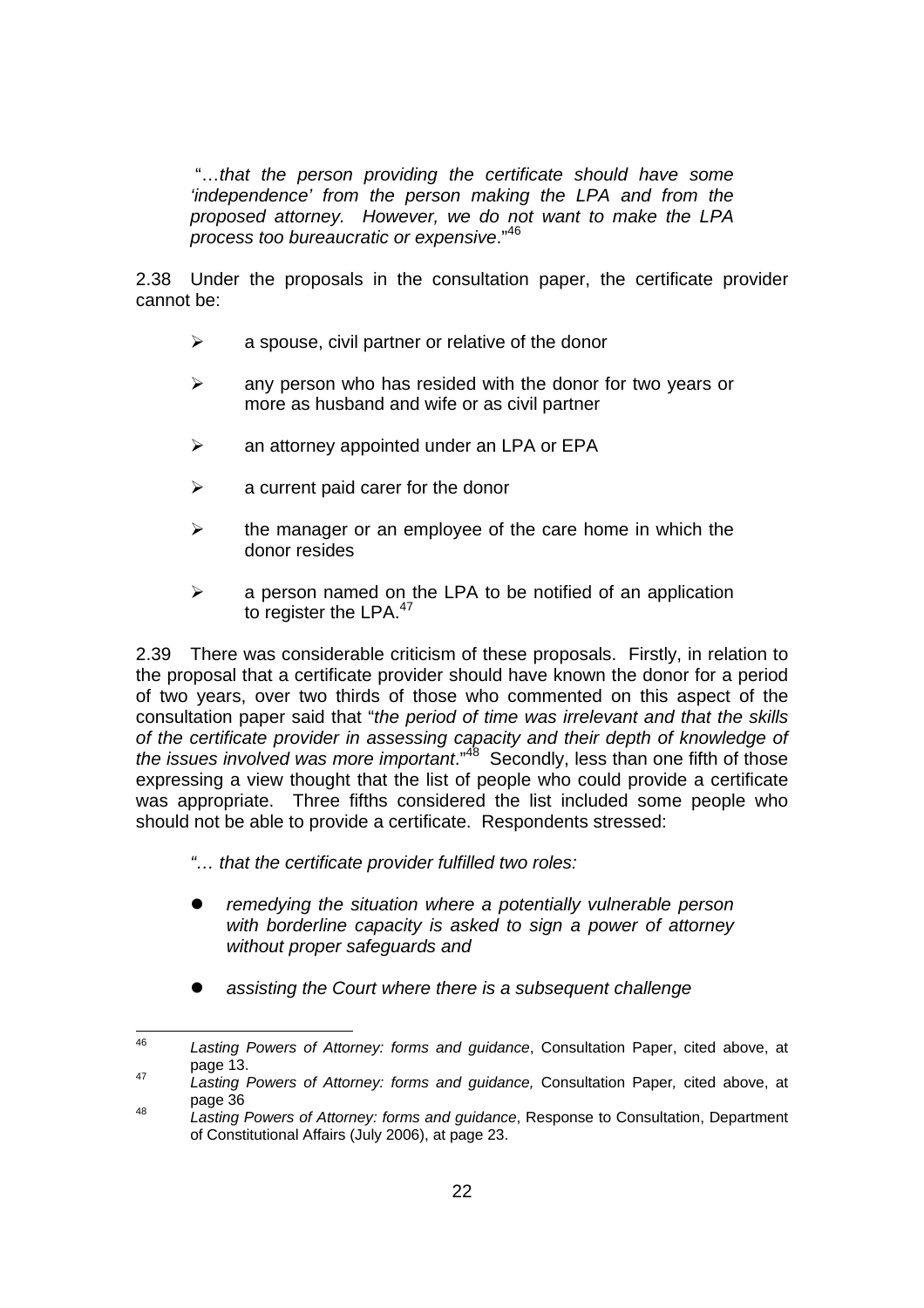*and questioned whether all those on the list would be able to do this."49*

In particular, there was "*consistent strong opposition*" to the inclusion on the list of local businesspersons, shopkeepers, librarians, civil servants and bank or building society officers.<sup>50</sup>

2.40 There was also criticism of the list of those who cannot provide a certificate. Some legal professionals pointed out that, as drafted in the consultation paper, the proposed wording "*would exclude most solicitors from ever providing a certificate on the basis that they are likely to have at least one client for whom they act as attorney*."51

2.41 Section 9(2) of the Mental Capacity Act 2005 provides that an LPA (unlike an EPA) is not created unless, *inter alia*, it is registered in accordance with Schedule 1. An LPA can be registered (and take effect) immediately it is completed, or registration can be left until the donor becomes incapable. An application for registration must be made to the Public Guardian and any persons named in the LPA must be notified.<sup>52</sup> If the Public Guardian receives an objection to the registration "*on a prescribed ground*" from a named person or the attorney before the end of "*the prescribed period*", and the Public Guardian is satisfied that the ground of objection is established, he must not register the LPA.<sup>53</sup> Where an objection is received from the donor, the Public Guardian must not register the LPA unless the court, on the application of the attorney, is satisfied that the donor lacks capacity to object to the registration and directs the Public Guardian to register the LPA.<sup>54</sup>

2.42 The January 2006 consultation paper proposed that the prescribed grounds on which an objection to an application for registration could be made should be that:

 $\triangleright$  the LPA is not valid (eq the person objecting does not think that the donor had capacity to make an LPA);

<sup>49</sup> 49 *Lasting Powers of Attorney: forms and guidance*, Response to Consultation, cited above, at page 25. 50 *Lasting Powers of Attorney: forms and guidance*, Response to Consultation, at pages

 $25 - 26$ .

<sup>51</sup> *Lasting Powers of Attorney: forms and guidance*, Response to Consultation, cited above, at page 30.<br>
Paragraphs 4 and 6, Schedule 1 to the Mental Capacity Act 2005. The consultation

paper issued in January 2006 proposes that the prescribed maximum number of named persons should be five (see page 14 of the consultation paper).<br>
Paragraph 13, Schedule 1, cited above.<br>
Paragraph 14, Schedule 1, cited above.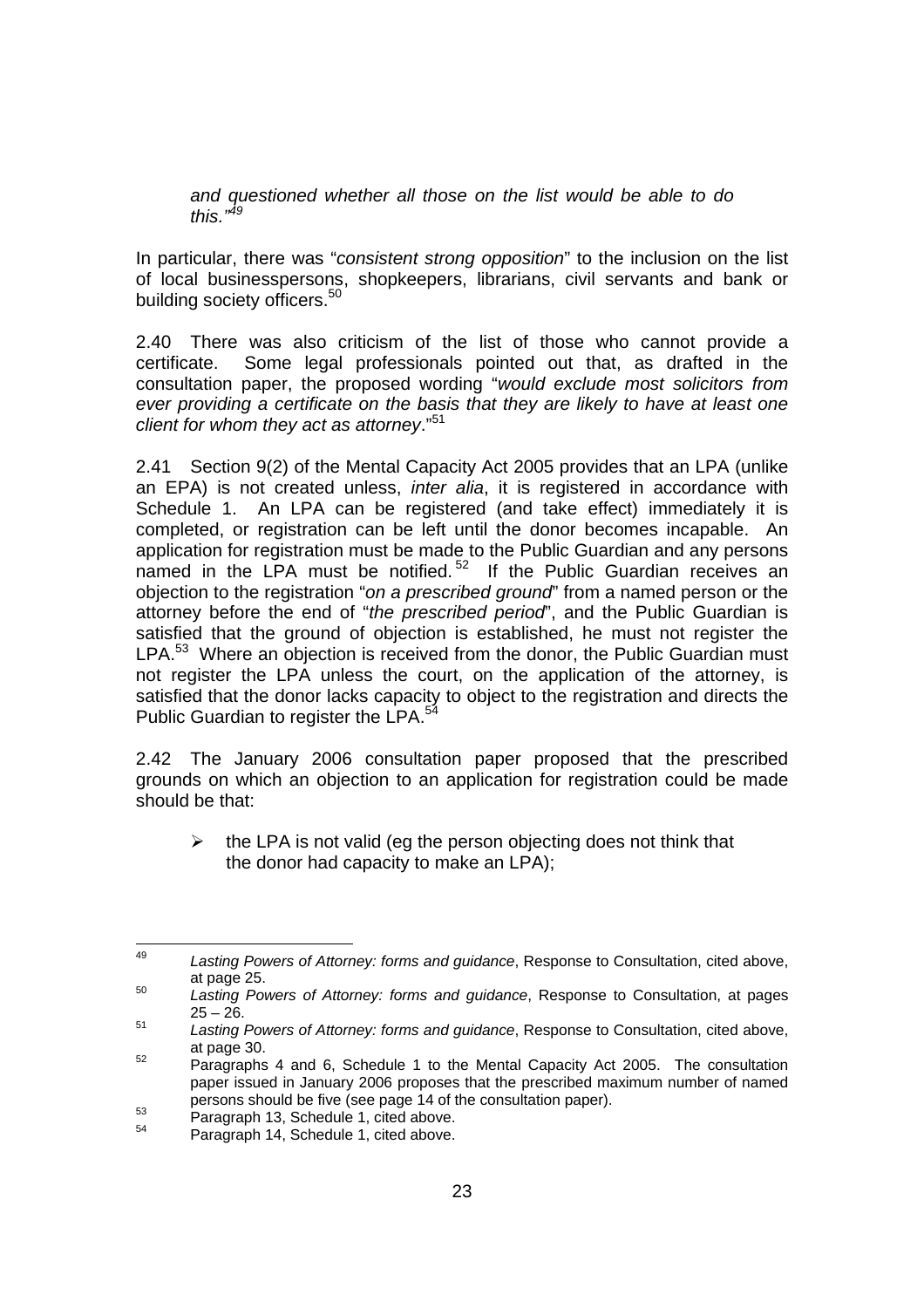- $\triangleright$  the power no longer exists (eg the donor revoked it at a time when he had capacity to do so);
- $\triangleright$  fraud or undue pressure was used to induce the donor to make an LPA;
- $\triangleright$  the attorney has behaved, or is behaving, in a way that would contravene his authority or is not in the donor's best interests; or
- $\triangleright$  the attorney proposes to behave in a way that would contravene his authority or is not in the donor's best interests.<sup>55</sup>

The consultation paper further proposed that the prescribed period for objection should be five weeks. $56$ 

2.43 The majority of respondents to the consultation paper who commented agreed with the proposal to have a maximum of five persons named in the LPA for notification  $57$  and agreed that a five-week period for objection was an appropriate period.58 Two thirds of those who commented on the point agreed with the proposed prescribed grounds for objection to registration. A number of respondents were in favour of adding an additional ground based on the unsuitability of the attorney.<sup>59</sup>

2.44 In the light of the responses received to its consultation paper, the Department of Constitutional Affairs intends to make some adjustments to its proposals. The department has concluded that:

"*We will need to look again at who can be a certificate provider and, in particular, the skills necessary to perform the role. We do not think the certificate provider is a role which should be undertaken exclusively by certain professions. We will reconsider the categories of person who should be excluded from being a certificate provider and make sure that certain categories of people who are closely acquainted with the attorney are not able to fulfil the role. We will make it clearer that it is attorneys for the donor in* 

<sup>55</sup> 55 *Lasting Powers of Attorney: forms and guidance,* Consultation Paper, cited above, at page 15. 56 *Lasting Powers of Attorney: forms and guidance,* Consultation Paper, cited above, at

page 15. 57 *Lasting Powers of Attorney: forms and guidance*, Response to Consultation, cited above,

at page 34. 58 *Lasting Powers of Attorney: forms and guidance*, Response to Consultation, cited above,

at page 35. 59 *Lasting Powers of Attorney: forms and guidance*, Response to Consultation, cited above,

at page 37.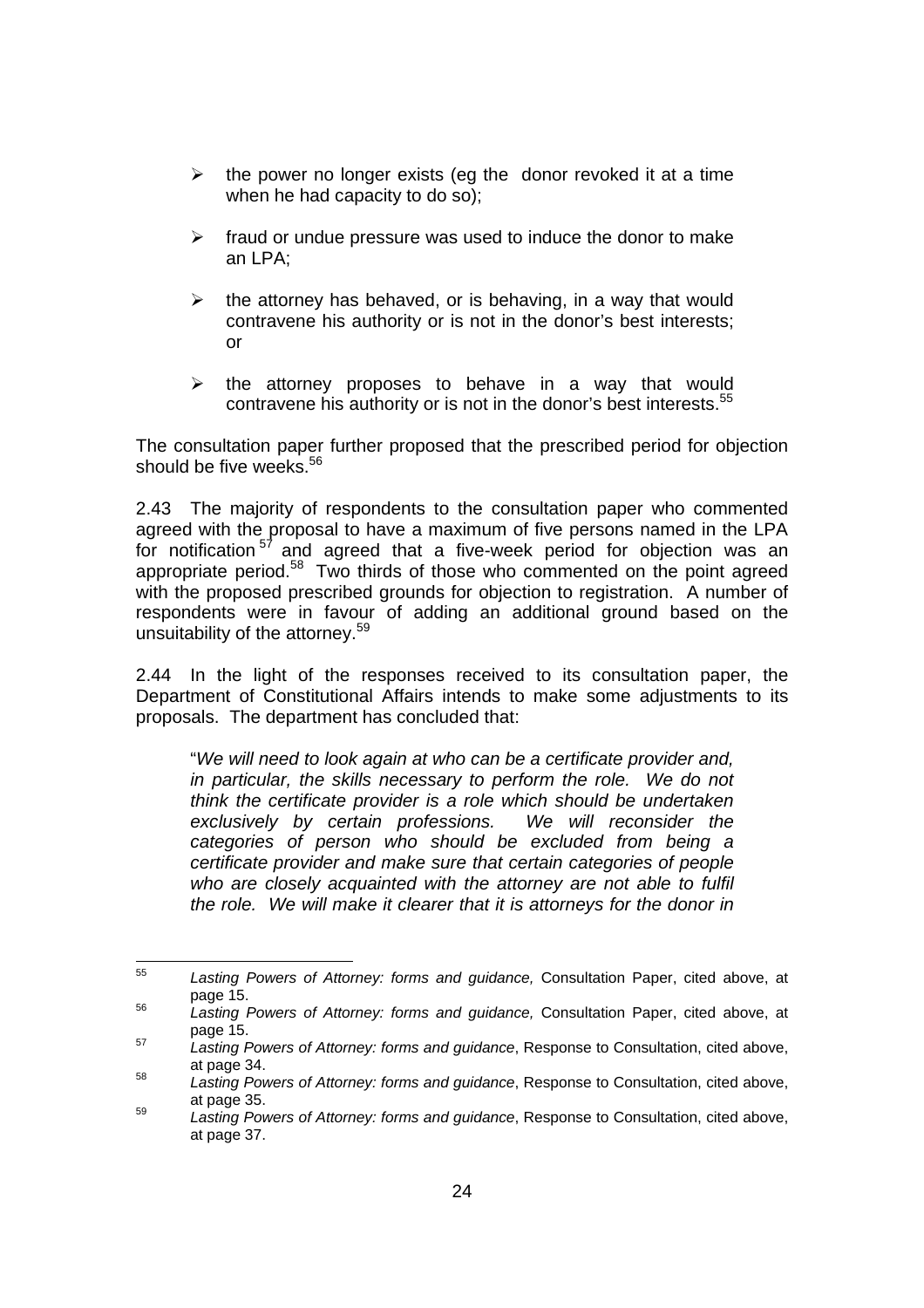*question who should not be certificate providers rather than attorneys generally.*" 60

#### **Ireland**

2.45 The Powers of Attorney Act 1996 makes provision for enduring powers of attorney in Ireland. In addition to delegating power to deal with his property and business and financial affairs, the donor of an EPA may grant powers of decision to his attorney in relation to personal care. That would include decisions such as where the donor should live, what training or rehabilitation he should receive and the donor's diet and dress. $6$ 

2.46 The instrument creating an EPA must be in the form set out in the First Schedule to the Enduring Powers of Attorney Regulations 1996.<sup>62</sup> An EPA must be signed by the donor and the attorney, and each of their signatures must be signed by a third party. Part D of the EPA form requires a statement by a solicitor that he is satisfied that the donor understood the effect of creating the enduring power and that the solicitor has no reason to believe that the EPA is being executed as a result of fraud or undue pressure. In addition, Part E of the EPA form must be completed by a registered medical practitioner, stating that in his opinion, at the time the EPA form was executed by the donor, the donor had the capacity to understand the effect of creating the power. Neither the declaration by the solicitor nor by the doctor need be completed at the same time as the donor and the attorney sign the form. There is no time limit specified in the Act or the regulations within which the doctor's and solicitor's statements must be completed, but the Law Society of Ireland's *Guidelines for Solicitors* in relation to EPAs state that:

"*The statement of capacity by a medical practitioner (who should indicate medical qualifications) and the certificate of the solicitor should ideally be completed within 30 days of the signing by the donor*."<sup>63</sup>

2.47 Notice of the execution of the EPA must be given by the donor to at least two persons named in the EPA by the donor. $64$  One of these must be a spouse or relative of the donor. An EPA will not take effect until it is registered, though section 7(2) of the 1996 Act allows the attorney to take certain action under the power once he has made an application for registration. The attorney must make

<sup>60</sup> 60 *Lasting Powers of Attorney: forms and guidance*, Response to Consultation, cited above, at page 44. 61 See the definition of "*personal care decision*" at section 4(1) of the Powers of Attorney

Act 1996.<br>See Regulation 3(a) of the Enduring Powers of Attorney Regulations 1996.

<sup>62</sup> See Regulation 3(a) of the Enduring Powers of Attorney Regulations 1996.<br> *Enduring Powers of Attorney: Guidelines for Solicitors*, Law Society of Ireland (May 2004),<br>
at page 5.

 $\frac{a}{b}$  Regulation 7(a), Enduring Powers of Attorney Regulations 1996.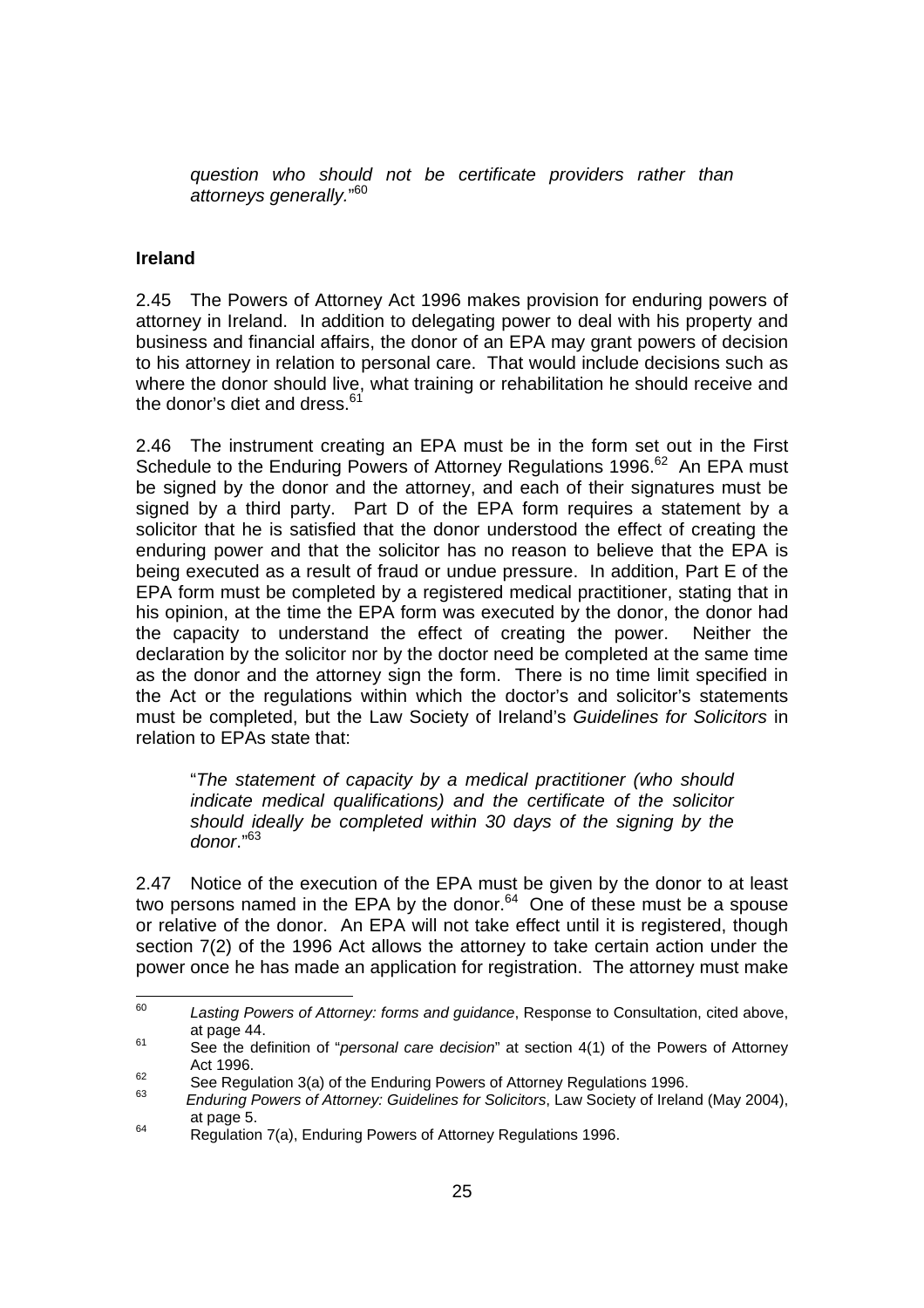an application for registration as soon as practicable if he "*has reason to believe that the donor is or is becoming mentally incapable*."65 At the same time, the attorney must give notice of his application for registration to the donor and to the persons given notice of the execution of the EPA. Any of those given notice may object to the registration on the grounds that:

- $\triangleright$  the power purportedly created by the instrument was not valid;
- $\triangleright$  the power created is no longer a valid and subsisting power;
- $\triangleright$  the donor is not, or is not becoming, mentally incapable;
- $\triangleright$  having regard to all the circumstances, the attorney is unsuitable as the donor's attorney;
- $\triangleright$  fraud or undue pressure was used to induce the donor to create the EPA.<sup>66</sup>

The court may refuse the application for registration on any of these grounds, but it must register the EPA in the absence of any valid objection unless the proper notices have not been given or "*there is reason to believe that appropriate enquiries might bring to light evidence on which the court could be satisfied that one of the grounds of objection … was established*."<sup>67</sup>

2.48 The Irish legislation has been in place for the same time as that in Hong Kong but has been much more extensively used. Between 1997 and 2003 312 enduring powers of attorney were registered in Ireland but only three in Hong Kong.<sup>68</sup> A further 391 EPAs have been registered in Ireland between 1 January 2004 and 26 October 2006.<sup>69</sup> Only approximately 16 objections to registration have been received since the enactment of the legislation. In nine of these cases, the objection has been over-ruled. The remaining seven cases are either pending or the donor has died.<sup>70</sup>

<sup>65</sup> Section 9(1) of the Powers of Attorney Act 1996. It is not specifically spelt out in either the Act or the Regulations that an EPA will only take effect on the onset of the donor's incapacity, but the "*Information for recipient of notice [of execution of an EPA*]" on the form at the Third Schedule to the Regulations states at paragraph 1 that: "*The enduring power of attorney will not come into force until the donor is, or is becoming, mentally incapable of managing his or her property and affairs and until it is registered in the High Court*."

<sup>66</sup> Section 10(3), Powers of Attorney Act 1996.<br>
67 Section 10(2)(c), Powers of Attorney Act 1996.<br>
68 Consultation Paper on *Law and the Elderly*, Law Reform Commission of Ireland (June  $2003$  2003)<br>  $69$  Email of 27 October 2006 to the Secretary of the LRC from the Irish Wards of Court

Office.

<sup>&</sup>lt;sup>70</sup> Email of 27 October 2006, cited above.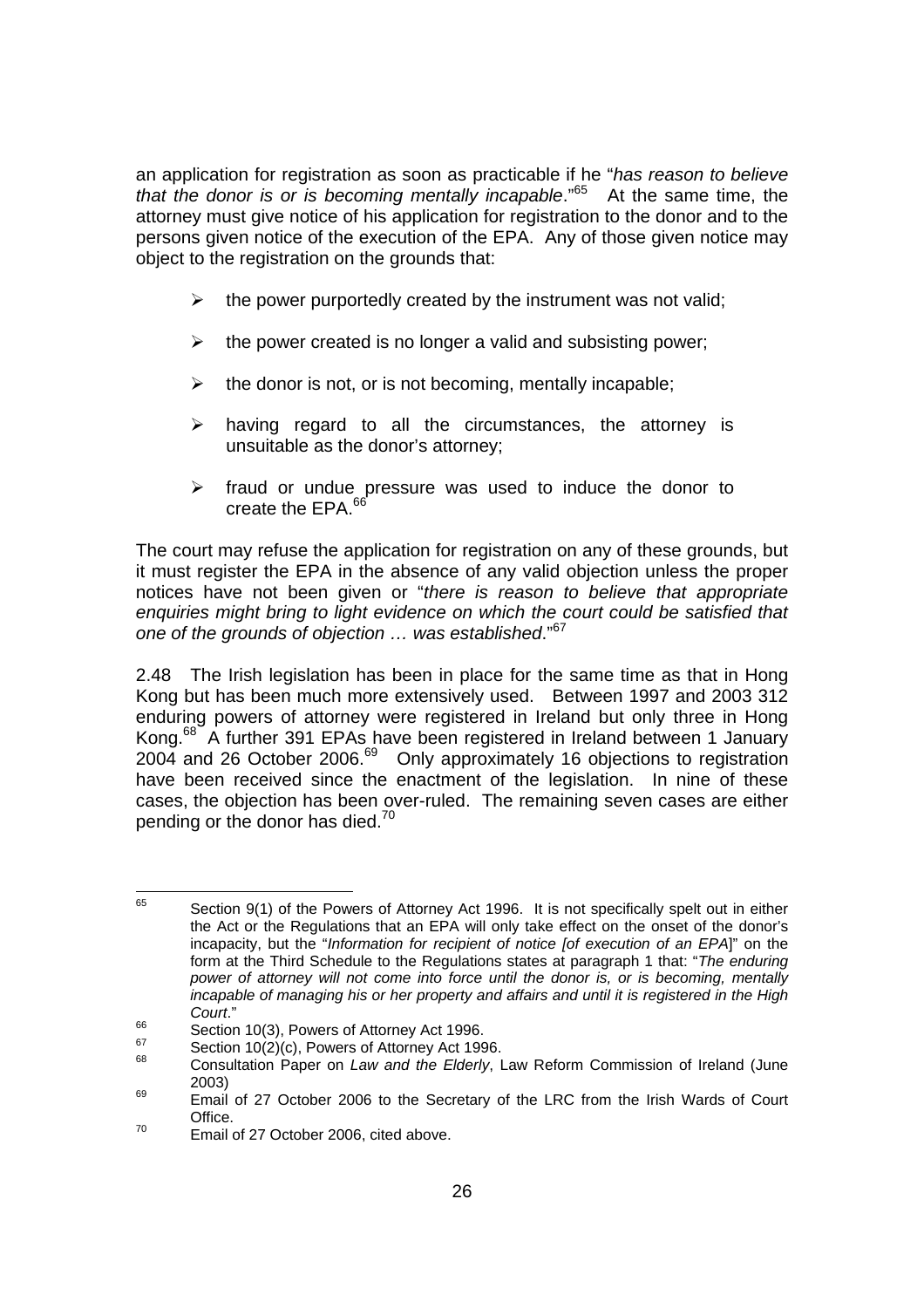## **New Zealand**

2.49 The Protection of Personal and Property Rights Act 1998 makes provision for EPAs in relation to property or personal care and welfare. The execution requirements are the same for both types of EPA. Section 95 of the Act requires that the EPA is in the form set out in Schedule 3 to the Act and that it is signed by the donor and the attorney, each of whose signatures must be witnessed by a third party. There is no requirement that the EPA be witnessed by a medical practitioner. Section 96 provides that an EPA is not revoked by the donor's subsequent mental incapacity but continues to have effect. There is no requirement for registration such as that in Hong Kong in order for the EPA to retain its validity after the onset of mental incapacity. For that reason, as the New Zealand Law Commission noted, the number of EPAs in existence is "*unknown and unascertainable*."<sup>71</sup>

2.50 There is a difference in treatment between an EPA in relation to property and an EPA in relation to personal care and welfare, with section 98(3) providing that an attorney shall not act in relation to the latter unless the donor is mentally incapable.

2.51 The New Zealand Law Commission considered that, while there was much to be said for the simplicity of the procedure set out in the 1998 Act, the lack of safeguards provided opportunity for misuse. In reviewing the requirements as to the grant of an EPA, the Commission recommended that the signature of the donor to a deed creating an EPA should be witnessed by a solicitor if:

- $\triangleright$  the attorney is not the donor's spouse or de facto partner, and
- $\triangleright$  the donor is either 68 years or over, or a patient or a resident in any hospital, home or other institution.<sup>72</sup>

The Commission took the view that limiting in this way the circumstances in which a solicitor's input was required would ensure protection was given to those donors in need while avoiding the expense that would otherwise be incurred if the protection were to be imposed on all persons making an EPA.

2.52 The New Zealand Law Commission considered but specifically rejected the option of requiring a certificate of capacity by a medical practitioner at the time the power of attorney is created:

 $71$ 71 *Misuse of Enduring Powers of Attorney*, Report No 71, New Zealand Law Commission, April 2001, at para 11. 72 *Misuse of Enduring Powers of Attorney*, Report No 71, cited above, at para 27.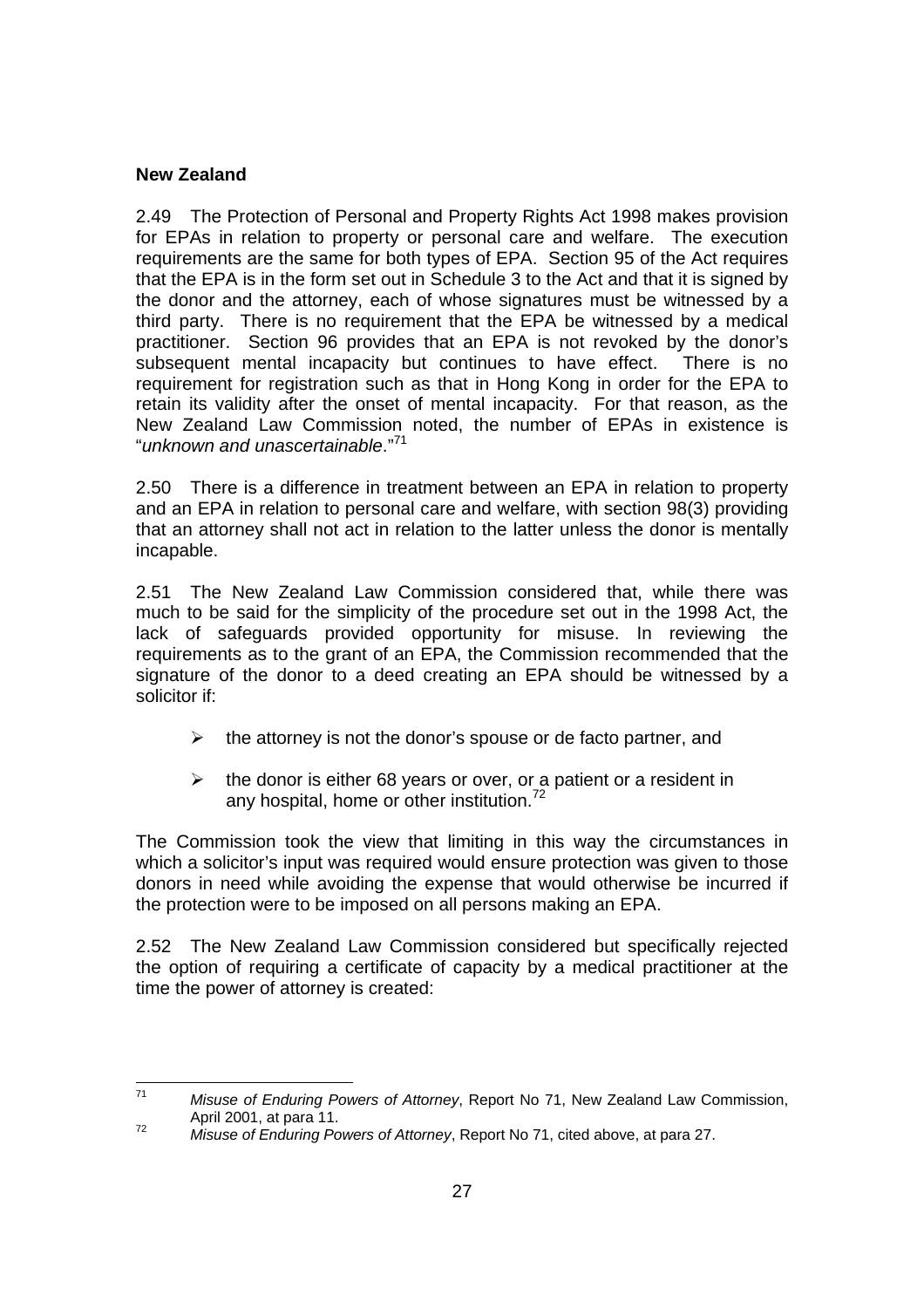*"The fact is …that solicitors regularly make the same sorts of judgment as to capacity in relation to the execution of wills, and in practice consult with appropriately qualified medical practitioners if in doubt. They may be expected to approach the execution of enduring powers of attorney with the same caution, and of course they will be financially liable if any negligent breach of their professional obligations in this respect is creative of loss."<sup>73</sup>*

The New Zealand Commission concluded that it was unnecessary "*to go further than to stipulate for legal advice*."74

2.53 As explained earlier, section 98(3) of the 1998 Act provides that an EPA in relation to personal care and welfare (but not one in relation to property) only takes effect once the donor becomes mentally incapable. In determining the point at which the deterioration in the donor's mental state justified the application of the enduring power, the Commission proposed that there should be a requirement that a medical practitioner certify in writing that the donor is mentally incapable.75 This they proposed to achieve by adding the words "*and a registered medical practitioner has certified in writing that the donor is mentally incapable*" to the existing section 98(3) of the Protection of Personal and Property Rights Act 1988, which reads:

*"The attorney shall not act in relation to the donor's personal care and welfare unless the donor is mentally incapable."* 

2.54 A Bill proposing various amendments to the EPA provisions in the 1998 Act is currently before the New Zealand Parliament.<sup>76</sup> The amendments are based on the Law Commission's recommendations "*modified following wide consultation with older people and their organisations*."77 Proposed new section 94A(4) requires that the donor's signature be witnessed by a lawyer or an officer or employee of a trustee corporation. Proposed new section 94A(6) requires the witness to the donor's signature to explain the effects and implications of the EPA to the donor and to advise the donor of a number of other specified matters, including the donor's right to suspend or revoke the EPA. That witness must also certify on the prescribed form that the requirements of subsection (6) have been met; that he has no reason to suspect that the donor was or may have been incapable at the time the donor signed the instrument; and that the witness is independent of the attorney.<sup>78</sup>

<sup>73</sup> 

<sup>73</sup>*Misuse of Enduring Powers of Attorney*, Report No 71, cited above, at para 25. 74 *Misuse of Enduring Powers of Attorney*, Report No 71, cited above, at para 26. The Commission proposed that the donor's signature should be witnessed by a solicitor, who

The Misuse of Enduring Powers of Attorney, Report No 71, cited above, at para 30.<br>The Protection of Personal and Property Rights Amendment Bill 2006, first reading on 7 December 2006.<br>
See the "General policy statement" in the explanatory note to the Bill.<br>
Proposed new section 94A(7).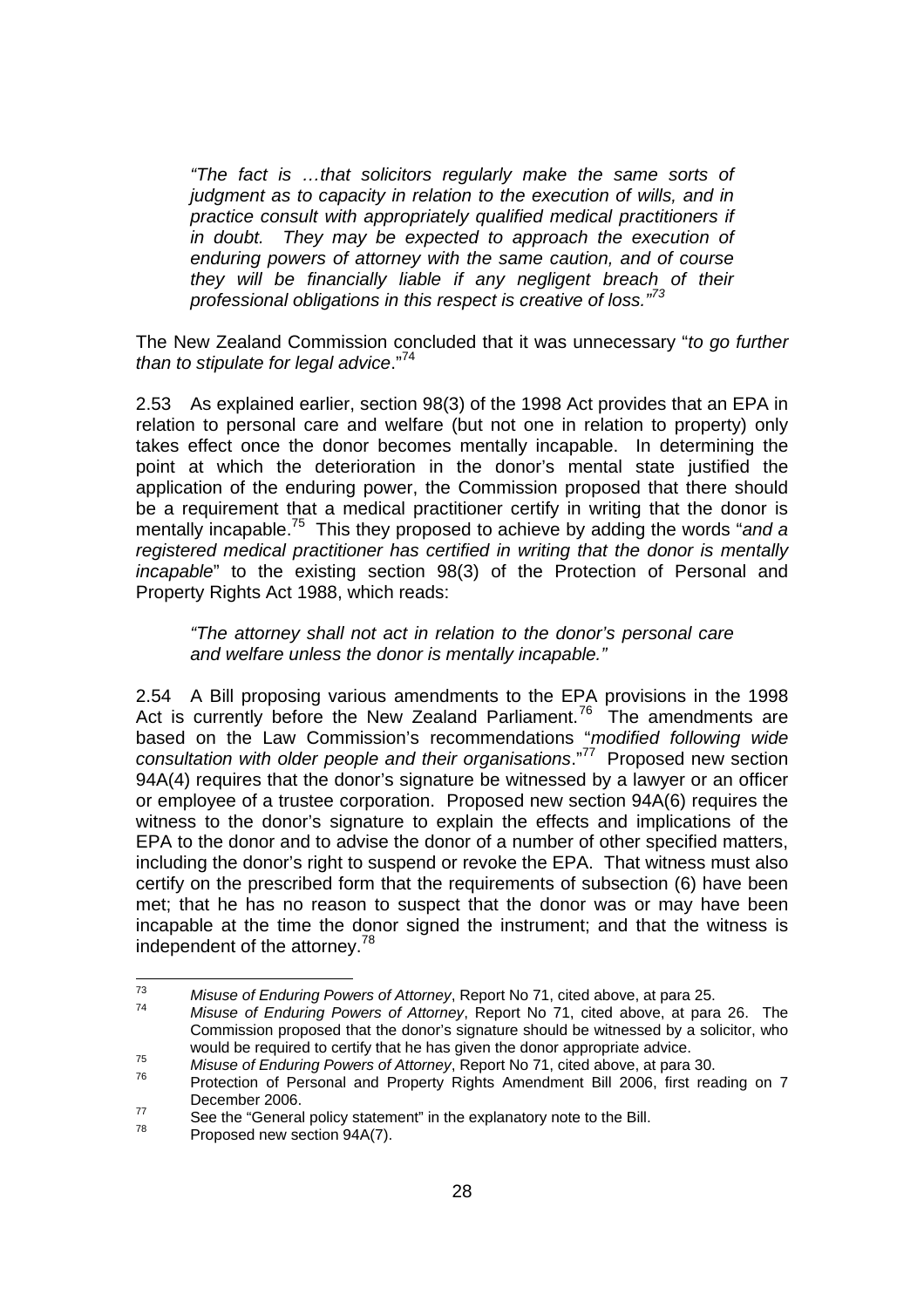2.55 A key proposal in the Bill is to include a new subsection 97(4) which provides that the donor may authorise an EPA in relation to property to have effect:

- $\triangleright$  while the donor is mentally capable and to continue to have effect if the donor becomes mentally incapable; or
- $\triangleright$  only if the donor becomes mentally incapable.

In the latter case, proposed new subsection 97(5) prohibits the attorney from acting in relation to the donor's property "*unless a relevant health practitioner has certified that the donor is mentally incapable*."

2.56 If adopted, the Bill's provisions would therefore continue to impose no requirement for medical certification at the time of execution of an EPA, nor at the onset of mental incapacity if the EPA had had effect before that time. If, however, the EPA was to take effect only at the time the donor became mentally incapable, then medical certification of the donor's incapacity would be required before the attorney could act.

## **Scotland**

2.57 The Adults with Incapacity (Scotland) Act 2000 makes provision for "continuing powers of attorney", which relate to the donor's property and financial affairs, and "welfare powers of attorney", which relate to the donor's personal welfare. The Scottish continuing power of attorney (CPA) is therefore the equivalent of Hong Kong's EPA and this paper will concentrate on the provisions relating to CPAs.

2.58 Section 15(1) provides that a CPA will continue to have effect if the donor becomes incapable. Section 15(3) requires that a CPA:

- $\triangleright$  be subscribed by the donor;
- $\triangleright$  incorporates a statement clearly expressing the donor's intention that the power of attorney be a continuing power;
- $\triangleright$  incorporates a certificate in the prescribed form by a solicitor "*or by a member of another prescribed class*" 79 that:

 $70^{\circ}$ Regulation 4 of the Adults with Incapacity (Certificates in Relation to Powers of Attorney) (Scotland) Regulations 2001 prescribes "practising members of the Faculty of Advocates" and "registered medical practitioners" for these purposes.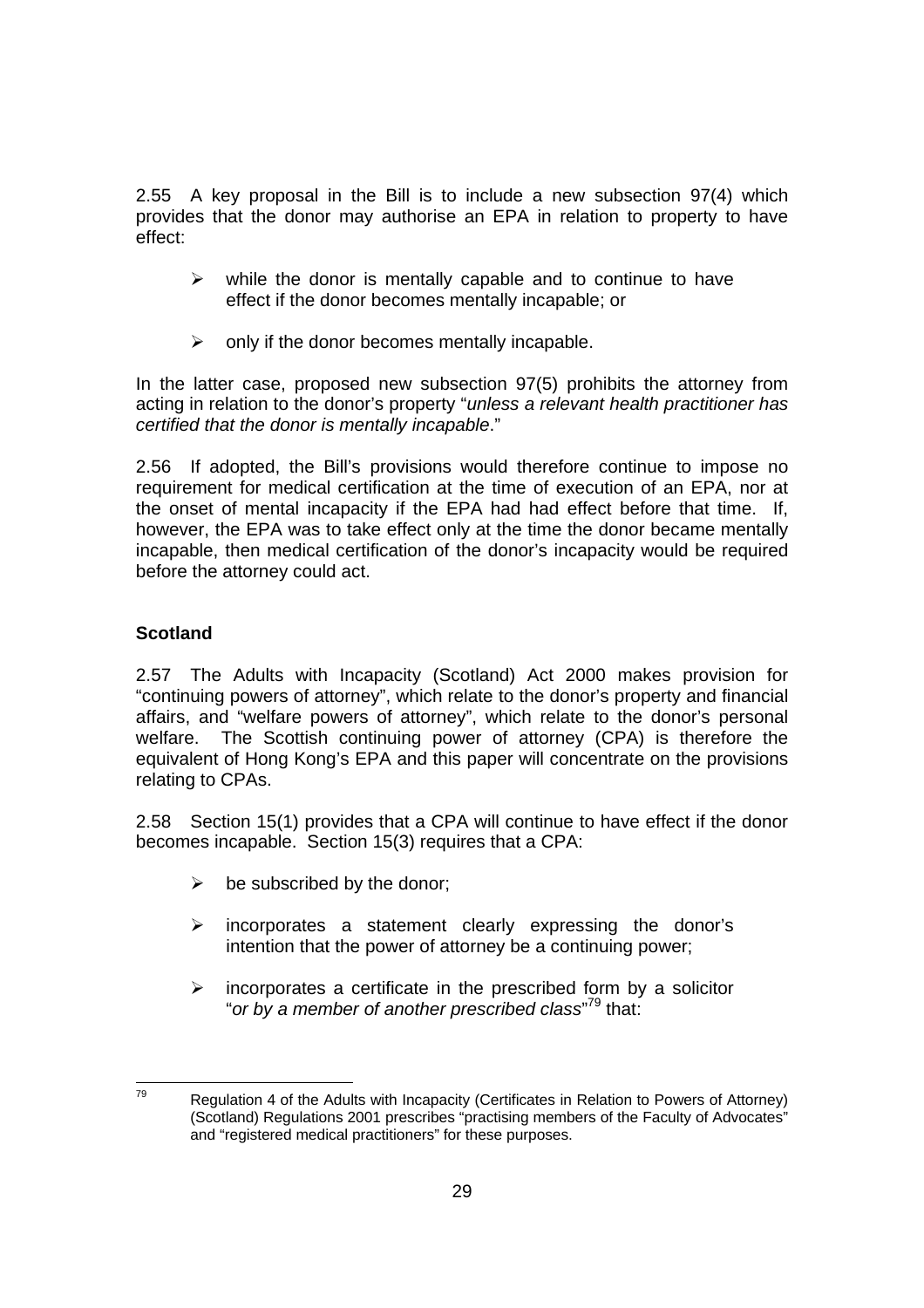- (i) he has interviewed the donor immediately before the donor signed the document;
- (ii) he is satisfied that at the time the CPA is granted the donor understands its nature and extent;
- (iii) he has no reason to believe that the donor is acting under undue influence or that any other factor vitiates the granting of the power.

2.59 Section 19 of the 2000 Act provides for a new statutory process under which CPAs are to be recorded in public registers by the Public Guardian, so that information about the powers is openly available. Subsection (1) provides that a CPA is only valid after registration.

2.60 Section 19(3) provides for so called "springing" powers of attorney. It allows documents conferring a CPA to be sent to the Public Guardian, but registration to be postponed until after a specified event has occurred. As the explanatory notes to the Act explain:

 *"This event could be the granter losing the capacity to manage his or her own affairs; however it could also be another trigger, such as moving out of their own home. It will be the Public Guardian's duty to check that the event has occurred before registering the continuing or welfare power of attorney, thus allowing the power to be exercised."80*

Section 19(6) gives a right of appeal to the court against a decision of the Public Guardian as to whether or not the event specified in the CPA has occurred.

80

Adults with Incapacity (Scotland) Act 2000, Explanatory Notes, at para 79.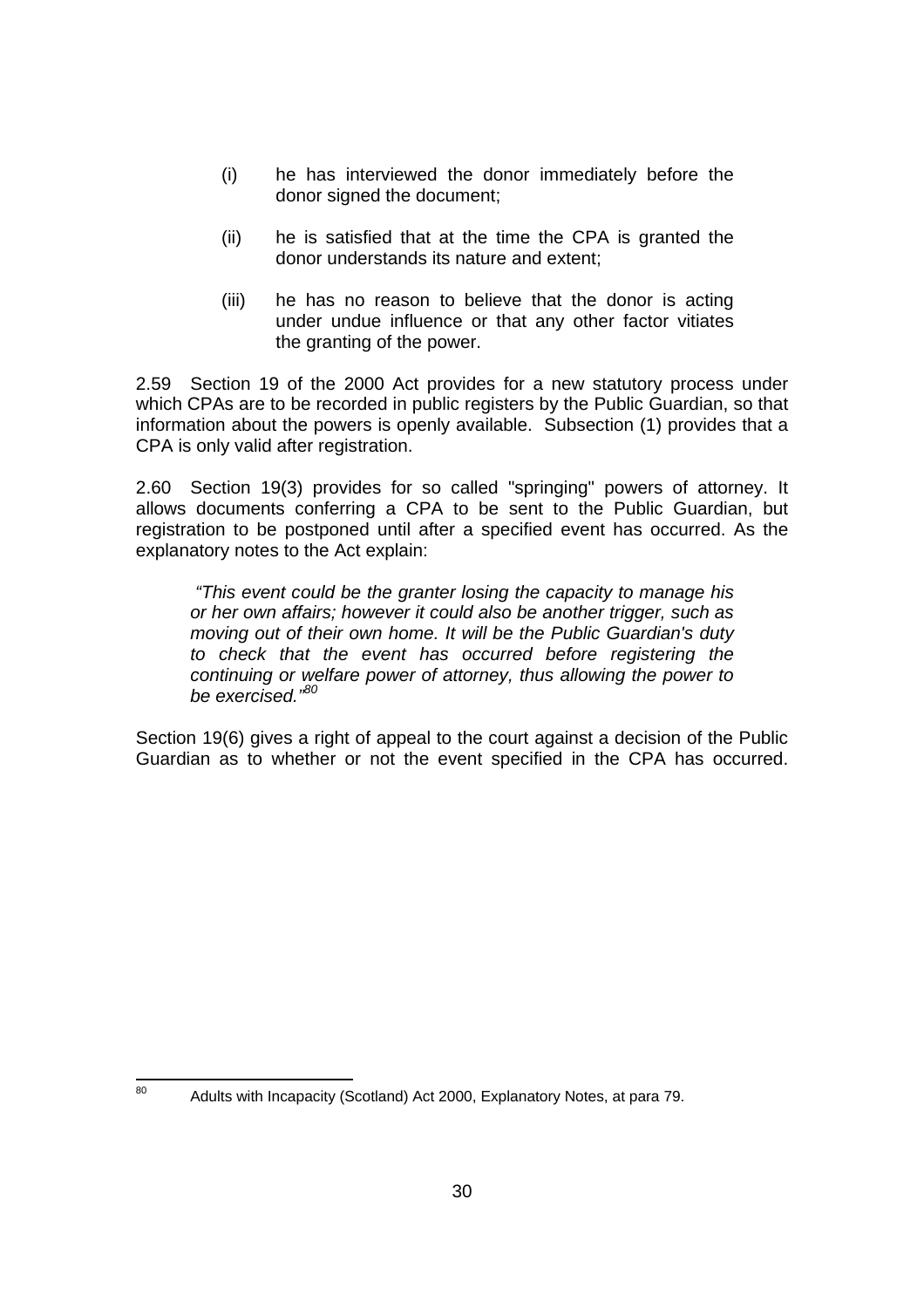# **Chapter 3**

## **The options for change**  \_\_\_\_\_\_\_\_\_\_\_\_\_\_\_\_\_\_\_\_\_\_\_\_\_\_\_\_\_\_

## **The case for change**

 $\frac{1}{1}$ 

3.1 The enactment of the Enduring Powers of Attorney Ordinance in 1997 was intended to answer an unmet need. While new to Hong Kong, enduring powers of attorney had been in place in a number of jurisdictions overseas for some time and had been widely welcomed there. The Law Institute of Alberta identified the advantages of an EPA as being that:

- (a) it allows an individual to choose the person or persons who will look after the individual's affairs if he becomes incapable of doing so;
- (b) it avoids expensive and potentially distressing court proceedings for the appointment of a trustee to look after the individual's affairs;
- (c) it provides an efficient and cost-effective way of administering the individual's property.<sup>1</sup>

3.2 The use of an EPA has benefits not only for the donor, but also for the donor's family who might otherwise be faced with considerable difficulties and distress in managing his affairs. From the wider community's point of view, an EPA can avoid the need to apply scarce court resources unnecessarily to the management of an individual's affairs. Given these benefits, both general and individual, it is clearly undesirable that the existing provisions in the Enduring Powers of Attorney Ordinance (Cap 501) have so rarely been used. As at September 2006, only 16 EPAs had been registered in the nine years since the Ordinance was enacted.

3.3 There may be a variety of reasons for this exceptionally low take-up rate. There may, for instance, be cultural factors which discourage the use of EPAs. A lack of public awareness and education as to the concept of EPAs and their benefits may also contribute. It seems reasonable to suppose, however, that one factor discouraging use is likely to be the requirement in section 5(2)(a) that the deed creating the enduring power of attorney must be signed by the donor before a solicitor and a registered medical practitioner, who must both be present at the same time. Arranging for a solicitor and a doctor to convene at the same time

*Enduring Powers of Attorney: Safeguards Against Abuse*, Alberta Law Reform Institute, Report No 88, February 2003.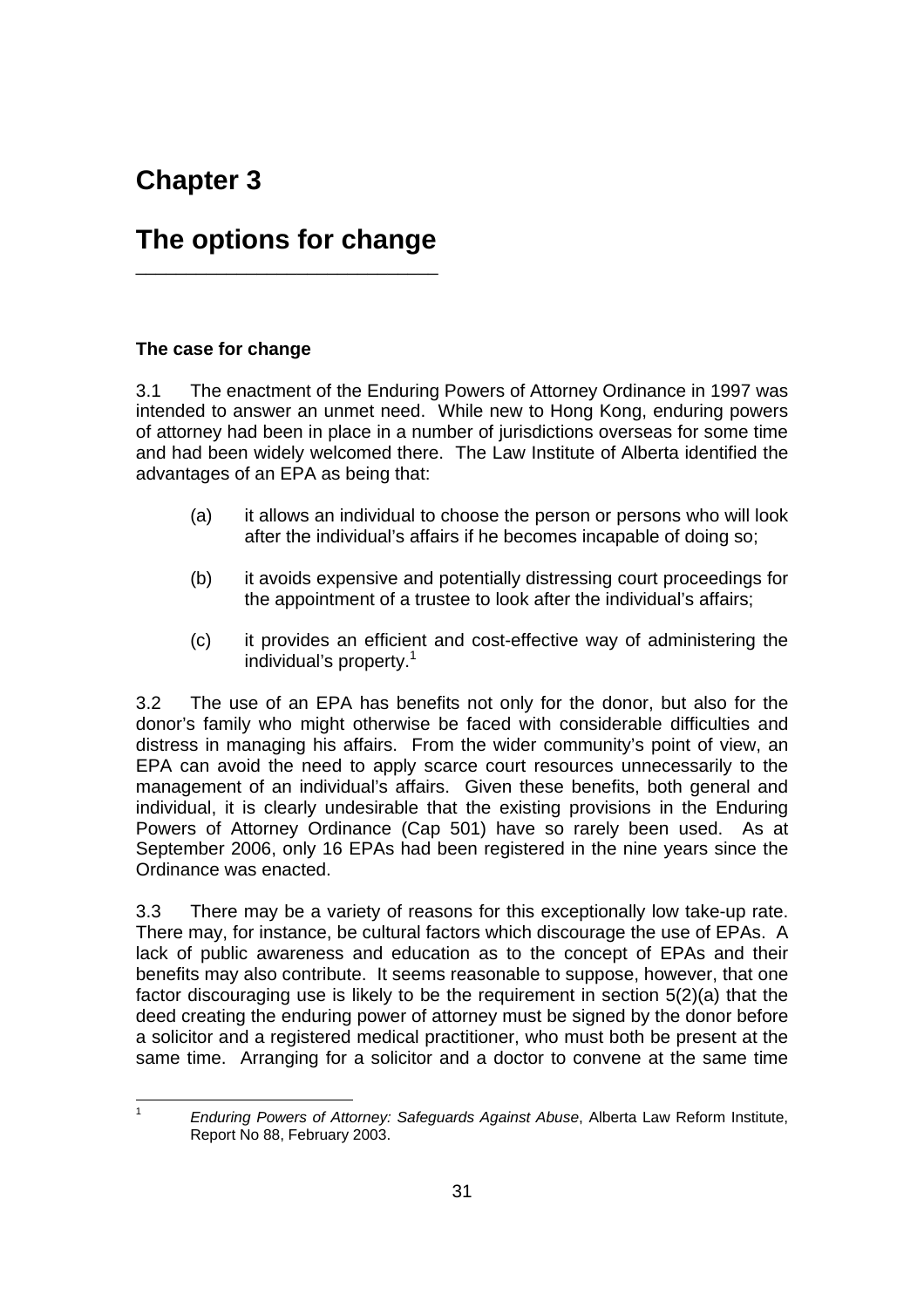and place would present a costs and logistical problem for most members of the community.

3.4 None of the common law jurisdictions reviewed in the previous chapter except Ireland requires an EPA to be witnessed by a doctor and solicitor. Even in Ireland, however, they need not sign in each other's presence. Hong Kong is the only jurisdiction which requires both a doctor and a solicitor to witness an EPA in each other's presence. The Irish legislation has been in place for the same time as that in Hong Kong, but while in Hong Kong only five EPAs had been registered between January and October 2006, 142 had been registered in Ireland in the same period.

3. 5 The requirement of certification by a medical practitioner has been specifically considered and rejected by the Law Commissions of England and New Zealand. There is no equivalent requirement in relation to the making of a will, where the solicitor is considered well able to assess the mental competence of the testator at the time the will is made. Equally, as the law stands, the solicitor is trusted to assess the donor's mental competence when determining the point at which the enduring power of attorney should come into operation under Cap 501. It is difficult to see why a solicitor should not be considered equally competent to assess the donor's capacity to execute the original deed creating the enduring power of attorney without the additional requirement of certification by a medical practitioner. As the New Zealand Law Commission has pointed out, a solicitor will be financially liable if any negligent breach of his professional obligations results in loss to the donor.

3.6 There are clear benefits which flow from the use of EPAs. While there may be issues of culture and public awareness which limit the use of EPAs in Hong Kong, a contributing factor must also be the existing execution requirements. We believe that the case for change has been made out, but before examining the arguments for and against the possible options for reform we think it may be helpful to clarify the distinction between an EPA and an advance directive.

3.7 As was explained at the outset of this paper, in Hong Kong an EPA can only be used to delegate authority in respect of the donor's property and financial affairs. It cannot be used (as it can in some other jurisdictions) in relation to medical matters. In contrast, an advance directive is a mechanism which allows an individual to make a decision himself as to the health care or medical treatment he wishes to receive at a later stage when he is no longer capable of making such decisions. The Commission's August 2006 report on *Substitute Decision-making and Advance Directives in relation to Medical Treatment* put forward a model form of advance directive which was intended to ensure that a person's instructions were clear and unambiguous. The Commission recommended that the model form should be witnessed by two witnesses, one of whom must be a medical practitioner. The absence of a medical witness would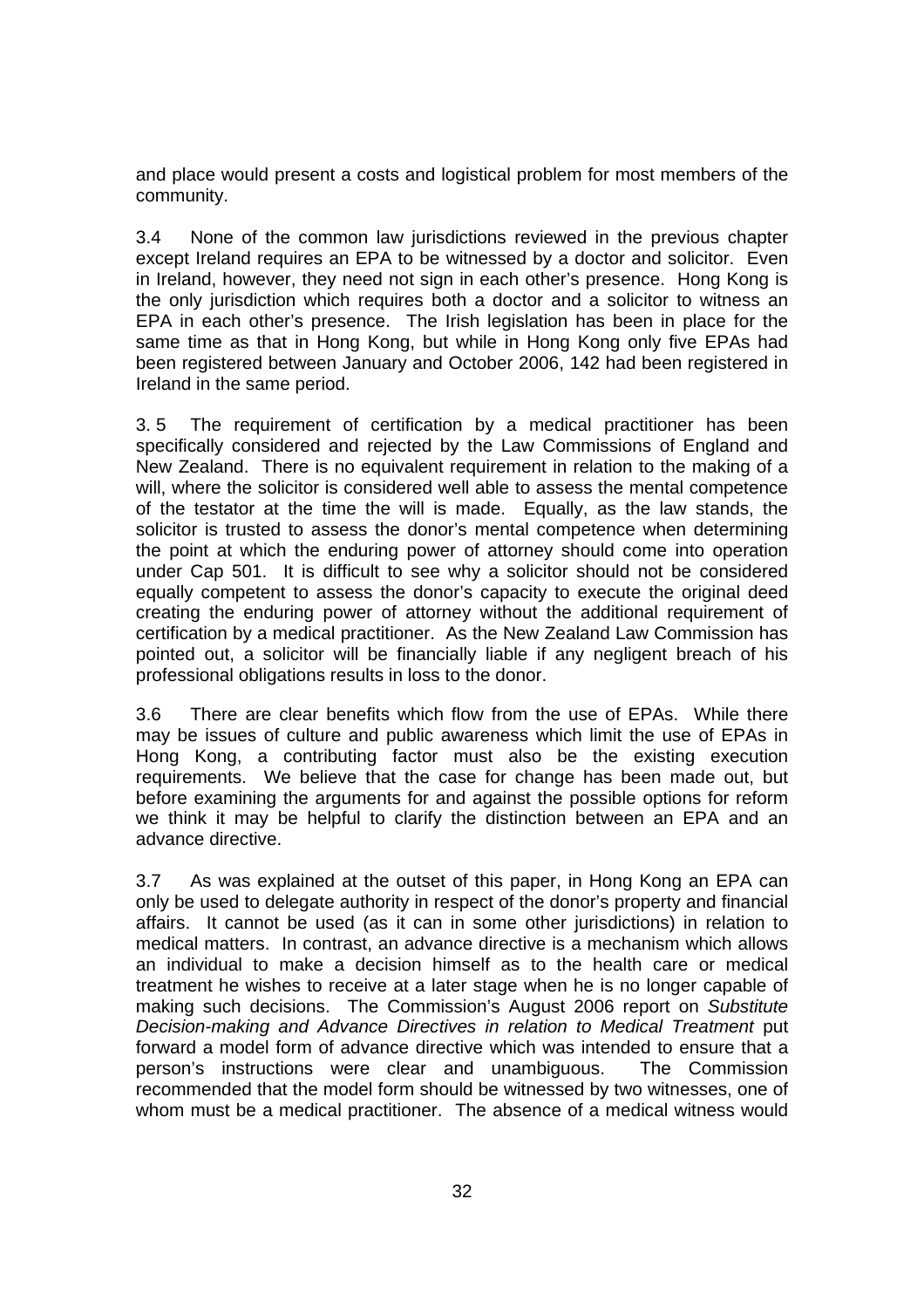not invalidate the advance directive, but would render it more susceptible to subsequent challenge.

3.8 The report said that a medical witness to an advance directive would serve a number of purposes:

- $\triangleright$  he would be in a position to explain to the maker of the advance directive its nature and implications;
- $\triangleright$  he would be able to assess whether the individual understood the nature and implications of an advance directive at the time it was made; and
- $\triangleright$  he would be able to explain to the second witness the nature of the document he was to witness.<sup>2</sup>

3.9 The function a medical witness serves in relation to an advance directive is therefore different to that which he would serve in relation to an EPA, where the scope is restricted to the donor's property and financial affairs. An advance directive deals with the refusal of life-sustaining treatment and is of a very different character, and has different consequences, to an EPA. The fact that a doctor is thought necessary as a witness to an advance directive does not imply that a similar requirement should apply in respect of an EPA.

#### **The options for change**

3.10 There are two options for change in respect of the medical witness requirements for an EPA:

- (a) remove the requirement for a medical witness altogether; or
- (b) retain the requirement, but allow the doctor and the solicitor to witness the EPA separately.

The arguments for and against each option are set out below.

#### *(a) Remove the requirement for a medical witness*

#### Arguments in favour

3.11 It is clear from the review in the previous chapter of the law in other jurisdictions that a range of different approaches is adopted as to who may witness an EPA. At one end of the spectrum are jurisdictions which do not

 $\frac{1}{2}$ Substitute Decision-making and Advance Directives in relation to Medical Treatment, Law Reform Commission of Hong Kong, Report (August 2006), at paragraph 8.57.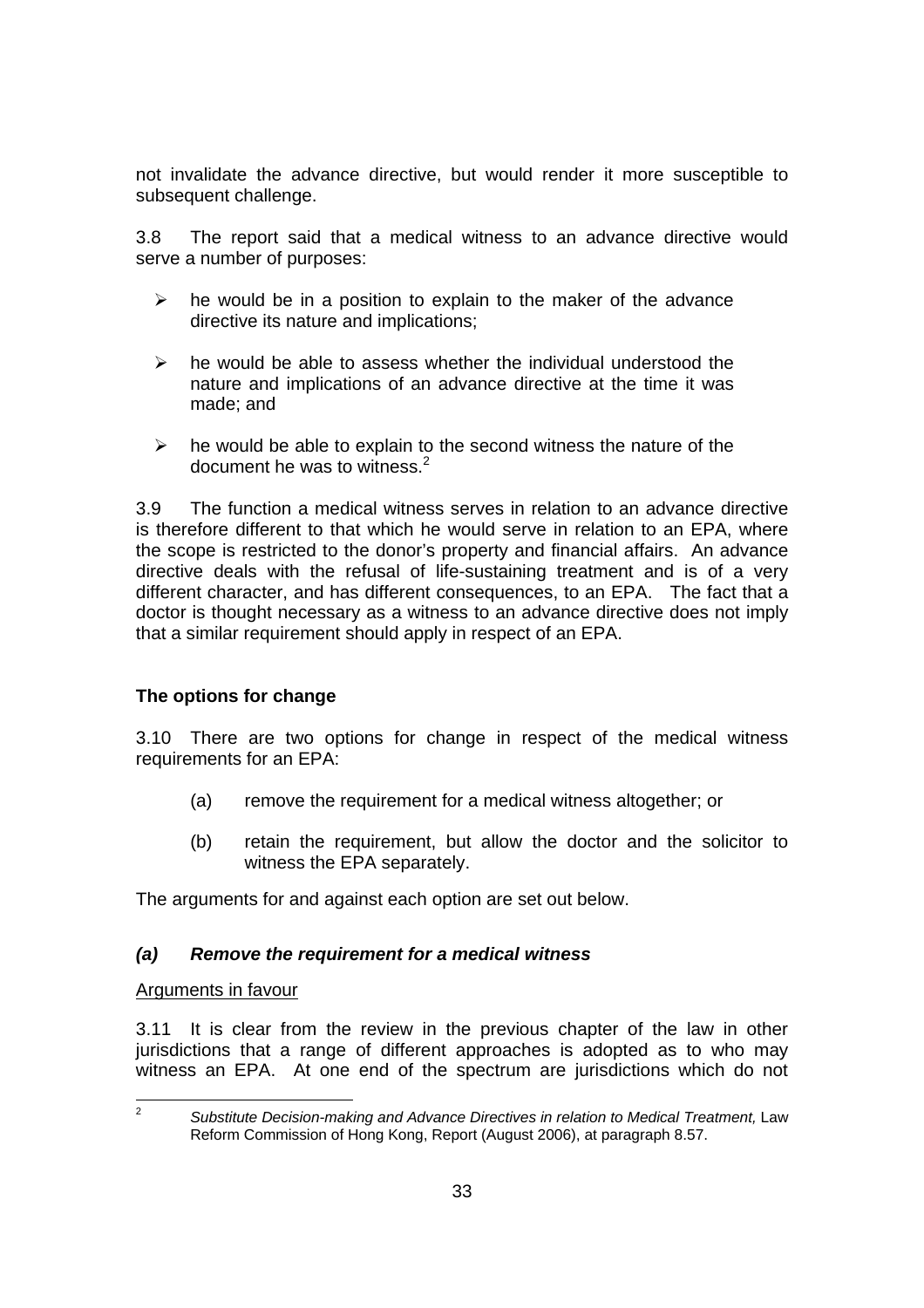stipulate that the witness or witnesses belong to any particular class of persons. Jurisdictions adopting this approach include British Columbia, the Northern Territory and Tasmania. An alternative approach adopted in some jurisdictions is to specify particular qualities which a witness must possess. So, for instance, in Victoria one of the two witnesses to an EPA must be authorised to witness the signing of a statutory declaration. Other jurisdictions specify particular categories of person from which the witness or witnesses must be drawn. In Scotland, for instance, a certificate as to the donor's fitness at the time of execution must be provided by a solicitor, an advocate or a medical practitioner. An extensive list of eligible occupations (including solicitors and doctors) for a witness to an EPA is included in the regulations proposed under the English Mental Capacity Act 2005.

3.12 Apart from Hong Kong, only Ireland requires a medical witness to sign an EPA. In Ireland, however, an EPA is not restricted to matters relating to the donor's property and financial affairs but may also empower the attorney to make decisions relating the donor's personal care. That is not the case in Hong Kong, where only the donor's property and financial affairs may be the subject of an EPA. It is difficult to see what sets Hong Kong apart from the rest of the common law world, so that only in Hong Kong should an EPA dealing with a donor's property and financial affairs require certification by a doctor. There would seem less need for a medical witness to an EPA where the EPA does not extend to decisions relating to the donor's personal care, or to decisions relating to his health care or medical treatment

3.13 As has been pointed out earlier, there is no requirement for a medical witness to a will or to a conventional power of attorney. In neither case does the law require a doctor to assess the capacity of the principal at the time the deed is executed. That assessment is one which solicitors make on a day-to-day basis without any apparent difficulty.

3.14 In practical terms, the requirement that a doctor must witness an EPA imposes additional costs on the donor. It may also prove difficult to arrange a venue and a time which is convenient to both the lawyer and the doctor who must witness the EPA in each other's presence. It seems reasonable to suppose that the onerous requirements which must be fulfilled in executing an EPA are at least partly responsible for the extremely low number of EPAs which have been registered in Hong Kong.

#### Arguments against

3.15 It could be said in favour of retaining the requirement of a medical witness that it provides an additional assurance that the donor is fully aware of the consequences of executing an EPA. The requirement of a medical witness at the time of execution also means that there is less need for formality at the time the EPA is registered and comes into effect. Hong Kong's procedure for registration does not require that notice be given to named third parties, nor does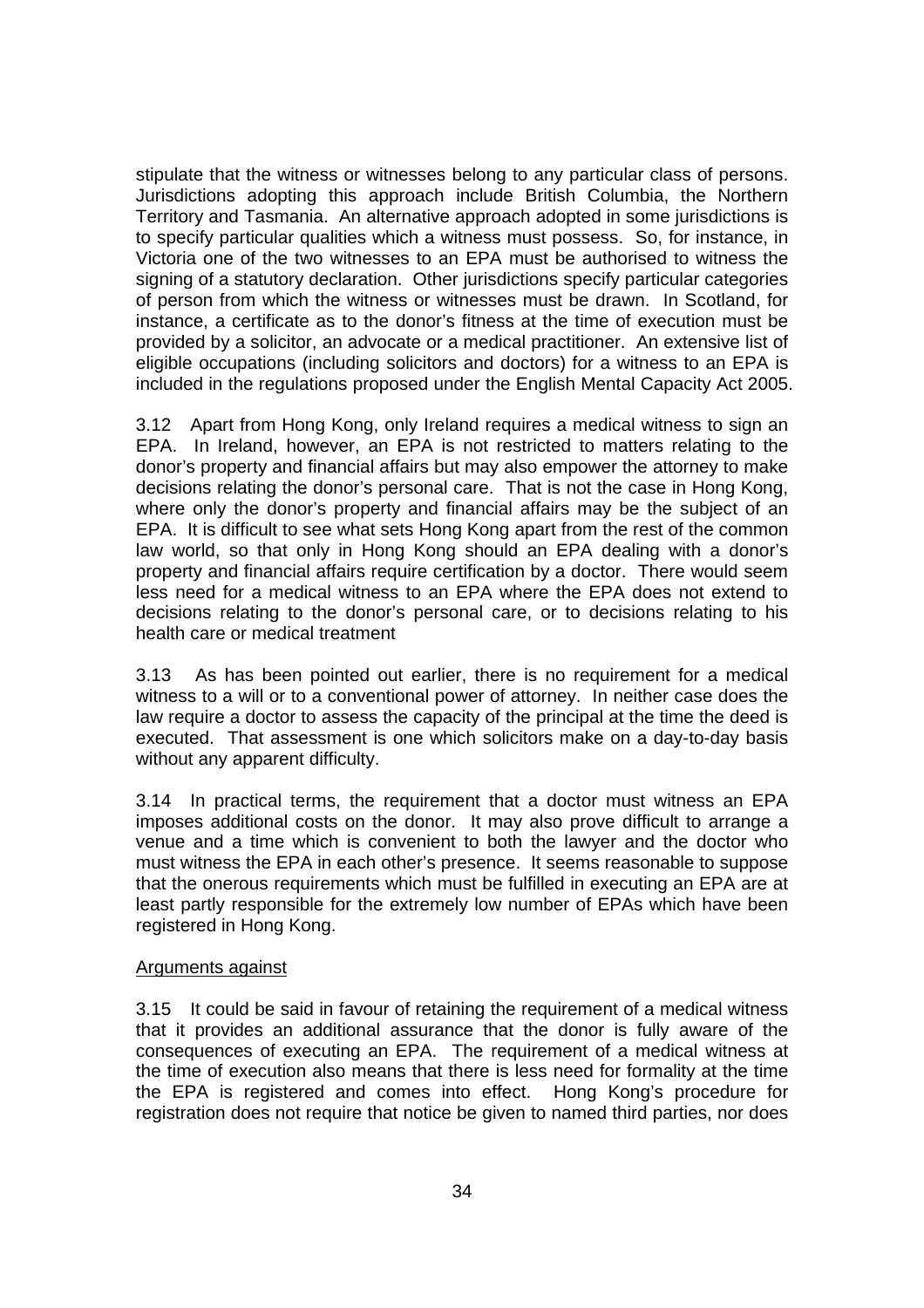it involve inquiry by the Registrar as to the validity of the EPA. While that means that registration is straightforward, it necessitates greater care at the time of execution.

3.16 It should be noted, however, that none of the jurisdictions reviewed in the previous chapter which impose no formalities at the time of registration (or have no system of registration) require a medical witness at the time of execution. In addition, while it is true that there is no requirement under the Hong Kong provisions to notify named third parties when an application is made to register an EPA, section  $3(1)$  of the Enduring Powers of Attorney (Registration) Rules<sup>3</sup> requires the Registrar to inform the donor in writing of the EPA's registration "*as soon as practicable*" after the registration. Section 13 of the Enduring Powers of Attorney Ordinance (Cap 501) provides that the donor may revoke an EPA, even if it has been registered, if he is mentally capable.

## *(b) Retain the requirement for a medical witness, but allow the doctor and the lawyer to sign separately*

## Arguments in favour

3.17 If it is thought that a medical witness should still be required to witness an EPA to ensure that the donor is capable and aware of his actions, then those ends can be met adequately without adding the additional requirement that the doctor must sign at the same time as the lawyer. Requiring only that the doctor has certified that the donor is capable within a reasonable time before the execution of the EPA would remove a significant handicap to the making of EPAs and might encourage their wider use.

#### Arguments against

3.18 The retention of the requirement for a medical witness, whether or not the circumstances of his signing are relaxed, is unnecessary and does not reflect experience in other jurisdictions, nor the practice adopted in relation to other equally sensitive procedures, such as the making of a will.

## **EPAs and personal care decisions**

3.19 The terms of reference of the present study are restricted to the execution requirements of an EPA and it is not therefore within the scope of this paper to carry out a general review of the operation of EPAs. There is one aspect on which we would welcome preliminary views, however. That is the question of whether the powers delegated under an EPA should be extended to include decisions as to the donor's personal care. At present, an EPA in Hong Kong

<sup>-&</sup>lt;br>3 Made under section 54 of the High Court Ordinance (Cap 4).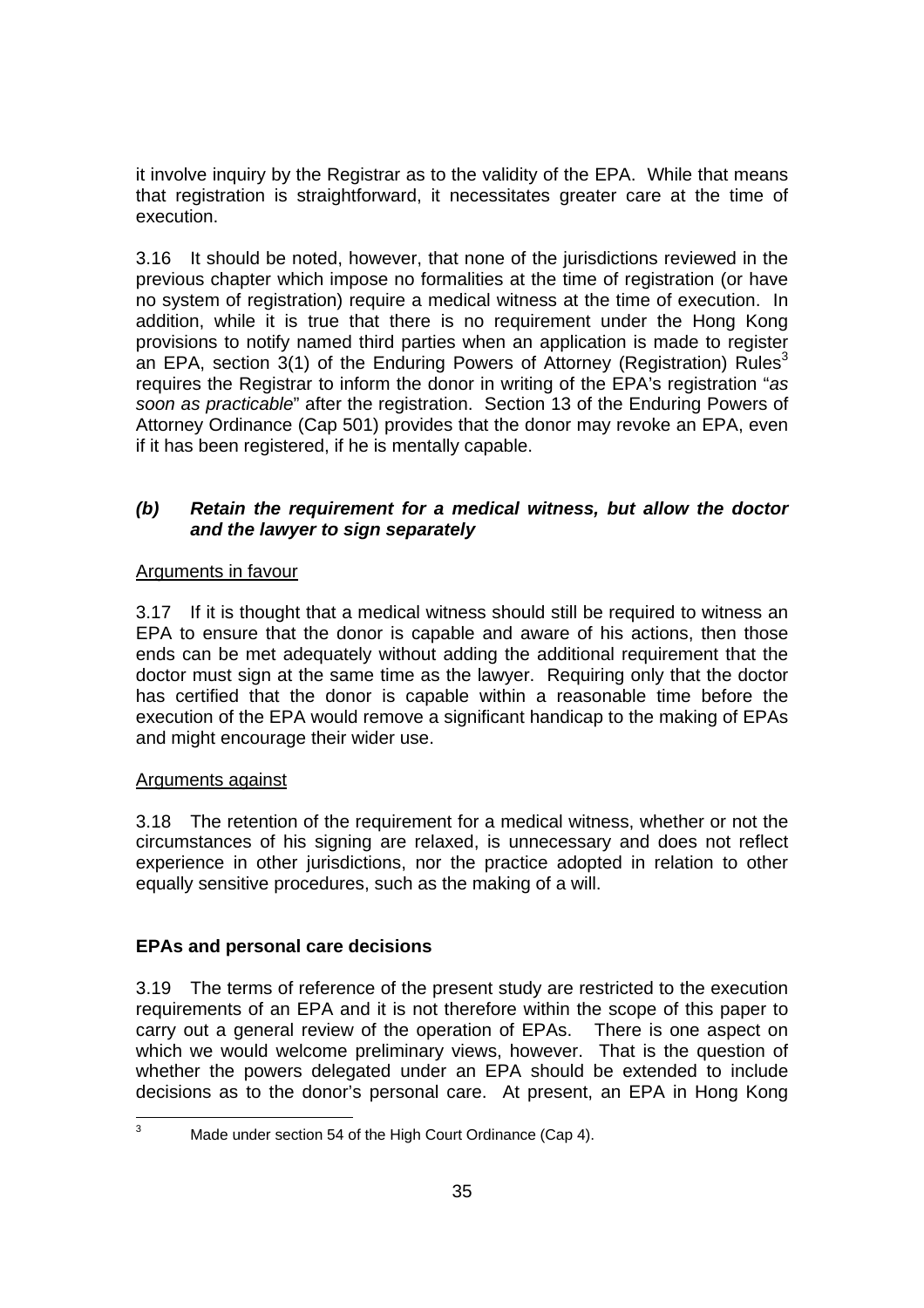extends only to decisions relating to the property and financial affairs of the donor but in a number of other jurisdictions, including England and Wales, EPAs or their equivalents are wider in scope and allow the attorney to make personal care decisions for the donor. Such decisions might include matters such as where the donor should live, and with whom, and his dress and diet. Section 11 of the Powers of Attorney Act 2006 in the Australian Capital Territory (ACT) offers the following examples of what may constitute a "personal care matter" for the purposes of that Act:

- 1 where the donor lives
- 2 who the donor lives with
- 3 whether the donor works and, if the donor works, where and how the donor works
- 4 what education or training the donor gets
- 5 whether the donor applies for a licence or permit
- 6 the donor's daily dress and diet
- 7 whether to consent to forensic examination of the donor
- 8 whether the donor will go on holiday and where
- 9 legal matters relating to the donor's personal care.

3.20 There may be circumstances in which it would be difficult to make decisions as to the donor's property and financial affairs which are in his best interests without also becoming involved in personal care matters. An EPA will most often apply where the donor is elderly and has gradually lost capacity to make decisions for himself. There is much to be said for allowing an attorney to make the kind of day-to-day decisions for the donor which are described in the ACT Act.

3.21 A distinction should be drawn, however, between personal care matters and those relating to the giving or refusing of medical treatment. In our report on Substitute Decision-making and Advance Directives in relation to Medical Treatment, we considered and rejected the option of extending the scope of EPAs to incorporate within it the concept of a living will or advance directive. There was little support for such a move when it was presented as an option in the consultation paper which preceded the report and we considered that the problems associated with this option outweighed any advantages. Decisions as to the giving or refusing of medical treatment are of a different character to those relating to personal care and it is possible that an attorney appointed to make decisions as to the one may not be the most appropriate person to make decisions as to the other.

3.22 Our current terms of reference preclude us from examining this issue in depth, but we would nevertheless welcome the public's preliminary views and we have therefore included a question specifically directed to whether consideration should be given to extending EPAs to include decisions as to the donor's personal care.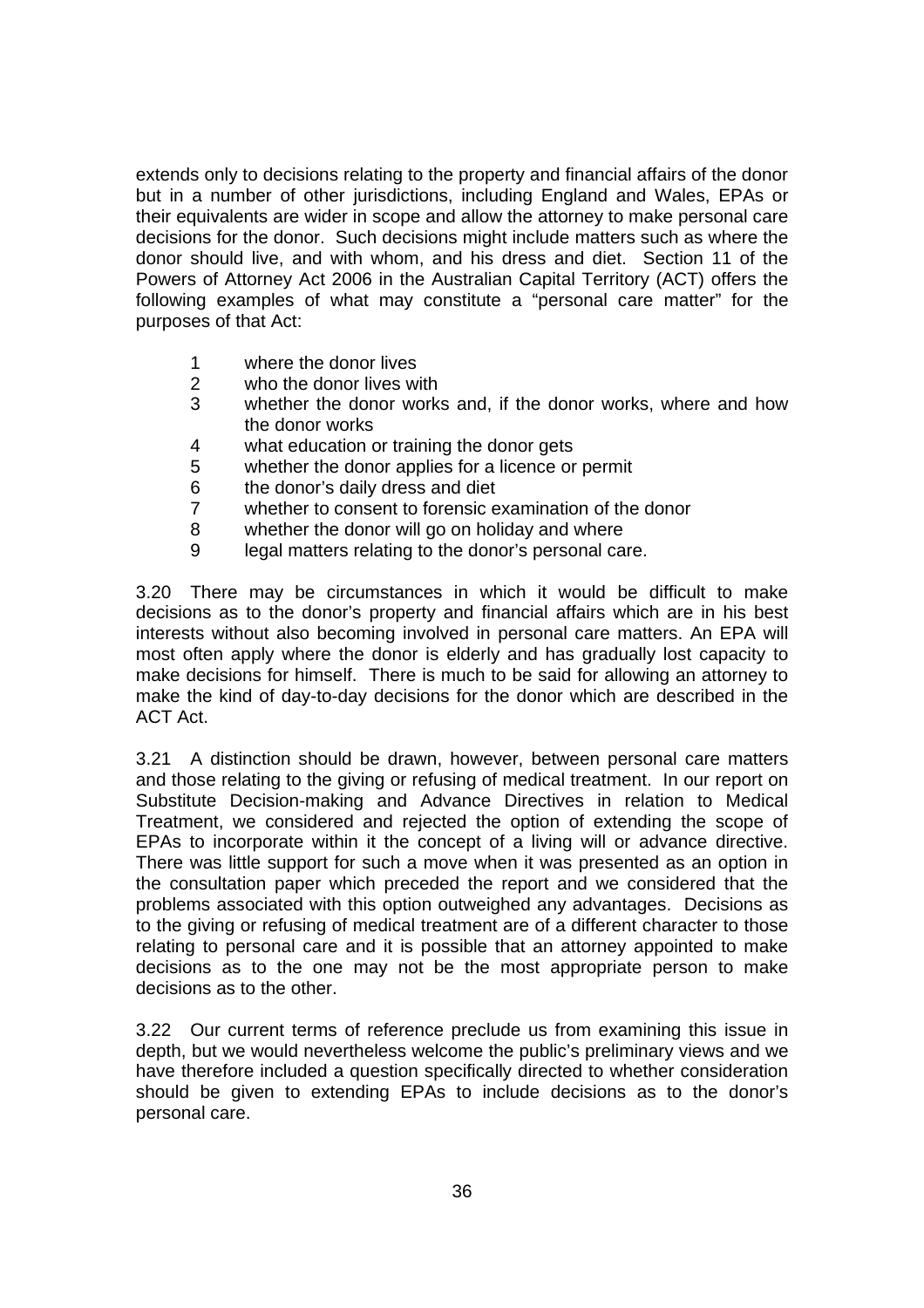## **Publicity and education**

3.23 While in our view the existing execution requirements contribute to the low take-up rate of EPAs in Hong Kong, an additional factor may be a lack of awareness or understanding of the concept. We believe that more should be done to publicise and explain EPAs to the community, setting out the benefits for both the donor and his family which an EPA offers and outlining the steps which must be taken to execute and register an EPA.

3.24 That kind of guidance on EPAs is freely available to the public in a number of other jurisdictions. In England, for instance, the Public Guardianship Office produces a booklet offering guidance on the making of an EPA and on taking on the role of attorney. The booklet is available both in hard copy and on the Public Guardianship's website and in various formats, including "*easy to understand*".<sup>4</sup> In addition, information on EPAs is provided by a number of non-governmental organisations, including the Alzheimer's Society $5$ , and there are commercial lawrelated websites which include sections on making EPAs in the United Kingdom.<sup>6</sup> In Scotland, similar information is provided on the Office of the Public Guardian's website.<sup>7</sup>

3.25 The provision of information to the public on the working of EPAs is, of course, not only confined to the United Kingdom. Other examples of organisations offering such information include the Office of the Public Trustee in Alberta<sup>8</sup> and the Department of Justice in Queensland.<sup>9</sup>

3.26 We consider that the community in Hong Kong should be provided with clear and comprehensive information about EPAs, and we think both the Government and the relevant professional bodies have a role to play in this. For the Government's part, consideration should be given to preparing an explanatory leaflet which could be made available at District Offices, offices of the Legal Aid Department and in hospitals and clinics. The contents of the leaflet should be made available via the websites of relevant Government departments, and through the various online legal resource websites, such as CLIC online.<sup>10</sup> The Law Society and the various medical professional bodies could also be

 $\frac{1}{4}$  *Enduring power of attorney: a guide to making an enduring power of attorney or taking on the role of attorney*, Public Guardianship Office, UK, at http://www.guardianship.gov.uk/downloads/EPA.web.pdf<br>5. At http://www.guardianship.gov.uk/After diameter/Oasting

At http://www.alzheimers.org.uk/After\_diagnosis/Sorting\_out\_your\_money/info\_EPA.htm 6 See, for instance, http://www.clickdocs.co.uk/enduring-power-of-attorney.htm and http://www.lawontheweb.co.uk/epa.htm

See http://www.publicquardian-scotland.gov.uk/forms/power\_of\_attorney.asp

<sup>8</sup> http://www.justice.gov.ab.ca/dependent\_adults/enduring\_powers\_of\_attorney.aspx  $\alpha$ 

 $h_{\text{th}}^9$  http://www.justice.qld.gov.au/guardian/poa/epa.htm

See http://www.hkclic.org/en/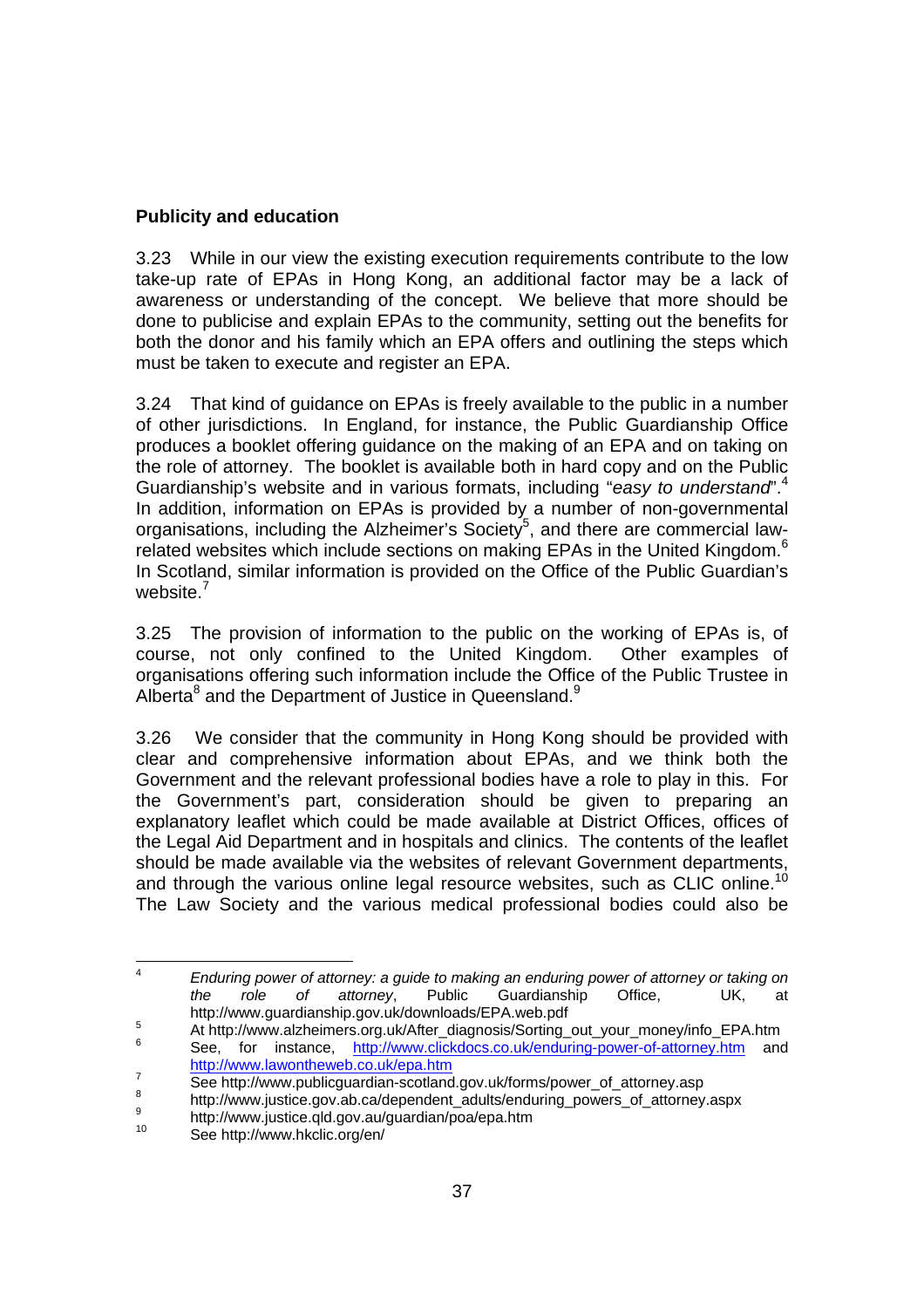invited to encourage their members to make this information available to the public through their own offices and via their respective websites.

## *Simplification of forms*

3.27 Related to the need to disseminate more information to the public in Hong Kong about EPAs is the question of ensuring that the form which must be used is in clear and simple terms. The existing form includes "*explanatory information*", but that includes references to specific sections of the regulations and the principal Ordinance and cannot be said to be in a form which the lay reader would find easy to digest.<sup>11</sup>

3.28 There is no reason why the requirements for completion of an EPA cannot be explained in clear and easily understood terms, and there are a number of examples to be found in other jurisdictions. Indeed, in some jurisdictions the principal legislation itself is presented in a more user-friendly form than the "explanatory information" in Hong Kong. In the Australian Capital Territory, for example, the Powers of Attorney Act 2006 is drafted in plain English and adopts a number of features which help the reader to understand the statute. Section headings are in everyday language ("*What the principal needs to do*", "*Who can be a witness*?", etc) and where appropriate the legislation incorporates examples of the effect of a particular provision. So, for instance, section 16, which provides that the donor may state in an EPA when and how the power is to be exercisable, includes the following:

## "*Examples of when power may be exercisable*

- *1. if I am outside Australia for more than 1 month*
- *2. if the property at 13 Mae West Drive is sold*
- *3. starting on 14 February 2007*."

As further aids to comprehension, sections of the Act are cross-referenced or incorporate notes where this is relevant. Finally, definitions are listed at the end of the Act under the heading "Dictionary", and this includes a reference to relevant definitions of general application in the Legislation Act.

3.29 We consider that it would be helpful if the existing EPA form and its explanatory information could be drafted in plain language and in a more userfriendly format. One possible formulation is at Annex B. This has been drafted to reflect the existing execution requirements for an EPA, rather than anticipating

 $11$ Schedule to the Enduring Powers of Attorney (Prescribed Form) Regulation (Cap 501). A copy of the form is at Annex A to this paper.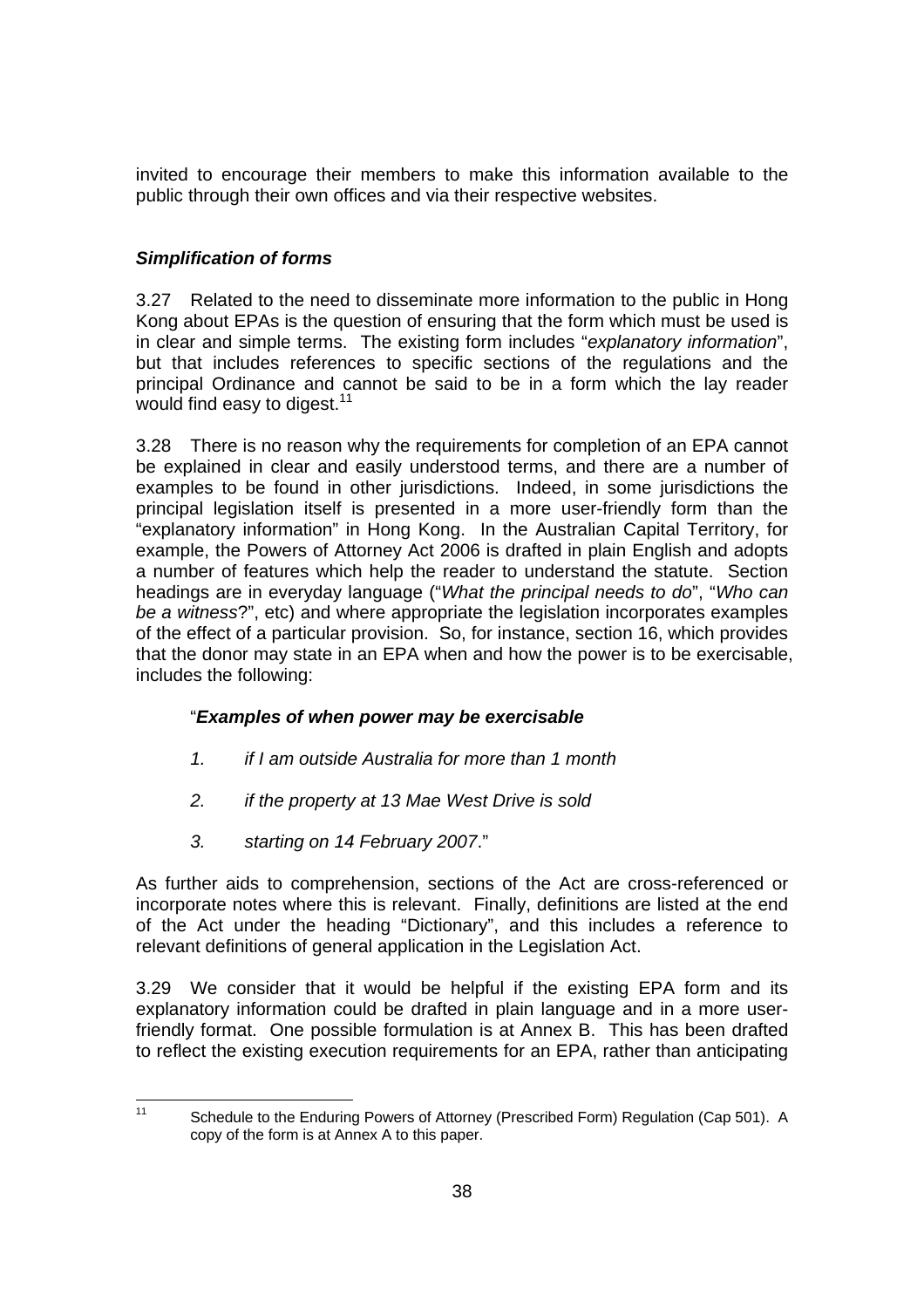any changes that may be made in relation to the requirement of certification by a registered medical practitioner.

#### **Consultation questions**

3.30 While lack of public awareness and understanding of the concept of EPAs may in part account for the small number of EPAs registered in Hong Kong, we believe that the existing witness requirements for the execution of an EPA act as a disincentive and should be relaxed. We wish to obtain the community's views as to which option for reform is preferred. Your views would be welcomed on any aspect of this subject, but in particular in response to the following specific questions:

- (1) Do you agree that the existing witness requirements for executing an EPA in Hong Kong should be relaxed?
- (2) If you have answered "yes" to question 1, do you think that the requirement that a medical witness should witness an EPA should be removed?
- (3) If you have answered "no" to question 2, do you think that the requirement that the medical witness sign at the same time as the solicitor witness should be changed to allow the medical witness to sign at a different time?
- (4) If you have answered "yes" to question 3, what should be the maximum period allowed between the time the medical witness signs and the time the donor and the solicitor sign?
- (5) How do you think greater publicity could and should be given to the concept of EPAs and how an EPA can be completed?
- (6) Do you agree that the statutory form of EPA and its explanatory information should be expressed more clearly?
- (7) If you have answered "yes" to question 6, do you agree that the form at Annex B should be adopted or, if not, what wording do you think should be used?
- (8) Do you think that the scope of the existing EPA should be reviewed and consideration given to including decisions as to the donor's personal care (but not decisions as to giving or refusing medical treatment)?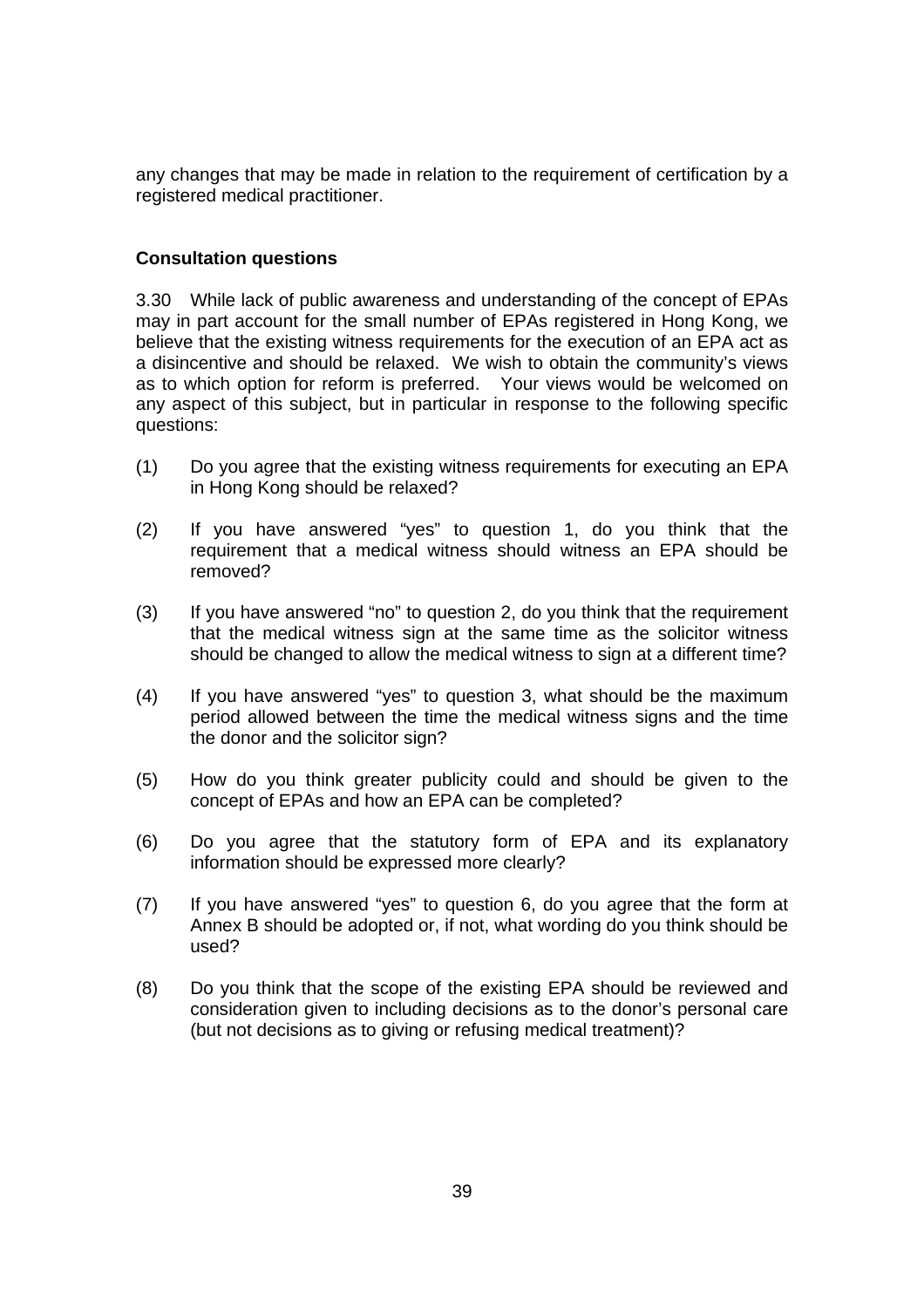## **Annex A**

## **Schedule to the Enduring Powers of Attorney (Prescribed Form) Regulation**

## ENDURING POWER OF ATTORNEY Part A

#### About using this form

#### (Explanatory information referred to in section 2(1)(a)(ii))

1. You may choose one attorney or more than one. If you choose one attorney then you must omit or delete everything between and including the pair of square brackets in section A of Part B. If you choose more than one, you must decide whether they are able to act-

- jointly (that is, they must all act together and cannot act separately); or
- jointly and severally (that is, they can all act together but they can also act separately if they wish).

In section A of Part B, show what you have decided by omitting or deleting one of the alternatives.

2. To give a valid enduring power, you must not give your attorney(s) a general power in relation to all your property and financial affairs. You must either specify the matters in which he is given authority to act, with reference to the list set out in section 5(3) of the Enduring Powers of Attorney (Prescribed Form) Regulation (Cap 501 sub. leg.) or the particular property or financial affairs in respect of which he is given authority to act. Failure to do so would mean that the instrument you are about to execute would not take effect as an enduring power of attorney which continues even if you become mentally incapable.

3. You may include any restrictions you like on the powers granted to your attorney. For example, you can include a restriction that your attorney(s) must not act on your behalf until they have reason to believe that you are becoming mentally incapable; or a restriction as to what your attorney(s) may do. Any restrictions you choose must be written or typed in section B of Part B**.** 

4. If you are a trustee, you should seek legal advice if you want your attorney(s) to act as a trustee on your behalf.

5. Unless you put in a restriction preventing it, your attorney(s) will be able to use any of your money or property to make any provision which you yourself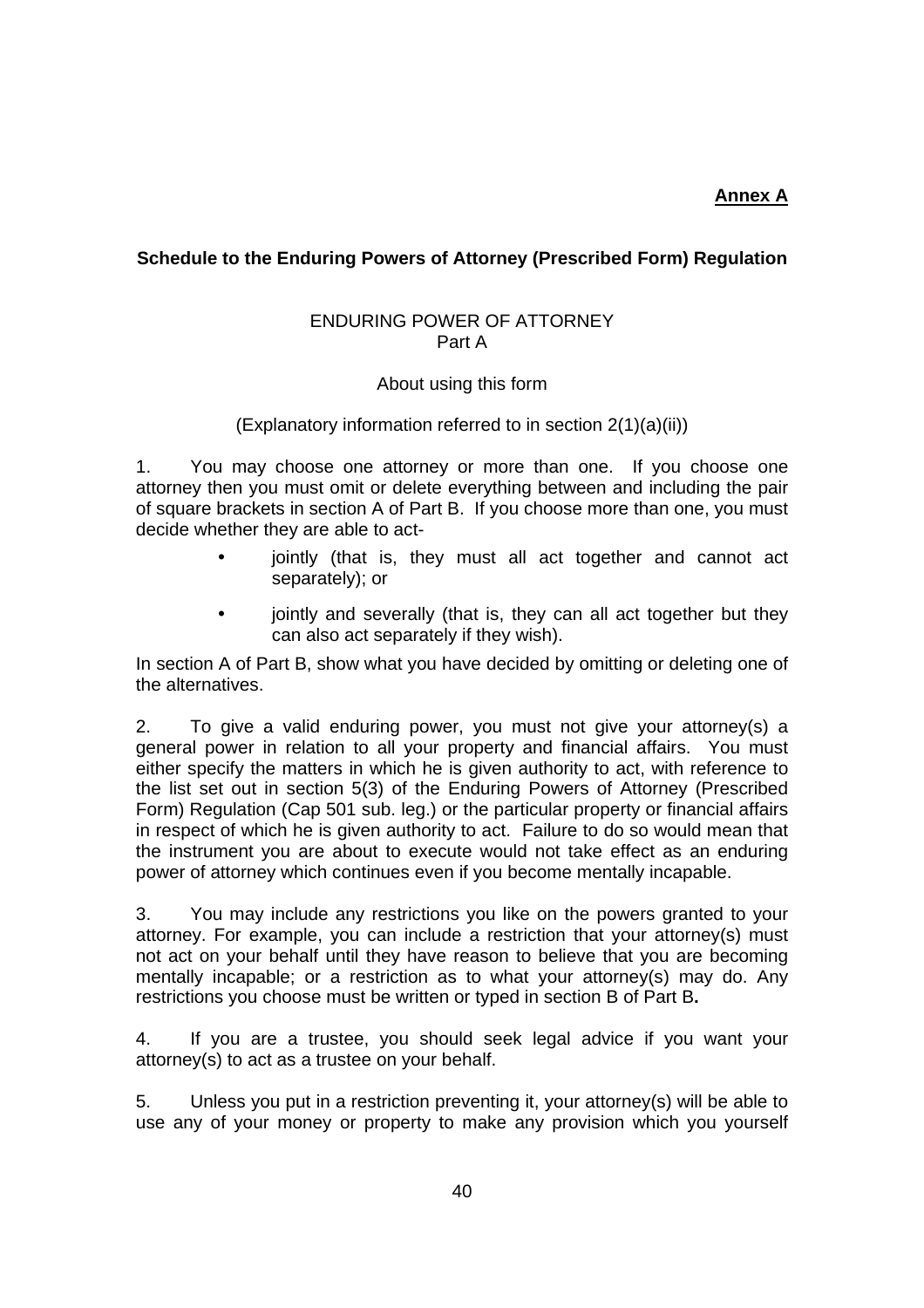might be expected to make for their own needs or the needs of other people. Your attorney(s) will also be able to use your money to make gifts, but only for reasonable amounts in relation to the value of your money and property.

6. Your attorney(s) can recover the out-of-pocket expenses of acting as your attorney(s). If your attorney(s) is or are professional people, for example, solicitor(s) or accountant(s), he or they may be able to charge for his or their professional services as well. You may wish to provide expressly for remuneration of your attorney(s)(although if they are trustees they may not be allowed to accept it).

7. If your attorney(s) has or have reason to believe that you are or are becoming mentally incapable of managing your affairs, your attorney(s) will have to apply to the Registrar of the High Court for registration of this power.

8. You may nominate yourself, any attorney who does not join in the application for registration of the enduring power of attorney and a maximum of 2 other persons to be notified by your attorney(s) before he or they applies or apply to the Registrar of High Court for registration of this power. If you do not make such a nomination, you must make a statement to that effect in this power. If you make such a nomination, the failure (for whatever reason) by your attorney(s) to notify any person so nominated has the following effect-

- it does not preclude the registration of this power;
- this power is not invalidated by reason of that failure;
- in any legal proceedings relating to this power, where it considers it appropriate the court may draw an adverse inference from such failure.

9. This instrument must be signed by you or by another under your direction in the presence of a solicitor and a registered medical practitioner who must certify as to your mental capacity, and by your attorney(s) in the presence of a witness. The person who signs under your direction must not be your attorney. the solicitor who gives the certificate under section 5(2)(d) of the Enduring Powers of Attorney Ordinance (Cap 501) or the medical practitioner who gives the certificate under section 5(2)(e) of that Ordinance or the spouse of the attorney, the solicitor or the medical practitioner.

10. This is a simplified explanation of what the Enduring Powers of Attorney Ordinance (Cap 501) and the Enduring Powers of Attorney (Prescribed Form) Regulation (Cap 501 sub. leg.) say. If you need more guidance, you or your advisers will need to look at that Ordinance and that Regulation.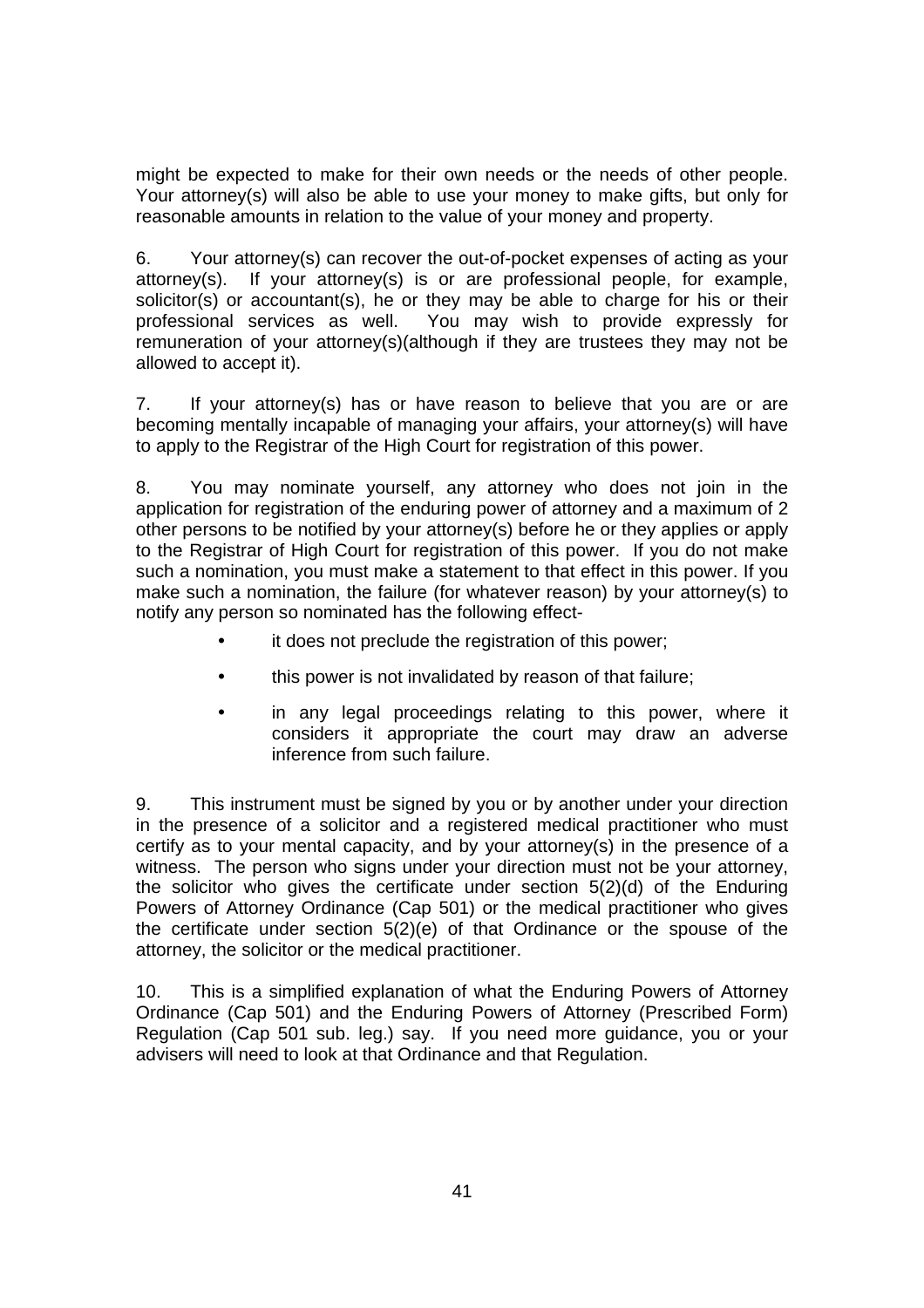Note to attorney(s)

You should note the legal effect (outlined in paragraph 8 above) of any failure on your part to notify the person(s) nominated by the donor in this power.

Note to donor

Some of these explanatory notes may not apply to the form you are using if it has already been adapted to suit your particular requirements.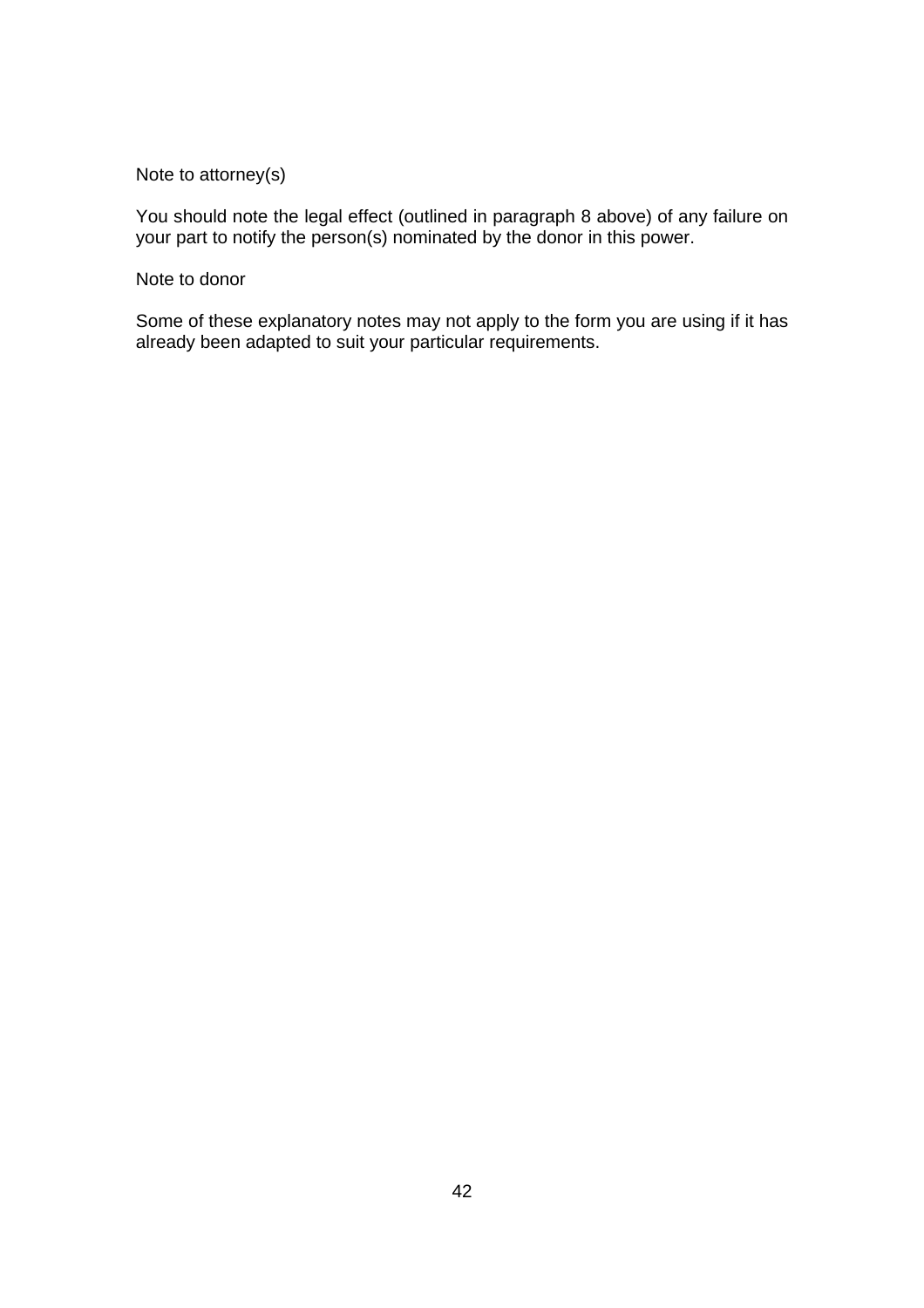## Part B

#### To be completed by the "donor" (the person appointing the attorney(s))

Don't sign this form unless you understand what it means

Please read the notes in the margin which follow and which are part of the form itself.

#### Section A of Part B

| Donor's name and address.                                                                                                                                                                                                    |                                                                                                                                                    |  |  |  |
|------------------------------------------------------------------------------------------------------------------------------------------------------------------------------------------------------------------------------|----------------------------------------------------------------------------------------------------------------------------------------------------|--|--|--|
| Donor's date of birth.<br>(See paragraph 1 of Part A).<br>If you are appointing only one<br>attorney you should omit or<br>delete everything between<br>and including the square<br>brackets.                                |                                                                                                                                                    |  |  |  |
| If appointing more than 2<br>attorneys please give the<br>additional name(s) (that is, of<br>the attorney(s) after the first 2<br>attorneys) either here or on<br>an attached sheet.                                         | $\bullet$                                                                                                                                          |  |  |  |
| Omit or delete the one which                                                                                                                                                                                                 | jointly<br>$\bullet$                                                                                                                               |  |  |  |
| does not apply (see<br>paragraph 1 of Part A).                                                                                                                                                                               | jointly and severally]<br>$\bullet$                                                                                                                |  |  |  |
| List either the matters in<br>which you would like to<br>authorize your attorney(s) to<br>act (see paragraph 2 of Part<br>A) or specify the particular<br>property or financial affairs in<br>respect of which he or they is | to be my attorney(s) for the purpose of the Enduring Powers<br>of Attorney Ordinance (Cap 501) with authority to do the<br>following on my behalf: |  |  |  |
| or are given authority to act.<br>If you do not specify the<br>property and affairs to be<br>covered in your authorization,<br>omit or delete these words<br>(see paragraph 2 of Part A).                                    | in relation to the following property and affairs:                                                                                                 |  |  |  |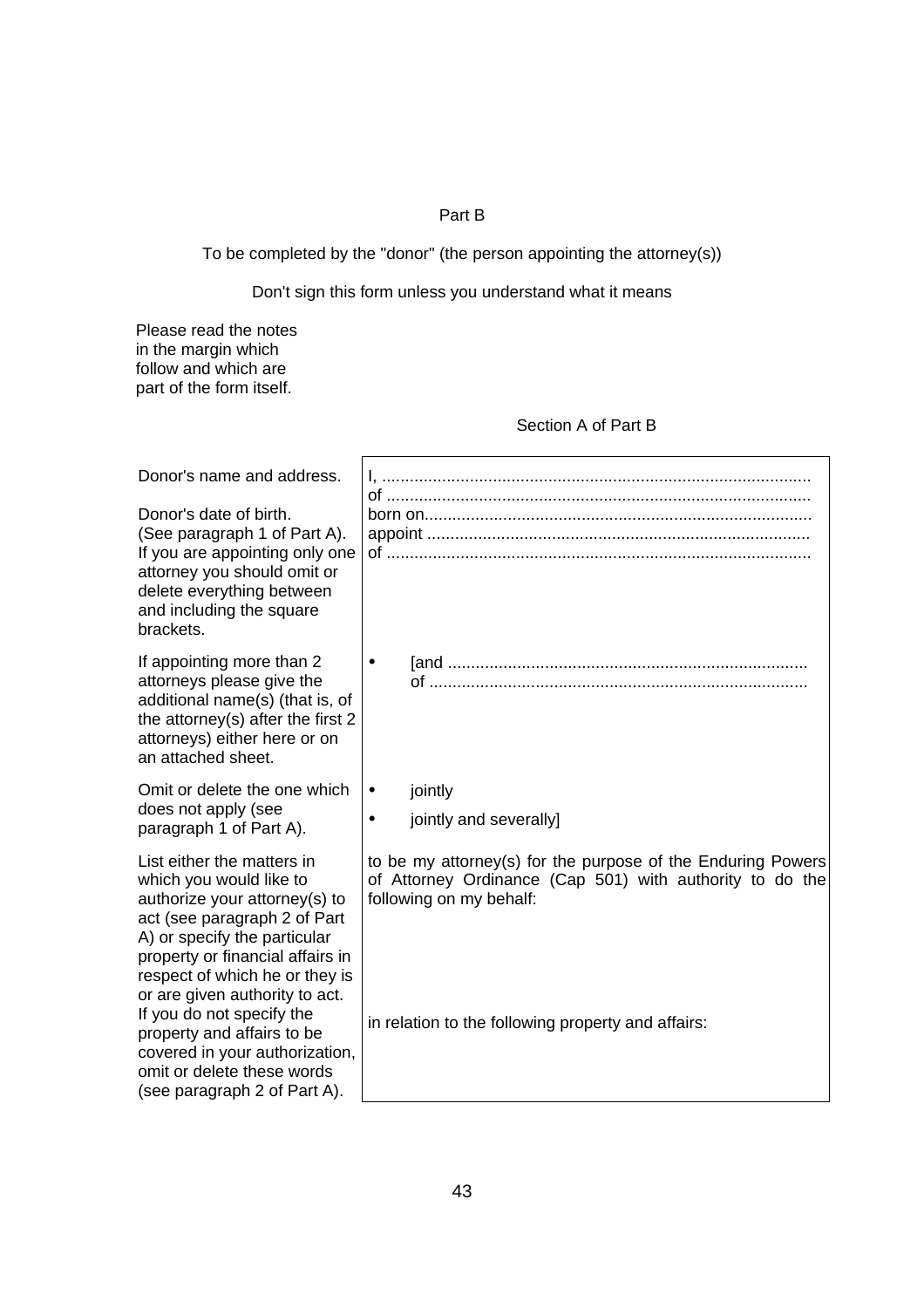#### Part B: continued

Please read the notes in the margin which follow and which are part of the form itself.

#### Section B of Part B

| If there are restrictions or<br>conditions, insert them<br>here; if not, omit or delete<br>these words if you wish<br>(see paragraph 3 of Part<br>A).<br>You may nominate<br>yourself, any attorney(s)<br>who does or do not join in<br>the application for<br>registration and a<br>maximum of 2 other<br>persons to be notified by<br>your attorney(s) before he<br>or they applies or apply for<br>the registration of this<br>power. | subject to the following restrictions and conditions:<br>$\bullet$<br>I intend that this power shall continue even if I become<br>mentally incapable<br>I hereby nominate the following person(s) to be<br>$\bullet$<br>notified by my attorney(s) before he or they applies<br>or apply for registration of this power.<br>Myself<br>(Address) |  |
|------------------------------------------------------------------------------------------------------------------------------------------------------------------------------------------------------------------------------------------------------------------------------------------------------------------------------------------------------------------------------------------------------------------------------------------|-------------------------------------------------------------------------------------------------------------------------------------------------------------------------------------------------------------------------------------------------------------------------------------------------------------------------------------------------|--|
| This applies only where<br>you appoint more than one<br>attorney.                                                                                                                                                                                                                                                                                                                                                                        | Full name and address of attorneys                                                                                                                                                                                                                                                                                                              |  |
|                                                                                                                                                                                                                                                                                                                                                                                                                                          | (Only any attorney(s) who does or do not join in the<br>application for registration need be notified)                                                                                                                                                                                                                                          |  |
|                                                                                                                                                                                                                                                                                                                                                                                                                                          | Full name and address of other nominee(s)                                                                                                                                                                                                                                                                                                       |  |
| If you do not make such a<br>nomination, you must<br>make a statement to the<br>effect that you do not<br>propose to make such a<br>nomination. Omit or delete                                                                                                                                                                                                                                                                           | $\bullet$<br>I do not propose to nominate any person to be<br>notified by my attorney(s) before he or they applies<br>or apply for registration of this power.                                                                                                                                                                                  |  |
| the one which does not<br>apply (see paragraph 8 of<br>Part A).                                                                                                                                                                                                                                                                                                                                                                          | I have read or have had read to me the notes in Part A<br>which are part of, and explain, this form.                                                                                                                                                                                                                                            |  |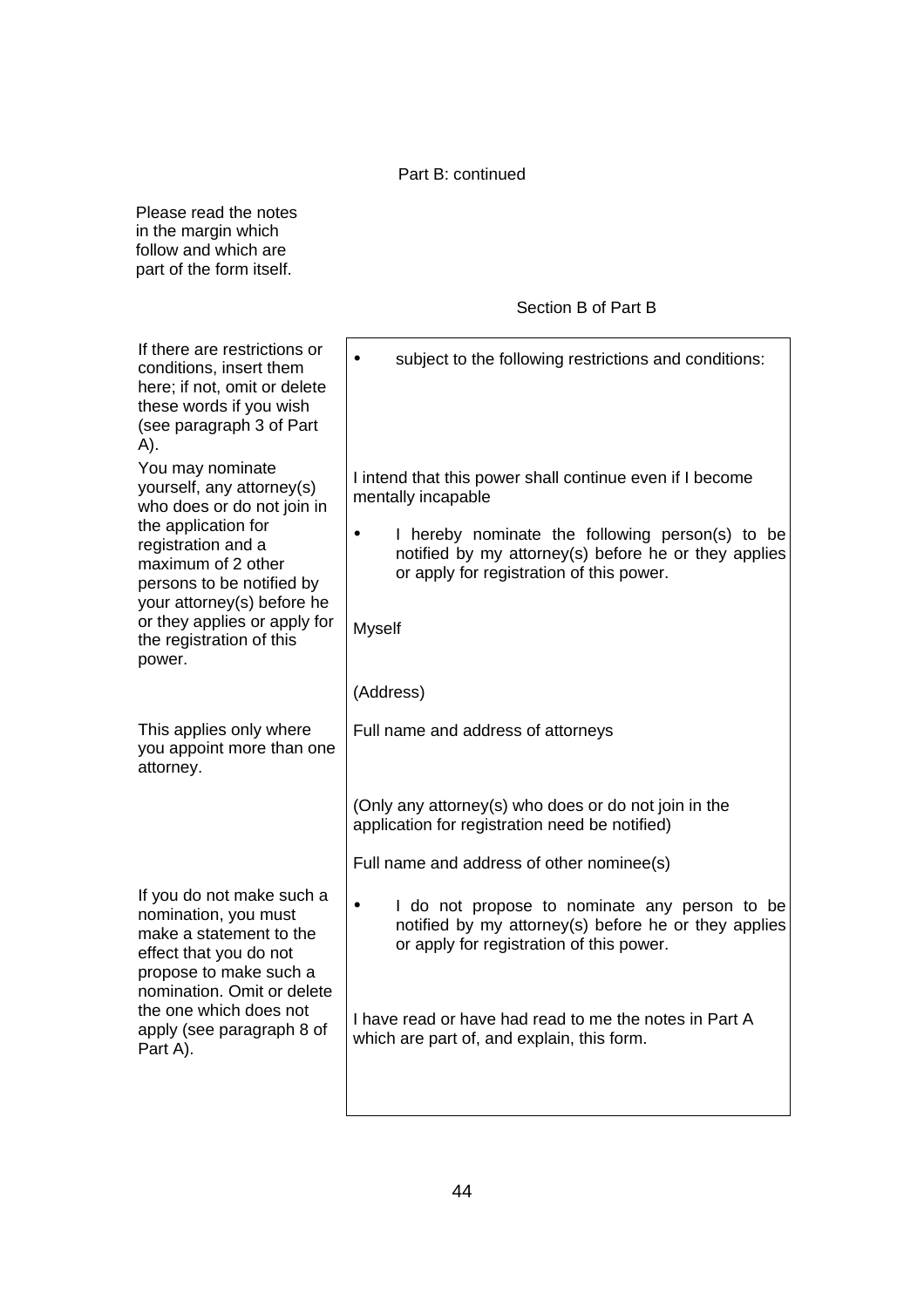If this form is being signed under your direction-

- the person signing must not be an attorney, the solicitor or the registered medical practitioner who gives the certificate under section 5(2)(d) and (e) of the Enduring Powers of Attorney Ordinance (Cap 501), or the spouse of the attorney, solicitor or medical practitioner.
- You must add a statement that this form has been signed under your direction.

Your signature.

Date.

This power must be signed by you or under your direction in the presence of a solicitor and a registered medical practitioner who must both be present at the same time. Neither of them must be your attorney, the spouse of the attorney or be related by blood or marriage to you or to the attorney. The solicitor and the registered medical practitioner must each give a certificate as required by section 5(2)(d) and (e) of the Enduring Powers of Attorney Ordinance (Cap 501) respectively.

| Full name and address of solicitor                       |
|----------------------------------------------------------|
| Certificate by solicitor                                 |
|                                                          |
| Full name and address of registered medical practitioner |
| Certificate by registered medical practitioner           |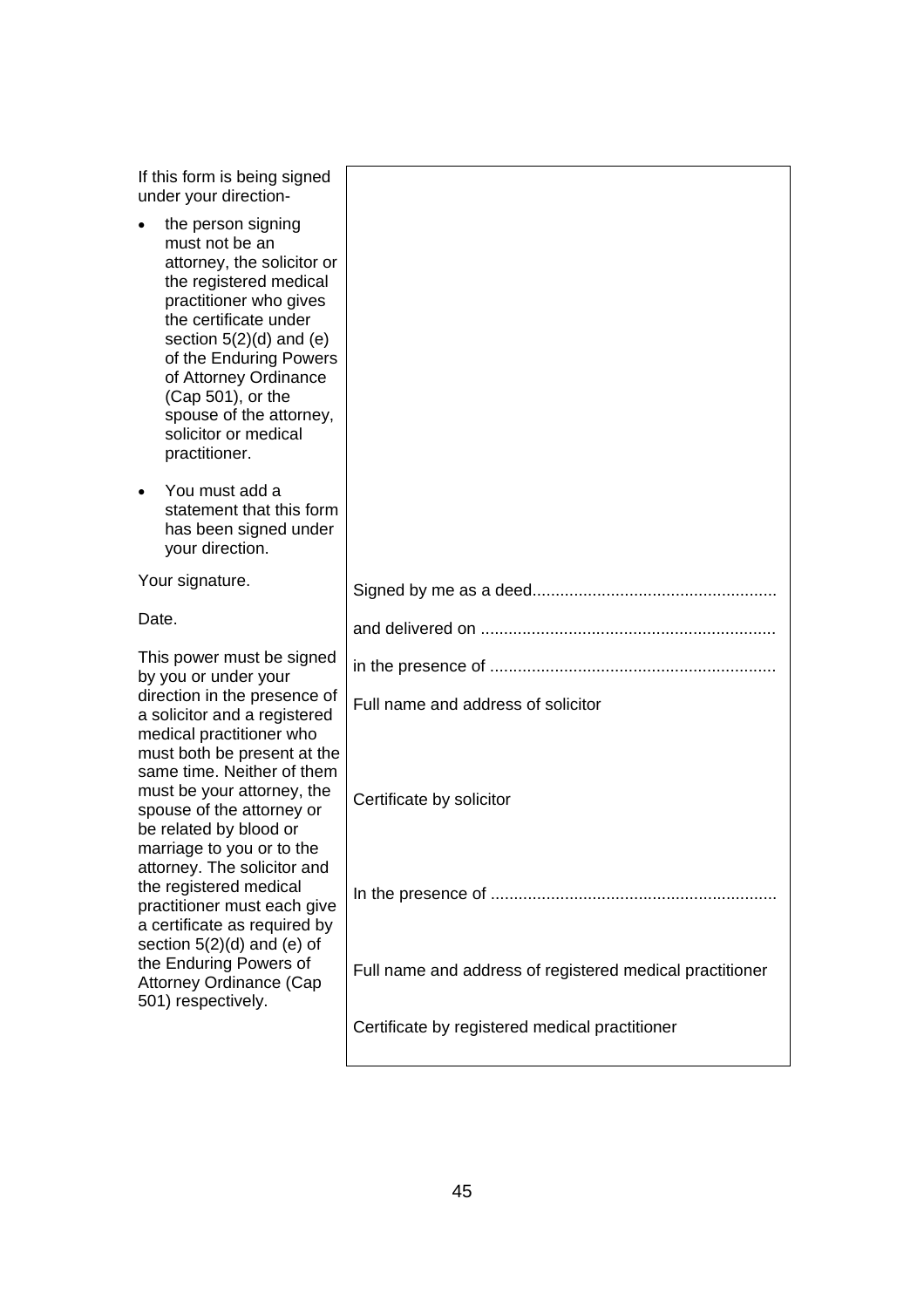Part C: to be completed by the attorney(s)

- Note: 1. This form may be adapted to provide for execution by a corporation.
	- 2. If there is more than one attorney, additional sheets in the form as shown below must be added to this Part.

Please read the notes in the margin which follow and which are part of the form itself.

| Do not sign this form<br>before the donor has<br>signed Part B or if, in your<br>opinion, the donor was<br>already mentally incapable<br>at the time of signing Part<br>В. | I understand that I have a duty to apply to the Registrar of<br>the High Court for the registration of this form under the<br>Enduring Powers of Attorney Ordinance (Cap 501) when<br>the donor is or is becoming mentally incapable.           |  |  |
|----------------------------------------------------------------------------------------------------------------------------------------------------------------------------|-------------------------------------------------------------------------------------------------------------------------------------------------------------------------------------------------------------------------------------------------|--|--|
|                                                                                                                                                                            | I also understand my limited power to use the donor's<br>property to benefit persons other than the donor as<br>provided in section 8(3) and (4) of that Ordinance and also<br>my duties and liabilities under section 12 of that<br>Ordinance. |  |  |
|                                                                                                                                                                            | I am not a minor                                                                                                                                                                                                                                |  |  |
| Signature of attorney.                                                                                                                                                     |                                                                                                                                                                                                                                                 |  |  |
| Date.                                                                                                                                                                      |                                                                                                                                                                                                                                                 |  |  |
| Signature of witness.                                                                                                                                                      |                                                                                                                                                                                                                                                 |  |  |
| The attorney must sign this<br>form and his signature                                                                                                                      |                                                                                                                                                                                                                                                 |  |  |
| must be witnessed. The<br>donor may not be the                                                                                                                             |                                                                                                                                                                                                                                                 |  |  |
| witness and one attorney<br>may not witness the<br>signature of the other.                                                                                                 |                                                                                                                                                                                                                                                 |  |  |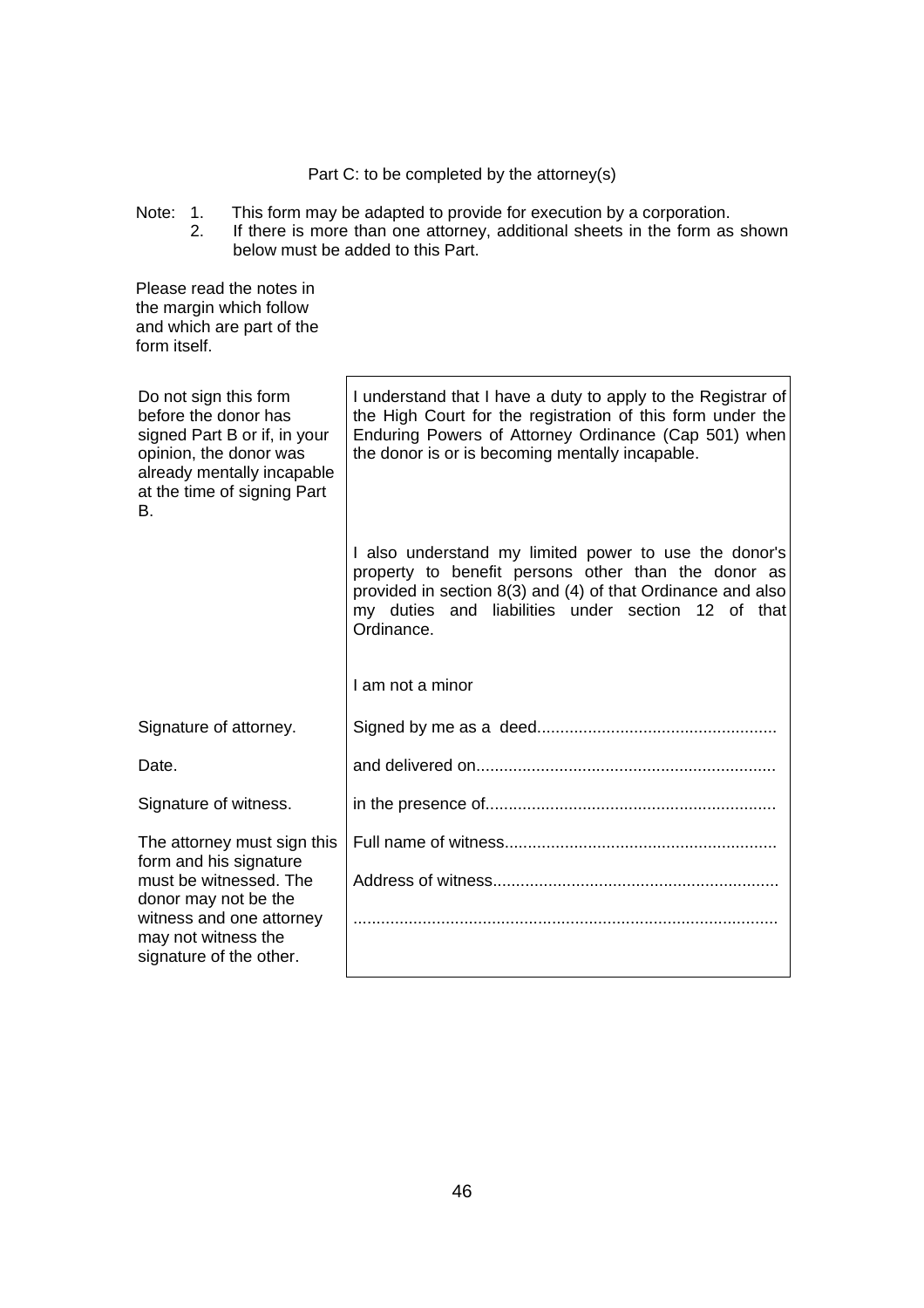## **Annex B**

#### **Suggested revised form of enduring power of attorney**

*This draft form and its associated explanatory notes are intended to replace the existing Schedule to the Enduring Powers of Attorney (Prescribed Form) Regulation. The draft form reflects the existing execution requirements, rather than anticipating any changes that may be made in relation to the requirement of certification by a registered medical practitioner. To simplify the form, it has been drafted to accommodate only the appointment of a single attorney, and a separate form, with appropriately revised wording, would be used for the appointment of multiple attorneys.* 

 $\frac{1}{2}$  ,  $\frac{1}{2}$  ,  $\frac{1}{2}$  ,  $\frac{1}{2}$  ,  $\frac{1}{2}$  ,  $\frac{1}{2}$  ,  $\frac{1}{2}$  ,  $\frac{1}{2}$  ,  $\frac{1}{2}$  ,  $\frac{1}{2}$  ,  $\frac{1}{2}$  ,  $\frac{1}{2}$  ,  $\frac{1}{2}$  ,  $\frac{1}{2}$  ,  $\frac{1}{2}$  ,  $\frac{1}{2}$  ,  $\frac{1}{2}$  ,  $\frac{1}{2}$  ,  $\frac{1$ 

#### **"About using this form**

1. This form allows you to create an enduring power of attorney ("EPA"). An EPA enables you to authorise another person (called your "attorney") to act on your behalf in relation to your property and financial affairs. If you become mentally incapable, your attorney will be able to make decisions for you after he has registered this form with the Registrar of the High Court.

2. You should complete Part A of the form, except for sections 8 and 9. Sections 8 and 9 must be completed by a solicitor and a registered medical practitioner, who will have to certify that you are mentally capable. You should ask the solicitor who witnesses the form to explain it to you, and you should not sign the form unless you understand what it means.

3. You should include the name and address of the person you wish to appoint as your attorney at section 1 of Part A. The person you appoint as your attorney must be over 18 years of age and must not be bankrupt or mentally incapable. Your attorney does not have to be a solicitor. Your attorney will need to complete Part B of the form and sign it in the presence of a witness.

4. You cannot give your attorney a general power over all your property and financial affairs. If you do, your EPA will not be valid. Instead, you must specify at section 2 of Part A of the form the matters in which you have given him authority to act, or the particular property or financial affairs in respect of which you have given him authority to act. For example, you may decide to give your attorney authority only in respect of a particular bank account, or a particular piece of property.

5. You can include any restrictions you like on the powers you grant to your attorney. You should set out these restrictions at section 3 of Part A of the form.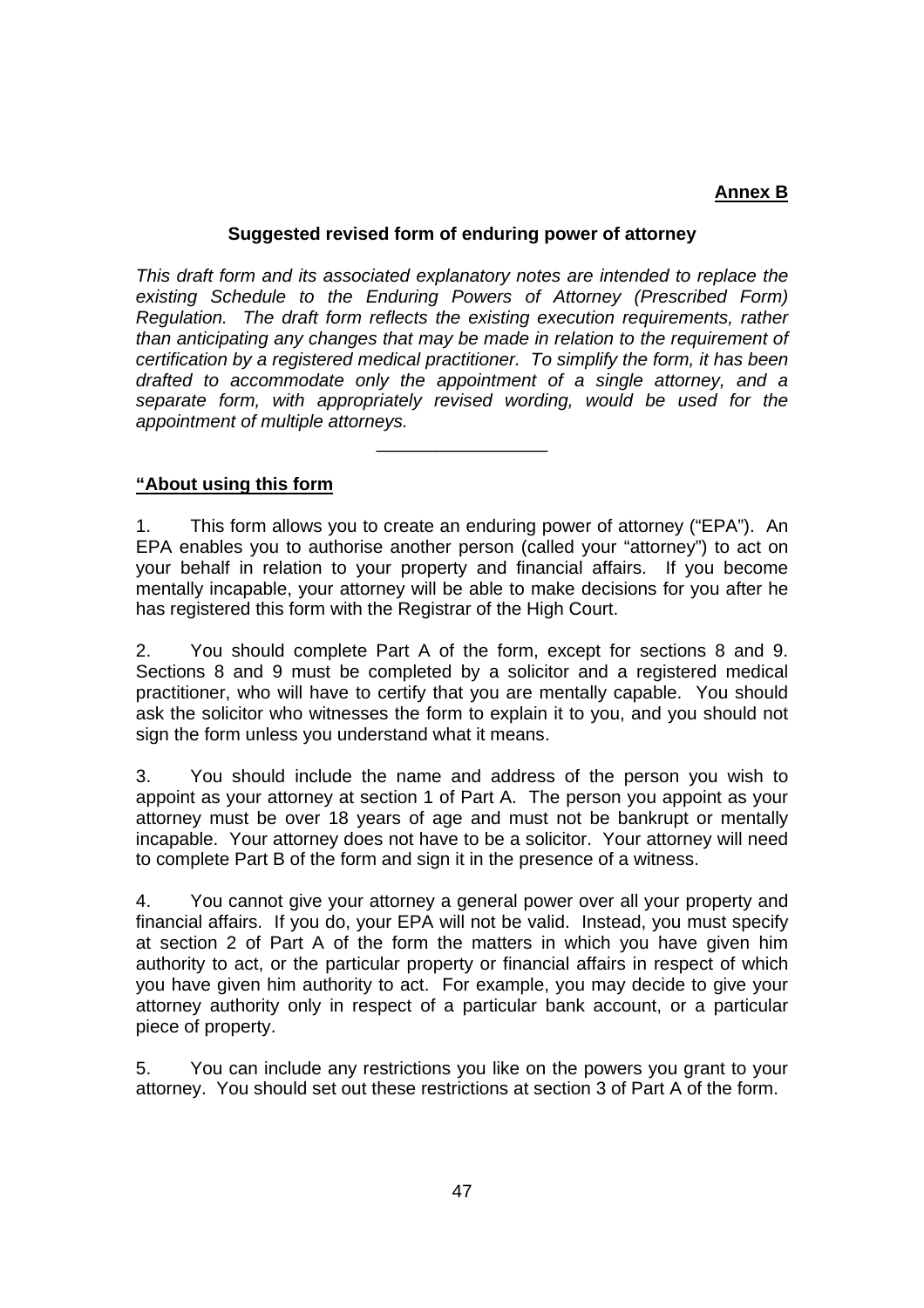6. Unless you include a restriction preventing it, your attorney will be able to use any of your money or property to make any provision which you might be expected to make yourself for his needs or the needs of other people. Your attorney will be able to use your money to make gifts, but only for reasonable amounts in relation to the value of your money and property.

7. Your attorney can recover his out-of-pocket expenses for acting as your attorney. If your attorney is a professional person, such as an accountant or a solicitor, he may be able to charge for his professional services as well.

8. If your attorney has reason to believe that you are, or are becoming, mentally incapable of managing your affairs, he will have to apply to the Registrar of the High Court to register the EPA. Registration will allow your attorney to make decisions for you after you have become mentally incapable.

9. If you would like to be notified if your attorney makes an application to the Registrar of the High Court to register the enduring power of attorney, or if you would like other persons to be notified, you should include the names and addresses of the persons to be notified at section 4 of Part A of the form. You can include up to two persons in addition to yourself. If your attorney does not notify the persons you have nominated, that does not prevent the registration of your EPA or make it invalid, but in any legal proceedings relating to the EPA the court may, where it considers it appropriate, draw an adverse inference from your attorney's failure to notify.

10. You must sign the form at section 6 and fill in the names and addresses of the solicitor and registered medical practitioner who are present when you sign. The solicitor and the registered medical practitioner will need to complete the certificates at sections 8 and 9 of Part A that you are mentally capable when you sign the form.

11. If you are physically unable to sign the form yourself, you can direct someone else to sign on your behalf. That person will have to sign the form in your presence and in the presence of the solicitor and the registered medical practitioner, and he will need to complete and sign section 7 of the form. The person signing on your behalf must not be your attorney or his spouse, or the spouse of the solicitor or registered medical practitioner.

## **Form of enduring power of attorney**

## **Part A**

*[Part A of this form should be completed by the "donor" (the person appointing the attorney), except for sections 8 and 9, which should be completed by a solicitor and a registered medical practitioner. You should read the explanatory*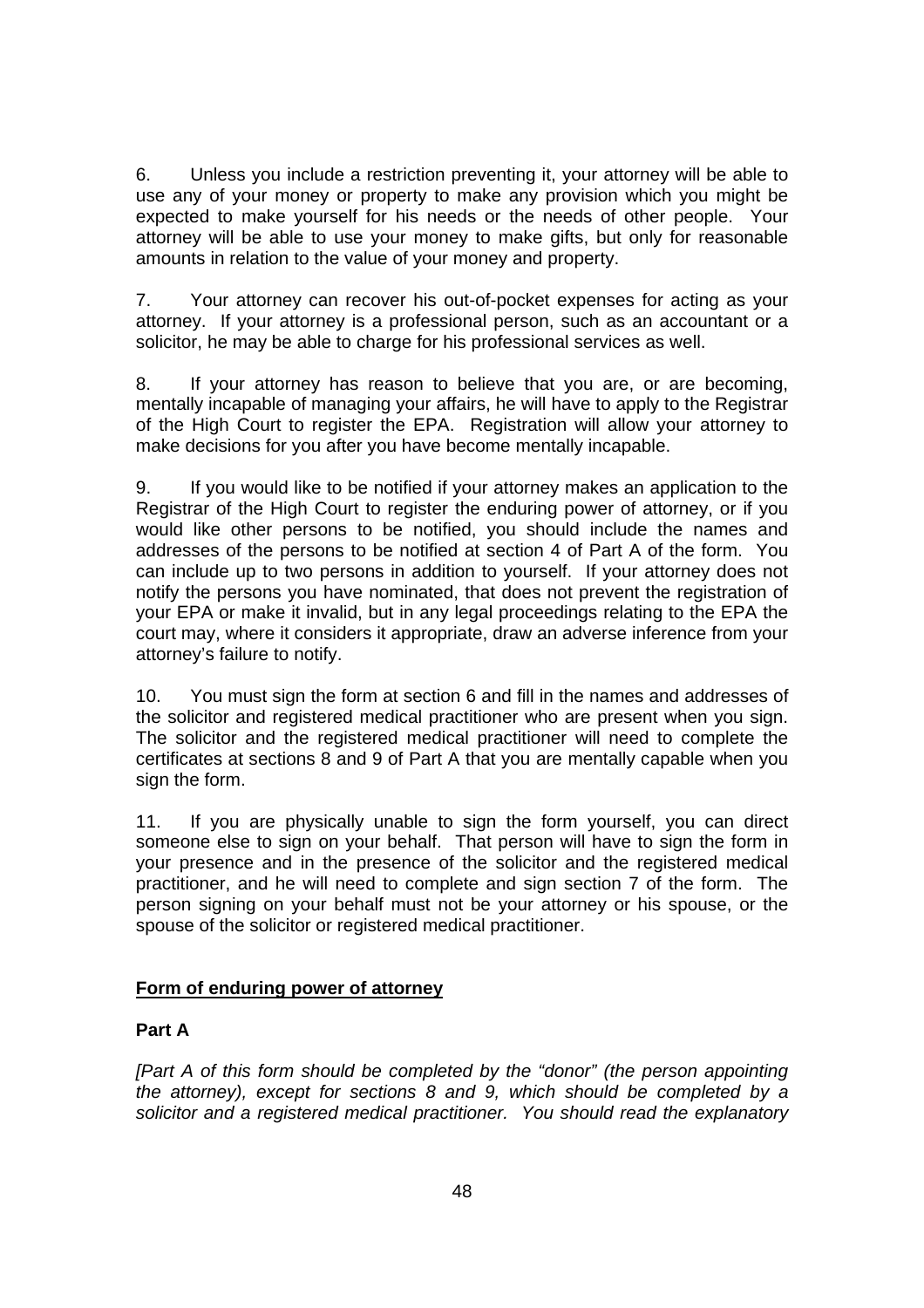*information about this form before you fill it in. Don't sign this form unless you understand what it means.]* 

1. I, *[your name her*e] ……………………………………………………………….

of *[your address here]* …………………………………………………………...

appoint *[your attorney's name here]* …………………………………………...

of *[your attorney's address here]* ……………………………………………….

 to be my attorney for the purpose of the Enduring Powers of Attorney Ordinance (Cap 501).

- 2. My attorney shall have authority to act on my behalf:
	- (a) to collect any income due to me;
	- (b) to collect any capital due to me;
	- (c) to sell any of my movable property;
	- (d) to sell, lease or surrender my home or any of my immovable property;
	- (e) to spend any of my income;
	- (f) to spend any of my capital; or
	- (g) to exercise any of my powers as a trustee,

*[If you don't want your attorney to act for you in relation to one or more of these matters, you should delete them from the list. Or you can delete the whole list and instead give your attorney power to act for you in relation to the property or financial affairs you list below. You must give authority under one or other of these parts of section 2.]* 

 or shall have authority to act on my behalf in respect of the following property or financial affairs:

 ……………………………………………………………………………………… ……………………………………………………………………………………… ……………………………………………………………………………………… ………………………………………………………………………………………

*[If you want your attorney to act for you only in relation to some of your property or financial affairs, you should list these here.]*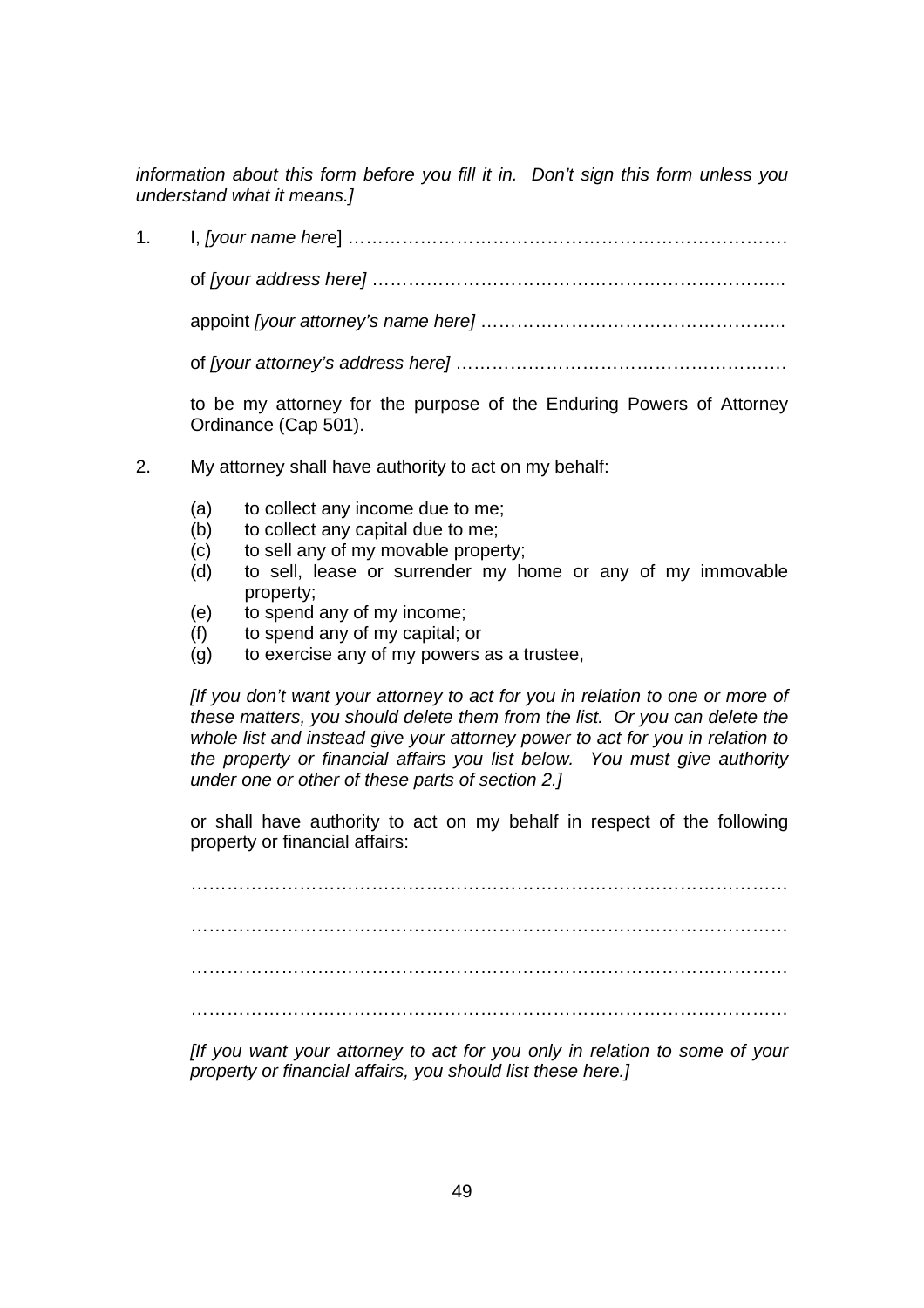3. This power of attorney is subject to the following restrictions and conditions:

 ……………………………………………………………………………………… ……………………………………………………………………………………… ………………………………………………………………………………………

*[If you want to put restrictions or conditions on the way your attorney exercises his powers, you should list these here. If not, you can delete this section.]* 

4. My attorney must notify (me and) the following persons before he applies for registration of this power of attorney *[you should fill in here the names and addresses of up to two persons other than yourself whom you wish your attorney to notify. If you don't want to be notified, you should cross out the words "(me and)" above, or cross out the whole of this section if you don't want anyone notified.*]:

- 5. I intend this power of attorney to continue even if I become mentally incapable.
- 6. Signed by me as a deed *[sign here*] ...…………………………………………

on *[fill in the date here]...*…………………………………………………………

in the presence of *[name and address of solicitor] ...…*………………………

and *[name and address of registered medical practitioner]* ...……………….

………………………………………………………………………………………

7. *[If you are physically incapable of signing the form and you direct someone else to sign on your behalf, that person should sign here and you should delete section 6]*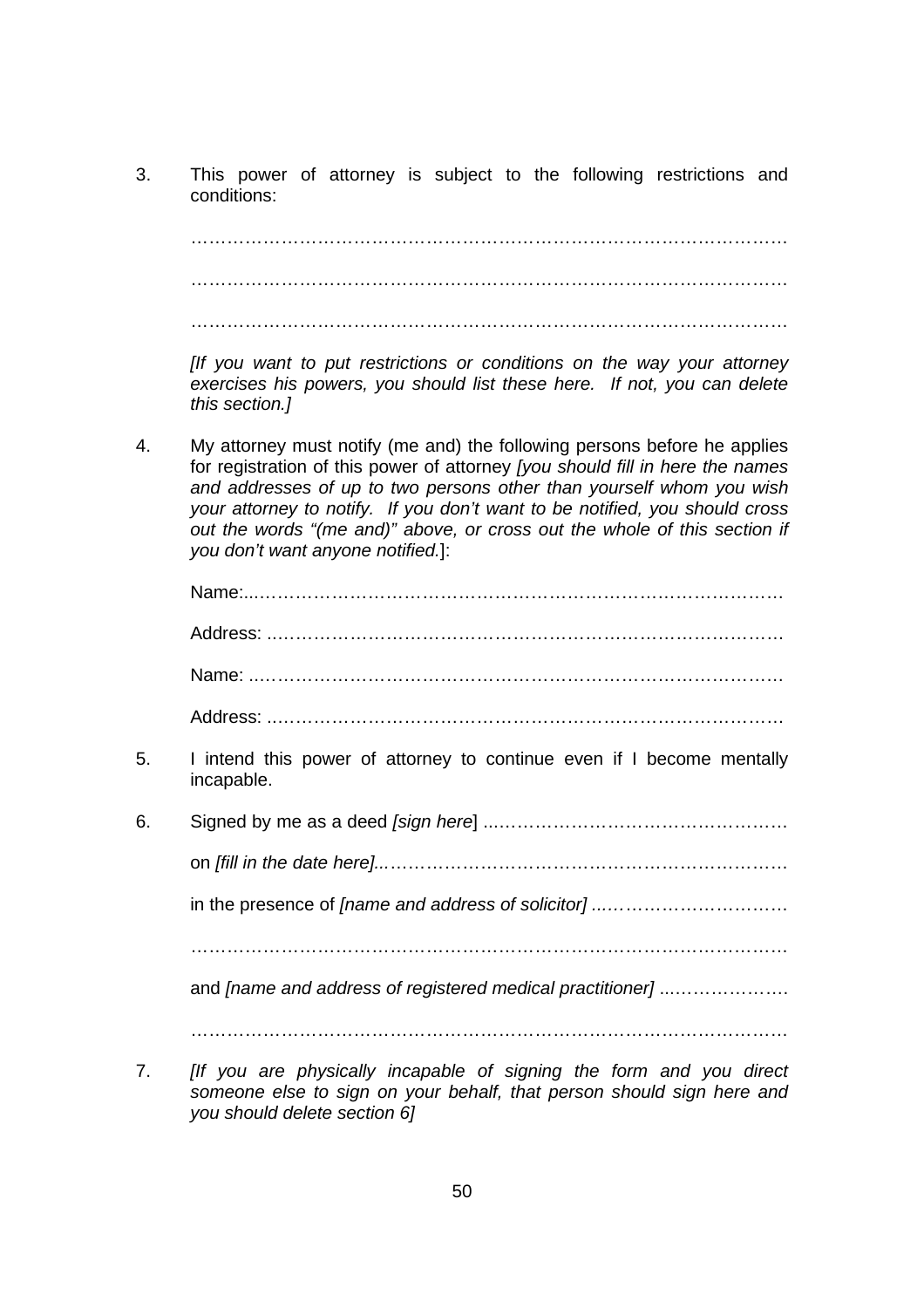This power of attorney has been signed by *[name of person signing on your behalf]………………………………………………………………………...* 

of *[address of person signing on your behalf]* .………………………………...

……………………………………………………………………………………….

under the direction of the donor.

Signed as a deed *[signature of person signing on your behalf]* ……………..

……………………………………………………………………………………… on *[date]*……………………………………………………………………………

in the presence of *[name and address of solicitor] …*………………………...

………………………………………………………………………………………

and *[name and address of registered medical practitioner]* .………………...

………………………………………………………………………………………

## 8. Certificate by solicitor

I certify that:

- (a) the donor attended before me at the time of the execution of the enduring power of attorney;
- (b) the donor appeared to be mentally capable in terms of section 2 of the Enduring Powers of Attorney Ordinance (Cap 501); and
- (c) this instrument was signed by the donor in my presence and the donor acknowledged that he was signing it voluntarily.

Signed by solicitor ……………………………………………………………….

#### 9. Certificate by registered medical practitioner

I certify that:

- (a) the donor attended before me at the time of the execution of the enduring power of attorney;
- (b) I satisfied myself that the donor was mentally capable in terms of section 2 of the Enduring Powers of Attorney Ordinance (Cap 501); and